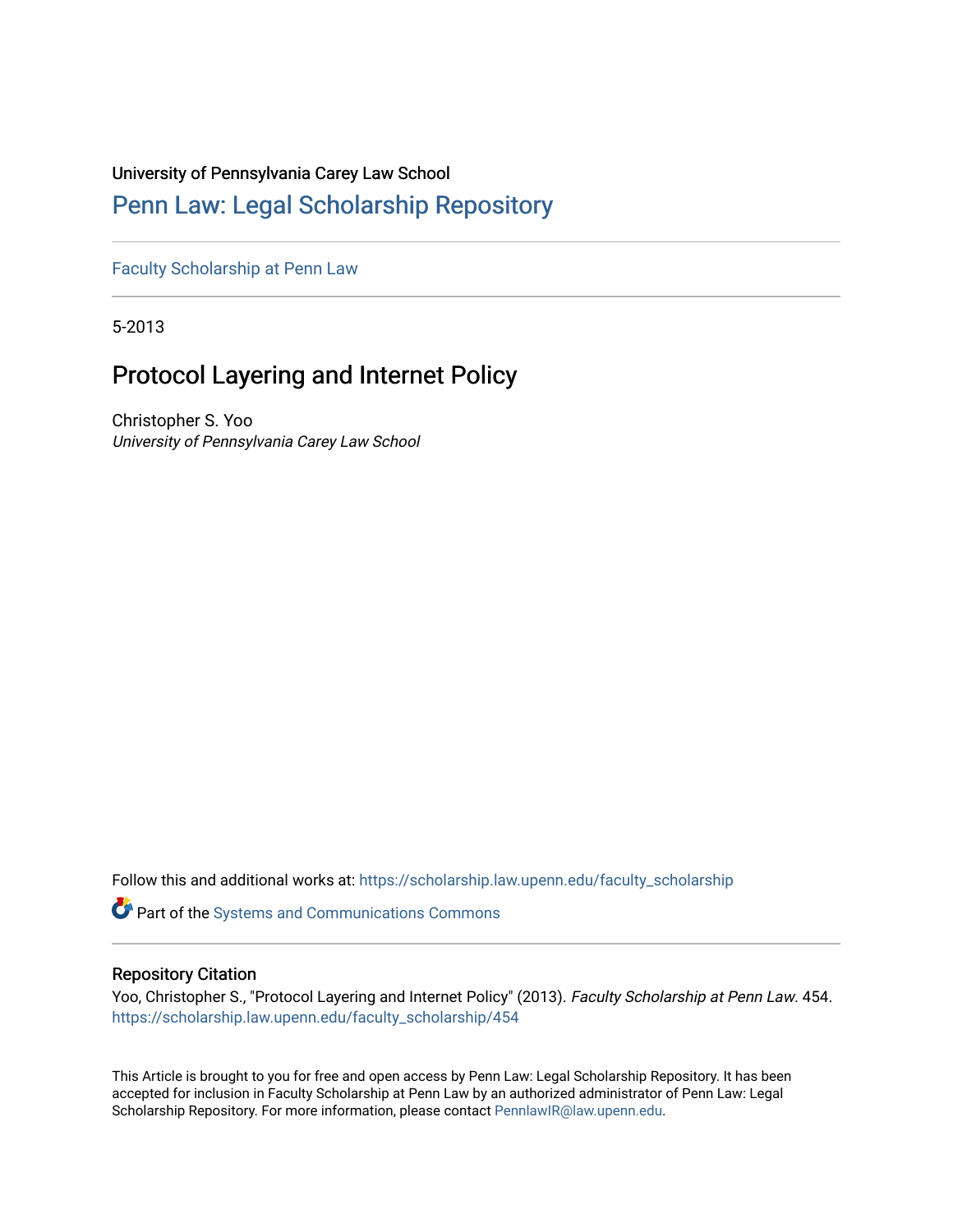## ARTICLE

## PROTOCOL LAYERING AND INTERNET POLICY

## CHRISTOPHER S. YOO**†**

*An architectural principle known as protocol layering is widely recognized as one of the foundations of the Internet's success. In addition, some scholars and industry participants have urged using the layers model as a central organizing principle for regulatory policy. Despite its importance as a concept, a comprehensive analysis of protocol layering and its implications for Internet policy has yet to appear*  in the literature. This Article attempts to correct this omission. It begins with a *detailed description of the way the five-layer model developed, introducing protocol layering's central features, such as the division of functions across layers, information hiding, peer communication, and encapsulation. It then discusses the model's implications for whether particular functions are performed at the edge or in the core of the network, contrasts the model with the way that layering has been depicted in the legal commentary, and analyzes attempts to use layering as a basis for competition policy. Next the Article identifies certain emerging features of the Internet that are placing pressure on the layered model, including WiFi routers, network-based security, modern routing protocols, and wireless broadband. These developments illustrate how every architecture inevitably limits functionality as well as the architecture's ability to evolve over time in response to changes in the* 

**<sup>†</sup>** John H. Chestnut Professor of Law, Communication, and Computer & Information Science and Founding Director of the Center for Technology, Innovation and Competition (CTIC), University of Pennsylvania. I would like to thank the Milton and Miriam Handler Foundation, the New York Bar Foundation, and CTIC for their financial support for this project. I would also like to thank the participants in a workshop conducted at the Center for Law and Information Policy at Fordham Law School; the *Duke Law Review*'s 41st Annual Administrative Law Symposium; the workshop on Technology Policy, Law and Economics co-sponsored by the Swiss Federal Institute of Technology (ETH Zürich) and the University of Zürich; and the *University of Pennsylvania Law Review*'s symposium, "The Evolving Internet," held at the University of Pennsylvania Law School, as well as Adam Aviv, Steve Bellovin, Matthew Blaze, Vint Cerf, Bob Kahn, Howard Shelanski, Larry Solum, Jonathan Smith, Konstantinos Stylianou, Rick Whitt, and Jonathan Zittrain for their comments on earlier drafts. All errors are the responsibility of the author.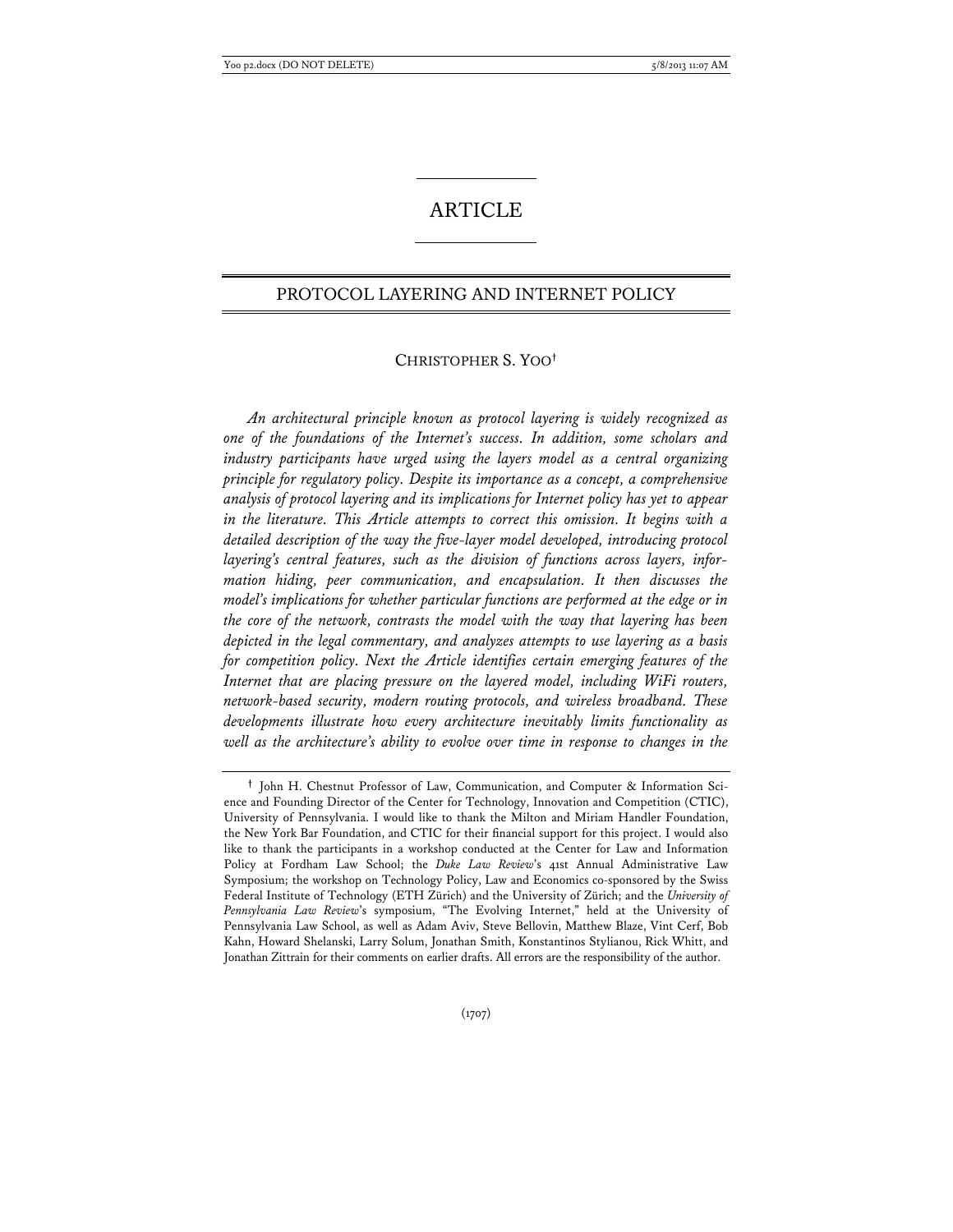*technological and economic environment. Together these considerations support adopting a more dynamic perspective on layering and caution against using layers as a basis for a regulatory mandate for fear of cementing the existing technology into place in a way that prevents the network from innovating and evolving in response to shifts in the underlying technology and consumer demand.* 

| L. | THE CONCEPTUAL UNDERPINNINGS OF                  |                                                               |  |  |  |
|----|--------------------------------------------------|---------------------------------------------------------------|--|--|--|
|    |                                                  |                                                               |  |  |  |
|    | А.                                               |                                                               |  |  |  |
|    | В.                                               |                                                               |  |  |  |
|    | C.                                               |                                                               |  |  |  |
| H. |                                                  | THE INTERNET AS AN EXAMPLE OF A                               |  |  |  |
|    |                                                  |                                                               |  |  |  |
|    | А.                                               |                                                               |  |  |  |
|    | Β.                                               | Interconnecting Heterogeneous Transmission Technologies  1735 |  |  |  |
|    | C.                                               |                                                               |  |  |  |
|    |                                                  | 1.                                                            |  |  |  |
|    |                                                  | $\overline{2}$ .                                              |  |  |  |
|    |                                                  | 3.                                                            |  |  |  |
|    |                                                  | 4.                                                            |  |  |  |
|    |                                                  | 5.                                                            |  |  |  |
|    | D.                                               | Layering's Implications for Where                             |  |  |  |
|    |                                                  |                                                               |  |  |  |
|    |                                                  | <b>III. CHARACTERIZATIONS OF THE LAYERED MODEL</b>            |  |  |  |
|    | APPEARING IN THE LEGAL LITERATURE  1749          |                                                               |  |  |  |
|    | Combining the Transport and Network Layers<br>А. |                                                               |  |  |  |
|    |                                                  |                                                               |  |  |  |
|    | В.                                               |                                                               |  |  |  |
|    | C.                                               |                                                               |  |  |  |
|    | IV. THE IMPACT OF TECHNOLOGICAL CHANGE           |                                                               |  |  |  |
|    |                                                  |                                                               |  |  |  |
|    | А.                                               |                                                               |  |  |  |
|    | B.                                               |                                                               |  |  |  |
|    | C.                                               |                                                               |  |  |  |
|    |                                                  | 1.                                                            |  |  |  |
|    |                                                  | Refusal to Back Off in the Face of Congestion 1763<br>a.      |  |  |  |
|    |                                                  | b.                                                            |  |  |  |
|    |                                                  | c.                                                            |  |  |  |
|    |                                                  | 2.                                                            |  |  |  |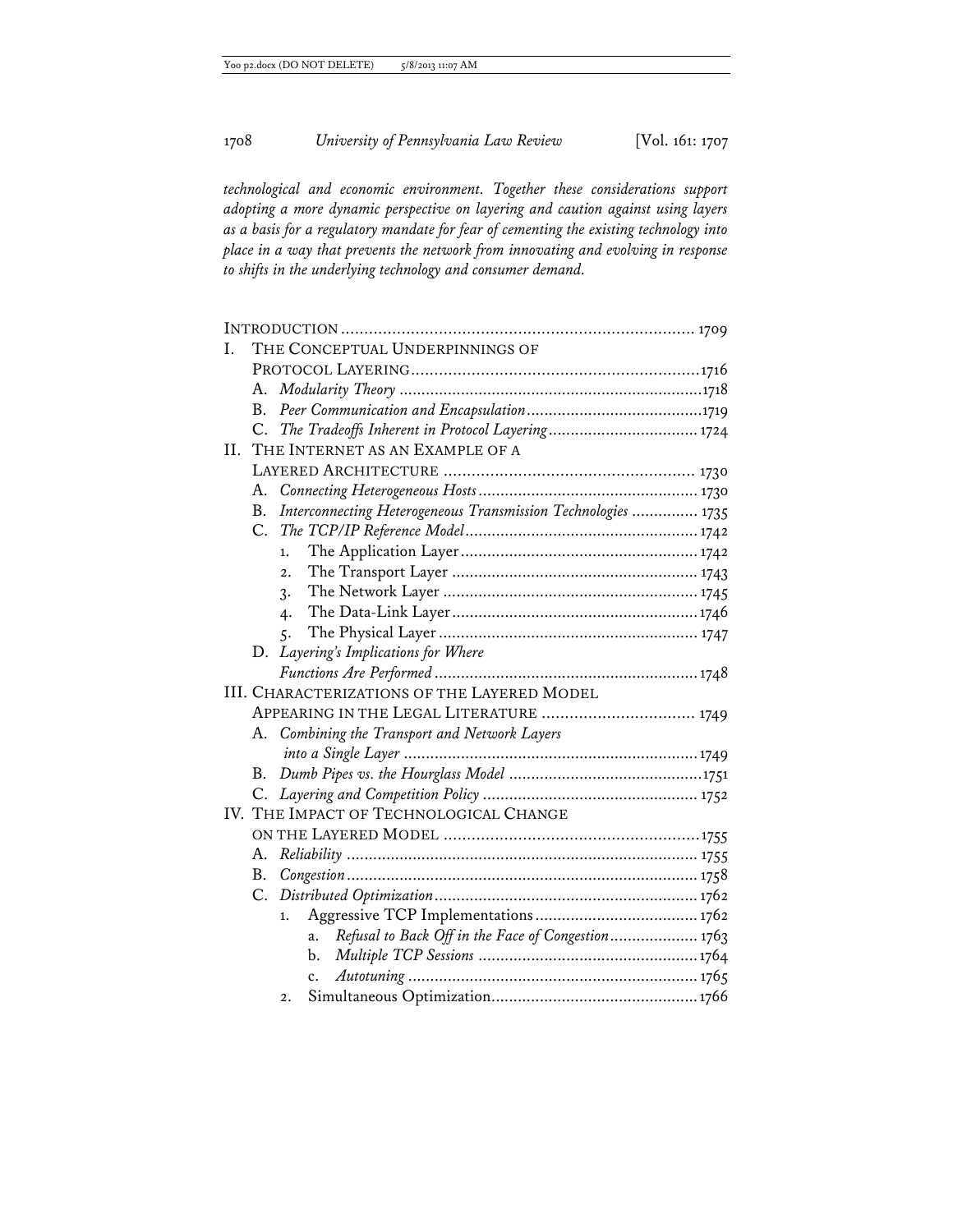| 2013 |  | Protocol Layering and Internet Policy |  |  |
|------|--|---------------------------------------|--|--|
|      |  |                                       |  |  |

|  |  | $\cdots$ case conorerations and $\cdots$ and $\cdots$ |  |
|--|--|-------------------------------------------------------|--|
|  |  |                                                       |  |
|  |  |                                                       |  |
|  |  |                                                       |  |
|  |  |                                                       |  |

## **INTRODUCTION**

One of the most striking developments of the past two decades is the emergence of the Internet both as the dominant medium of communication and as a dynamic engine of innovation. Policymakers and commentators typically attribute the Internet's success to key architectural principles incorporated into its design.**<sup>1</sup>** Among the most frequently cited of these principles is a concept known as protocol layering,**2** which was first developed for the International Standards Organization's (ISO) Open System Interconnection (OSI) Reference model during the late 1970s.**<sup>3</sup>** Layering has become so widely accepted that it now represents the central framework

**<sup>1</sup>** *See, e.g.*, Preserving the Open Internet, Broadband Industry Practices, 25 FCC Rcd. 17905, 17909 para. 11 (2010) (report and order) [hereinafter Open Internet Order] (calling aspects of the Internet's architecture "critical to its unparalleled success"); *Net Neutrality: Hearing Before the S. Comm. on Commerce, Sci. & Transp.*, 109th Cong. 54 (2006) (prepared statement of Lawrence Lessig, C. Wendell and Edith M. Carlsmith Professor of Law, Stanford Law School) ("[T]he innovation and explosive growth of the Internet [has been] directly linked to its particular architectural design."); *id*. at 9 (prepared statement of Vinton G. Cerf, Vice Pres. & Chief Internet Evangelist, Google Inc.) ("The remarkable success of the Internet can be traced to a few simple network principles—end-to-end design, layered architecture, and open standards . . . .").

**<sup>2</sup>** *See, e.g.*, HAL ABELSON ET AL., BLOWN TO BITS 312-13 (2008) (arguing that technological convergence means that "laws and regulations should respect layers" rather than treating each medium, such as telephony, cable, and radio, as its own silo); COMM. ON THE INTERNET IN THE EVOLVING INFO. INFRASTRUCTURE ET AL., NAT'L RESEARCH COUNCIL, THE INTERNET'S COMING OF AGE 4, 36-38 (2001) (discussing the importance of the "hourglass" structure of the Internet, where innovation occurs "at the edge of the network"). The other principal architectural feature is known as the end-to-end argument. I have offered my initial thoughts on this principle elsewhere. *See generally* Christopher S. Yoo, *Would Mandating Broadband Network Neutrality Help or Hurt Competition? A Comment on the End-to-End Debate*, 3 J. ON TELECOMM. & HIGH TECH. L. 23 (2004). I plan to offer a more detailed analysis in my future work.

**<sup>3</sup>** On the OSI Reference Model's adherence to layering, see Meeting of Int'l Org. of Standards Technical Comm., ISO/TC 97/SC 16 N34, Provisional Model of Open-Systems Architecture (1978), *reprinted in* COMPUTER COMM. REV., July 1978, at 49, 49-56; and Hubert Zimmermann, *OSI Reference Model—The ISO Model of Architecture for Open Systems Interconnection*, 28 IEEE TRANSACTIONS ON COMM. 425, 426-27, 429-30 (1980). On the connections between layering in the OSI Reference Model and the Internet model, see M.A. Padlipsky, *A Perspective on the ARPANET Reference Model* 4, 8 (Internet Eng'g Task Force (IETF) Network Working Grp. Request for Comments (RFC) No. 871, 1982) [hereinafter RFC 871], *available at* http://tools. ietf.org/pdf/rfc871.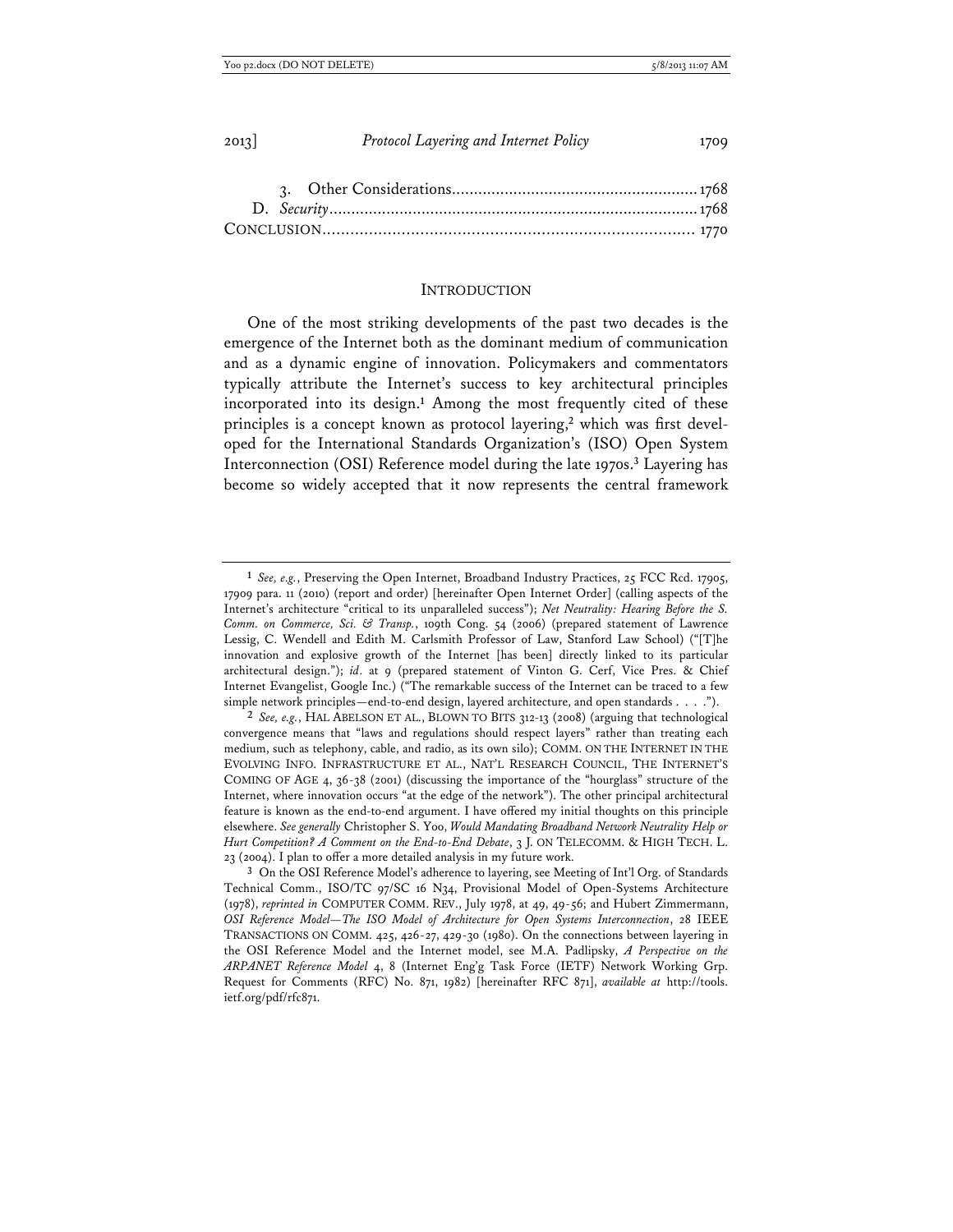around which most textbooks on network engineering are organized.**<sup>4</sup>** Indeed, belief in the layered model has become so strong that it is often widely regarded as the "proper" way to modularize a network.**<sup>5</sup>**

There is widespread agreement that the incorporation of protocol layering into the Internet's architecture has yielded substantial benefits. Layering allows those working on one layer to ignore most of the inner workings of the other layers, which reduces coordination costs and accelerates product development times by permitting parallel testing and innovation. Layered architectures also provide a stable configuration of network resources and interfaces around which actors can focus their efforts. The current architecture has also proven incredibly resilient. Despite originally being designed for a much smaller scale and a more limited technological and economic context, the Internet now integrates a larger number and greater variety of uses and technologies than its designers ever imagined.**<sup>6</sup>**

Protocol layering has also found its way into discussions of Internet policy.**<sup>7</sup>** Early commentators offered it as a technologically agnostic alternative to the regime established by the Communications Act of 1934,**<sup>8</sup>** which

**8** Pub. L. No. 416, 48 Stat. 1064 (codified as amended in 47 U.S.C.).

**<sup>4</sup>** *See, e.g.*, 1 DOUGLAS E. COMER, INTERNETWORKING WITH TCP/IP 161-63 (5th ed. 2006); JAMES F. KUROSE & KEITH W. ROSS, COMPUTER NETWORKING: A TOP-DOWN APPROACH 48-56 (5th ed. 2010); ANDREW S. TANENBAUM, COMPUTER NETWORKS (4th ed. 2003). Even textbooks organized along different lines still mention protocol layering prominently. *See, e.g.*, LARRY L. PETERSON & BRUCE S. DAVIE, COMPUTER NETWORKS: A SYSTEMS APPROACH 19-30 (4th ed. 2007).

**<sup>5</sup>** *See* David Clark, *Foreword to the First Edition of* PETERSON & DAVIE, *supra* note 4, at ix, ix ("All good computer scientists worship the god of modularity . . . . The field of network protocols is perhaps unique in that the 'proper' modularity has been handed down to us in the form of an international standard: the seven-layer reference model of network protocols from the ISO."); David D. Clark, *Modularity and Efficiency in Protocol Implementation* 24 (IETF Network Working Grp. RFC No. 817, 1982) [hereinafter RFC 817], *available at* http://tools.ietf.org/pdf/ rfc817 (noting the "tempt[ation] to think that a layer boundary . . . is in fact the proper boundary to use in modularizing the implementation").

**<sup>6</sup>** *See* STUART MINOR BENJAMIN ET AL., TELECOMMUNICATIONS LAW AND POLICY 713-21 (3d ed. 2012).

**<sup>7</sup>** For leading discussions of layering in the legal literature, see LAWRENCE LESSIG, THE FUTURE OF IDEAS: THE FATE OF THE COMMONS IN A CONNECTED WORLD 23-25 (2001); BARBARA VAN SCHEWICK, INTERNET ARCHITECTURE AND INNOVATION 46-57, 83-105 (2010); JONATHAN ZITTRAIN, THE FUTURE OF THE INTERNET AND HOW TO STOP IT 67-69 (2008); Lawrence B. Solum & Minn Chung, *The Layers Principle: Internet Architecture and the Law*, 79 NOTRE DAME L. REV. 815, 823-849 (2004); Adam Thierer, *Are "Dumb Pipe" Mandates Smart Policy? Vertical Integration, Net Neutrality, and the Network Layers Model*, 3 J. ON TELECOMM. & HIGH TECH. L. 275, 279-83 (2005); Kevin Werbach, *A Layered Model for Internet Policy*, 1 J. ON TELECOMM. & HIGH TECH. L. 37, 57-64 (2002); Richard S. Whitt, *A Horizontal Leap Forward: Formulating a New Communications Public Policy Framework Based on the Network Layers Model*, 56 FED. COMM. L.J. 587, 601-09, 614-36 (2004); and Timothy Wu, Essay, *Application-Centered Internet Analysis*, 85 VA. L. REV. 1163, 1164, 1189-92 (1999).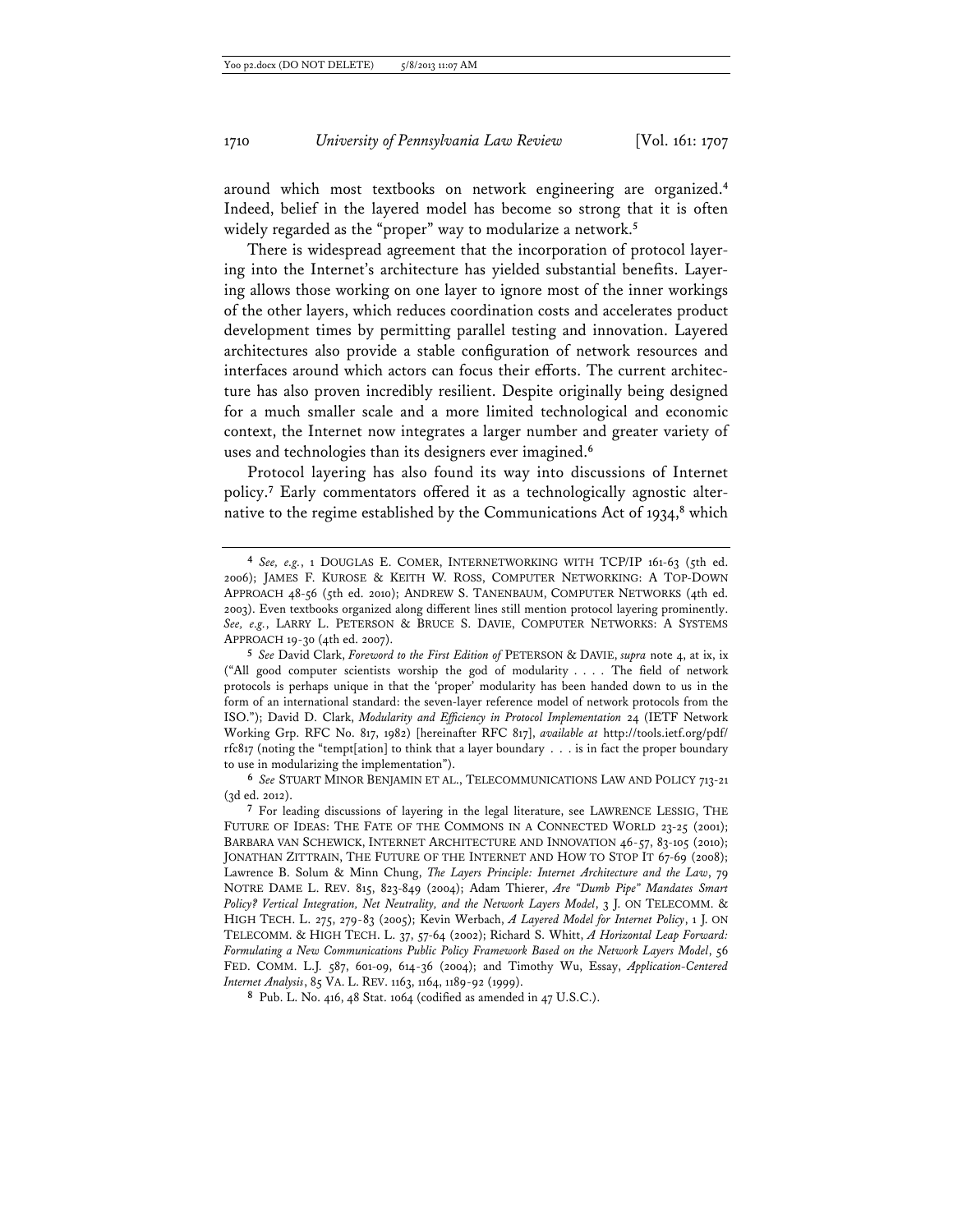subjected communications to distinct regulatory regimes based on whether they were transmitted over telephone wires, coaxial cables, or spectrum.**<sup>9</sup>** Others argued that the layered model remained properly agnostic about the content of the rules, but argued that problematic practices arising in one layer be addressed only through regulations directly targeted at that layer rather than through regulations designed to curb that behavior by targeting another layer or the system as a whole.**<sup>10</sup>**

Other analyses have drawn stronger policy inferences from the layered model. For example, some commentators argued that the layered model could support competition policy by providing "natural boundaries" for defining markets,**<sup>11</sup>** noting that each layer is subject to different sources of market power.**<sup>12</sup>** Others went further, suggesting that the economics of the lower layers made them particularly susceptible to market power, although they acknowledged the possibility of deregulating the lower layers once they became more competitive.**<sup>13</sup>** Others argued that layering promotes "fair

**11** Robert Cannon, *The Legacy of the Federal Communications Commission's Computer Inquiries*, 55 FED. COMM. L.J. 167, 195 (2003).

**12** *See* Robert M. Entman, *Transition to an IP Environment* ("Higher degrees of competition may be more feasible and desirable at some layers than others. Therefore, policymakers should recognize that a pro-competitive policy may need to treat different layers differently."), *in* ASPEN INST., TRANSITION TO AN IP ENVIRONMENT: A REPORT OF THE FIFTEENTH ANNUAL ASPEN INSTITUTE CONFERENCE ON TELECOMMUNICATIONS POLICY 1, 2-3 (2001), *available at* http:// www.aspeninstitute.org/sites/default/files/content/docs/cands/TRANSITION\_BK.PDF; Michael L. Katz, *Thoughts on the Implications of Technological Change for Telecommunications Policy* (noting that "the assessment of market power should largely take place at each layer separately" and discussing how the sources of market power at the transport layer differ from the sources of market power at the applications layer), *in* ASPEN INST., *supra*, at 25, 37-38.

**13** *See, e.g.*, Werbach, *supra* note 7, at 66 ("If the physical and logical infrastructure layers in the relevant markets were sufficiently competitive, ILECs would not be able to gain unfair advantage over competitors at the application and content layers."); Whitt, *supra* note 7, at 592, 649, 653, 667 ("[W]hen applied in the telecommunications industry context, the Network Layers Model targets the lower network layers for discrete regulation based on the existence of significant market power, rather than legacy service or industry labels.").

**<sup>9</sup>** *See* Douglas C. Sicker & Joshua L. Mindel, *Refinements of a Layered Model for Telecommunications Policy*, 1 J. ON TELECOMM. & HIGH TECH. L. 69, 72 (2002) (explaining the "existing policy" of regulating different services under different titles of the Communications Act); Werbach, *supra* note 7, at 64-65 (discussing how the distinct regulation of telephone and cable led to inconsistent treatment between similar technologies, such as DSL and cable modem services); Whitt, *supra* note 7, at 615-17 (surveying critiques of the current silo approach that uses the underlying technology as the basis for regulation rather than concepts of layering).

**<sup>10</sup>** *See* Solum & Chung, *supra* note 7, at 849, 853 (defining the "layers principle" as the need to "respect the integrity of the layers" and advocating "minimization of layer-crossing regulation"); Douglas C. Sicker, Further Defining a Layered Model for Telecommunications Policy 13 (Oct. 3, 2002) (paper presented at the 30th Telecomms. Policy Research Conf.), *available at* http:// www.learningace.com/doc/1675669/875a17ec13593859fdd613067974f72b/tprc\_layered\_model ("[P]olicy issues at one layer should be recognized as different from policy issues at another layer.").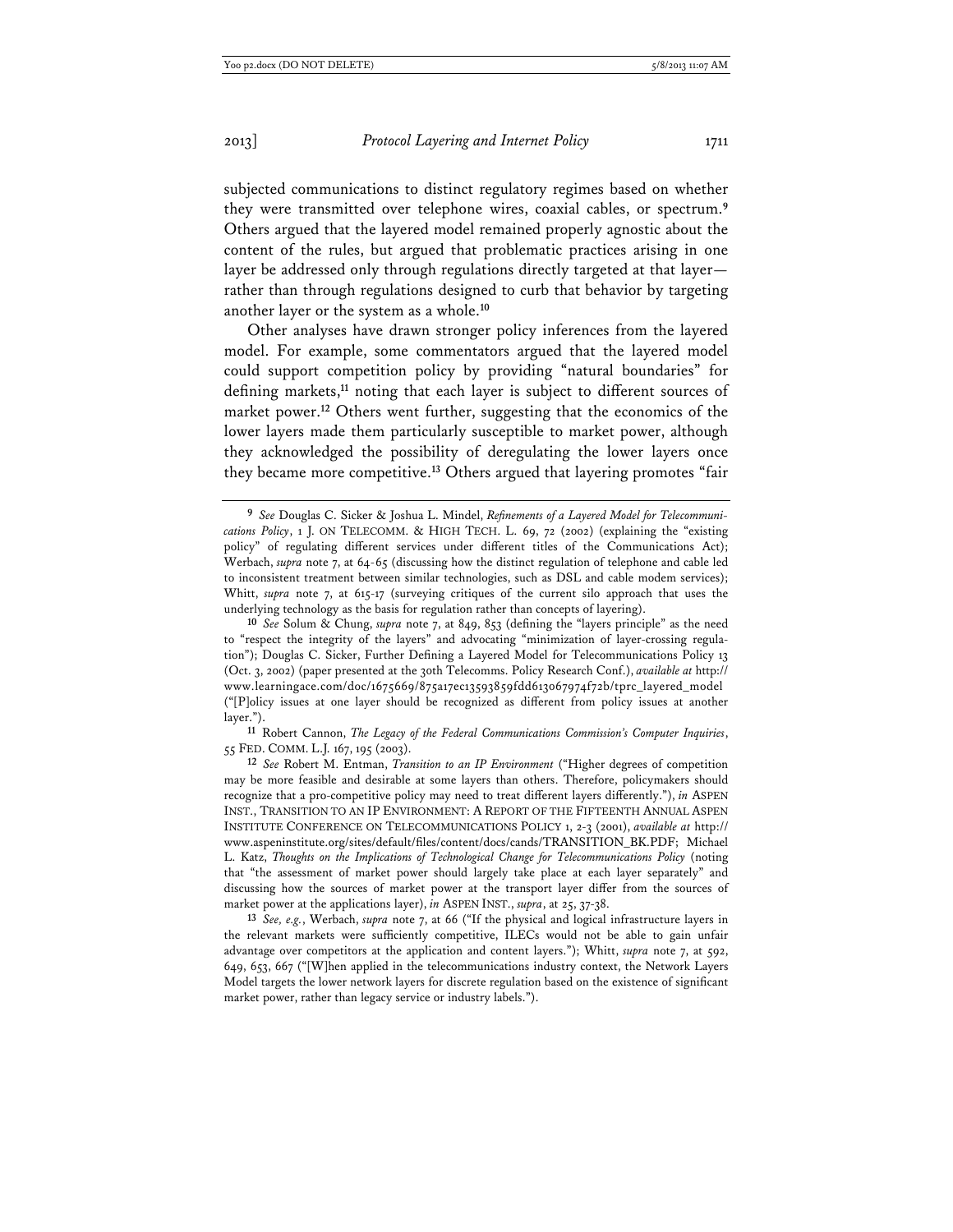and open competition" among providers offering services at each layer.**<sup>14</sup>** Still others equated layering with innovation**<sup>15</sup>** and advocated regulations mandating that the interfaces between layers remain open.**<sup>16</sup>**

More recent analyses have relied on the existing layered architecture as the foundation for proposals to implement the Open Internet Order. For example, some commentators argue for using consistency with the existing layered architecture as the first screen for determining whether a traffic management practice is reasonable,**<sup>17</sup>** a position endorsed by certain policy advocates.**<sup>18</sup>** Others advocate a nondiscrimination rule that maps onto the layered architecture, arguing that lower layers should be forbidden from discriminating on the basis of any information contained in the upper layers.**<sup>19</sup>**

The Internet's success should not obscure, however, that every architecture necessarily has limitations as well as strengths. David Clark, who was the chief protocol architect for the ARPANET during the 1980s, offered

**16** Entman, *supra* note 12, at 16; *see also* Werbach, *supra* note 7, at 66-67 (analyzing conditions under which rules preventing the closure of interfaces between layers would be desirable).

**17** Scott Jordan, *Four Questions that Determine Whether Traffic Management Is Reasonable*, 2009 IFIP/IEEE INT'L SYMP. ON INTEGRATED NETWORK MGMT. 137, 138 (2009); *see also* Scott Jordan & Arijit Ghosh, *A Framework for Classification of Traffic Management Practices as Reasonable or Unreasonable*, 10 ACM TRANSACTIONS ON INTERNET TECH. 12:1, 12:7 (2010) (proposing an initial screening test for whether a traffic management technique is applied at the right location for the layer).

**<sup>14</sup>** Ashish Shah et al., Thinking About Openness in the Telecommunications Policy Context 13 (Sept. 1, 2003) (unpublished manuscript), *available at* http://ssrn.com/abstract=2060641.

**<sup>15</sup>** *See* Solum & Chung, *supra* note 7, at 816 ("The role of the Internet in enabling innovation is not accidental; rather it flows from the Internet's [layered] architecture."); Whitt, *supra* note 7, at 629 (noting "the strong correlation between robust, ends-oriented innovation and the architecture of the Internet"); Wu, *supra* note 7, at 1192-93 (claiming that the layered architecture of the Internet supports "an astoundingly large set of possible applications").

**<sup>18</sup>** *See* Comments of Google Inc. 25-26, 69-70 (Jan. 14, 2010), *available at* http://fjallfoss.fcc. gov/ecfs/document/view?id=7020378725 (arguing that "the physical layer provider is uniquely positioned to impede, hinder or deter consumer access to other applications providers," whereas "[a]pplications layer providers obviously do not have a comparable ability," and that "[t]his stark functional difference warrants government scrutiny of lower layer activities" and endorsing Jordan's proposal that "[n]etwork congestion techniques also should be consistent with Internet layers architecture"), *commenting on* Preserving the Open Internet, 24 FCC Rcd. 13064, GN Docket No. 09-191 (2009) (notice of proposed rulemaking); Reply Comments of Ctr. for Democracy & Tech. 18-19 (2010), *available at* http://fjallfoss.fcc.gov/ecfs/document/view?id= 7020437353 (supporting traffic-management practices where they focus on transmission and do not affect caching and paid peering), *commenting on* Preserving the Open Internet, *supra*.

**<sup>19</sup>** Barbara van Schewick, Network Neutrality and Quality of Service: What a Non-Discrimination Rule Should Look Like 54 box 18 (Stanford Law Sch. Ctr. for Internet and Soc'y, unnumbered working paper, 2012), *available at* http://cyberlaw.stanford.edu/files/publication/files/ 20120611-NetworkNeutrality\_0.pdf. The layering principle prohibits network operators from either accessing or acting on information contained in higher-level protocols. Under van Schewick's proposal, network providers can access and analyze this information, but cannot act on it. *Id.* In other words, they can look, but they cannot touch.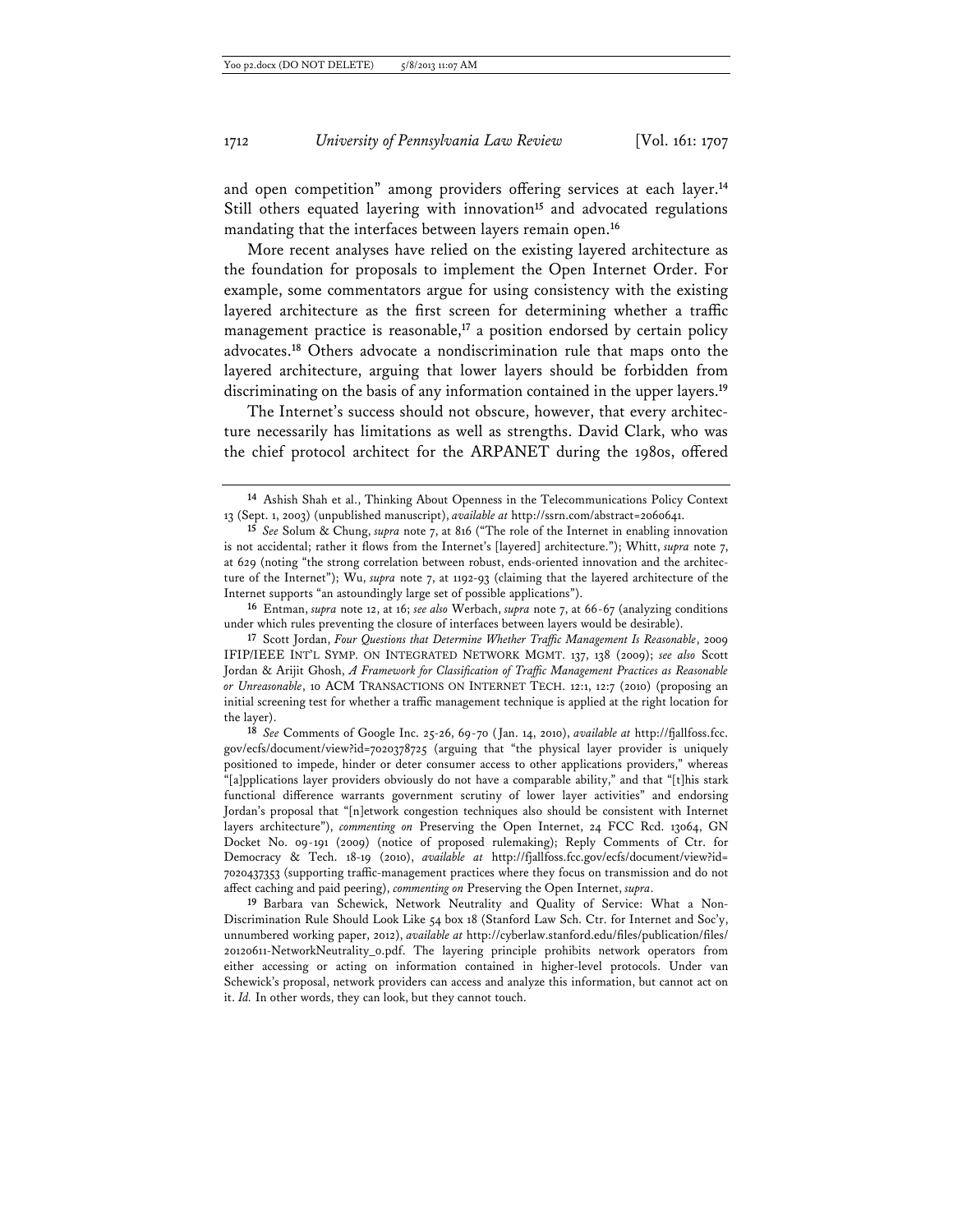some observations about implicit tradeoffs in layering that, despite being made with respect to an earlier architecture and concerns that did not fully mature, still reflect some basic insights. Clark recognized that the centrality of layering in the engineering literature "tends to suggest that layering is a fundamentally wonderful idea which should be a part of every consideration of protocols."**<sup>20</sup>** Such a perspective overlooks the fact that layering provides "both a benefit and a penalty."**<sup>21</sup>** While "[a] visible layer boundary, with a well specified interface, provides a form of isolation between two layers" that permits modifications to one layer without interfering with other layers, "a firm layer boundary almost inevitably leads to inefficient operation."**<sup>22</sup>** Hiding much of the technical complexity behind layer boundaries prevents other layers from taking advantage of the full functionality of the underlying technology, which in turn increases the resources needed to perform the desired task.**<sup>23</sup>** Thus, the "tempt[ation] to think that a layer boundary . . . is in fact the proper boundary to use in modularizing the implementation" is "a potential snare."**<sup>24</sup>** The tradeoff between generality and efficiency is "rarely acknowledged in the computing literature," however.**<sup>25</sup>** A small but important body of work exists in the engineering literature exploring how protocol layering can harm network performance.**<sup>26</sup>**

**21** *Id.* at 16.

In fact, layering is a mixed blessing. Clearly, a layer interface is necessary whenever more than one client of a particular layer is to be allowed to use that same layer. But an interface, precisely because it is fixed, inevitably leads to a lack of complete understanding as to what one layer wishes to obtain from another. This has to lead to inefficiency.

#### *Id.* at 24.

**24** *Id.*; *see also* COMER, *supra* note 4, at 169 (observing that "strict layering can be extremely inefficient" by sometimes preventing a layer "from optimizing transfers"); RFC 871, *supra* note 3, at 11 (listing efficiency concerns arising from layering).

**25** Jean-François Blanchette, *A Material History of Bits*, 62 J. AM. SOC'Y FOR INFO. SCI. & TECH. 1042, 1047 (2011).

**26** For classic analyses of the potential downsides of protocol layering, see Greg Chesson, *Protocol Engine Design*, 1987 PROC. USENIX SUMMER CONF. 209; Jon Crowcroft et al., *Is Layering Harmful?*, IEEE NETWORK, Jan. 1992, at 20, 23-24; David Tennenhouse, *Layered Multiplexing Considered Harmful*, *in* PROTOCOLS FOR HIGH-SPEED NETWORKS 143, 144-45 (H. Rudin & R. Williamson eds., 1989); David D. Clark & David L. Tennenhouse, *Architectural Considerations for a New Generation of Protocols*, COMPUTER COMM. REV., Sept. 1990, at 200, 205- 07; and Randy Bush & David Meyer, *Some Internet Architectural Guidelines and Philosophy* 7-12 (IETF Network Working Grp. RFC No. 3439, 2002) [hereinafter RFC 3439], *available at* http:// tools.ietf.org/pdf/rfc3439.

**<sup>20</sup>** RFC 817, *supra* note 5, at 24.

**<sup>22</sup>** *Id.*

**<sup>23</sup>** *Id.* at 17. Clark continues: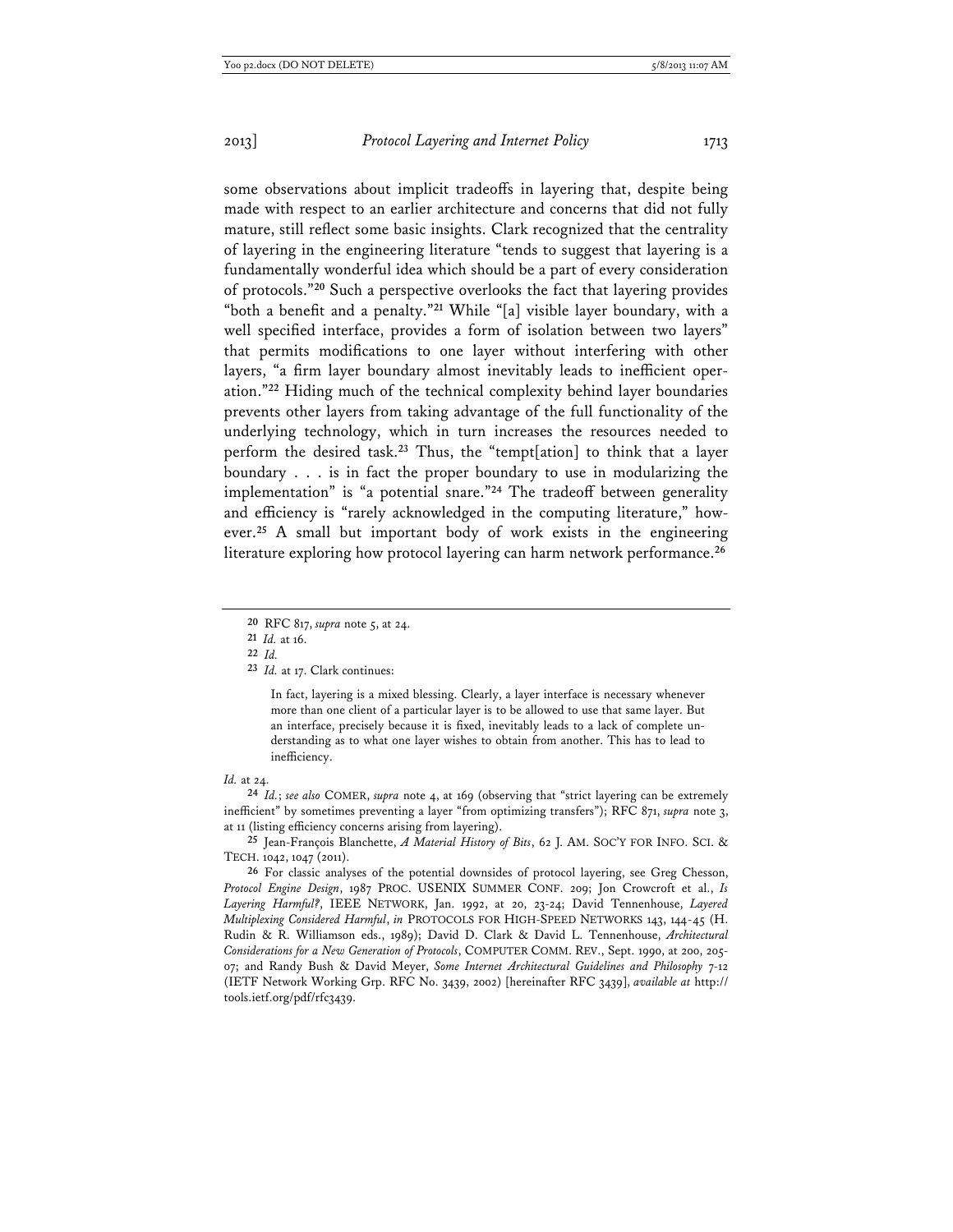In addition to its impact on efficiency, protocol layering can also have an adverse impact on innovation that is often overlooked. Although protocol layering promotes innovations that are consistent with the architecture, at the same time it impedes innovations that are inconsistent with the design hierarchy.**<sup>27</sup>** Moreover, any changes that require a reconfiguration of the design hierarchy require coordinating with actors operating at the layers both above and below the locus of the innovation, which makes such innovations all the more difficult to implement.

The existing policy debate based on protocol layering largely ignores the extent to which it is something of a mixed blessing from the standpoint of innovation. On the one hand, to yield any benefits, an architecture must be relatively stable and change only rarely.**<sup>28</sup>** Indeed, the natural temptation for computer scientists to optimize for particular applications**<sup>29</sup>** or to redesign the entire system from scratch means that any calls for a fundamental redesign of the entire architecture should be greeted with a healthy amount of skepticism.**<sup>30</sup>**

On the other hand, to say architectural changes should be infrequent is not to say that they should never occur. Even the strongest proponents of the layered model recognize that the architecture can and should evolve over time.**<sup>31</sup>** Major changes transforming the Internet environment including the growing heterogeneity of end users, the advent of Internetbased video and cloud computing, and the emergence of wireless broadband and the smartphone operating system as the relevant platforms—raise the possibility that circumstances may have changed sufficiently to justify a change in the architecture.**<sup>32</sup>** Indeed, the emergence of wireless broadband as an important medium of transmission has spawned a growing literature on cross-layer design exploring new architectures that deviate from the

**<sup>27</sup>** *See infra* notes 76-78 and accompanying text.

**<sup>28</sup>** *See* Blanchette, *supra* note 25, at 1054.

**<sup>29</sup>** D.L. Parnas, *Information Distribution Aspects of Design Methodology*, 1 INFO. PROCESSING 71: PROC. IFIP CONG. 71, at 339, 342 (1972).

**<sup>30</sup>** *See* Blanchette, *supra* note 25, at 1055 (noting that developers "often fantasize" about a "clean slate" but that effective "infrastructural change proceeds just as much through improvisation, bricolage, and drift").

**<sup>31</sup>** *See* Solum & Chung, *supra* note 7, at 865 ("As the Internet evolves, it is possible that superior architectures may be conceived."); Werbach, *supra* note 7, at 66 ("If the physical and logical infrastructure layers in the relevant markets were sufficiently competitive, ILECs would not be able to gain unfair advantage over competitors at the application and content layers."); Whitt, *supra* note 7, at 619 ("At its core, the layers principle is a pragmatic tool . . . [and] policymakers should take care not to enshrine it as either definitive or dispositive in each and every situation.").

**<sup>32</sup>** *See* CHRISTOPHER S. YOO, THE DYNAMIC INTERNET 4 (2012) ("The dramatic shift in Internet usage suggests that its founding architectural principles . . . may no longer be appropriate today.").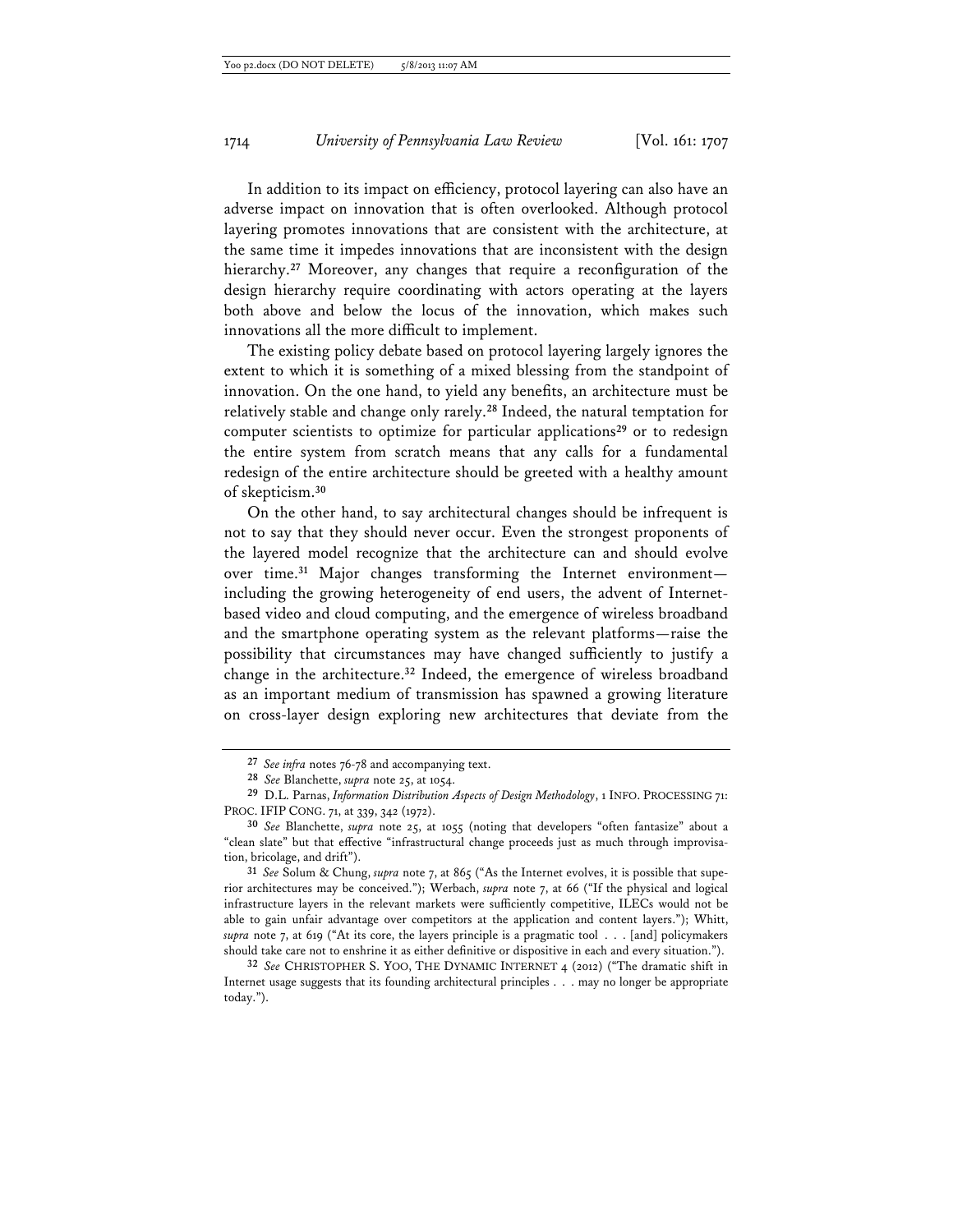existing layered stack.**<sup>33</sup>** While cross-layer design has many proponents, it has proven controversial, with many other engineers contending that it is an unnecessary deviation.**<sup>34</sup>**

These technological developments are leading both the engineering community and policymakers to try to determine the optimal rate of architectural change and to develop analytical frameworks for recognizing the circumstances under which it should occur. This requires a better understanding of the tradeoffs implicit in protocol layering. Absent such an understanding, regulations that embody a particular vision of the architecture risk effectively locking the existing implementation into place without taking into account the contingencies that may necessitate changes in the underlying architecture. Policymakers should understand the underlying tradeoffs and risks before enshrining any architecture into law, no matter how successful it has proven in the past. Without such an understanding, the invocation of engineering concepts can provide a veneer of technological legitimacy to what is more properly regarded as a normative claim.**<sup>35</sup>** It also prevents the balancing of other considerations that may favor greater integration and coordination.**<sup>36</sup>**

This Article seeks to fill that gap. Part I introduces the basic principles underlying protocol layering. Part II reviews the evolution of the layered architecture underlying the Internet. Part III critiques the conceptions of protocol layering in the legal literature, including attempts to invoke it as a guide to competition policy. Part IV identifies developments that are putting pressure on the current layered stack. The conclusion offers an assessment of layering's affirmative implications, determining that, until policymakers understand the principles underlying layering, the invocation

**<sup>33</sup>** *See infra* note 243 and accompanying text.

**<sup>34</sup>** *See, e.g.*, Vikas Kawadia & P.R. Kumar, *A Cautionary Perspective on Cross-Layer Design*, IEEE WIRELESS COMM., Feb. 2005, at 3, 7-8 (providing examples of negative and unintended system performance consequences that could result from cross-layer design).

**<sup>35</sup>** *See* Marjory S. Blumenthal, *End-to-End and Subsequent Paradigms*, 2002 L. REV. M.S.U.- D.C.L. 709, 710 ("Although the embrace of engineering principles . . . appears to impart a legitimacy to certain kinds of advocacy, that advocacy reaches beyond the engineering to the ideology long associated with the Internet.").

**<sup>36</sup>** *See* COMM. ON THE INTERNET IN THE EVOLVING INFO. INFRASTRUCTURE ET AL., *supra* note 2, at 145-46 (considering the benefits of vertically integrated companies and possible coordination benefits from combining applications and content); Timothy F. Bresnahan & M. Trajtenberg, *General Purpose Technologies: "Engines of Growth"?*, 65 J. ECONOMETRICS 83, 94-96 (1995) (showing how greater vertical coordination can help internalize positive externalities generated by general purpose technologies); David J. Teece, *Profiting from Technological Innovation: Implications for Integration, Collaboration, Licensing and Public Policy*, 15 RES. POL'Y 285, 288, 291-92 (1986) (suggesting that innovation requires close coordination of "complementary assets" to protect against inequalities in bargaining power and to encourage relationship-specific investments).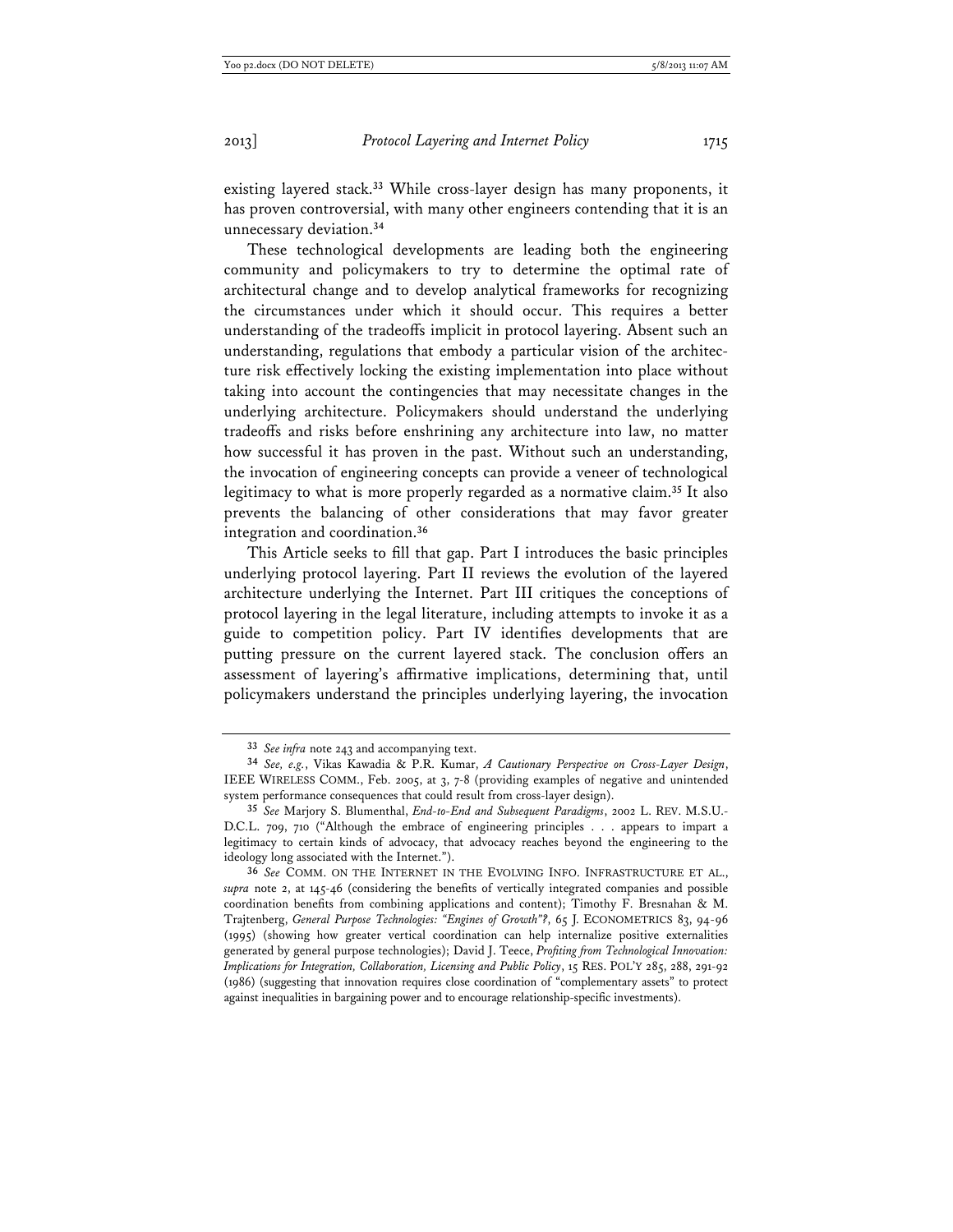of engineering principles will obscure rather than promote sound policy analysis.

## I. THE CONCEPTUAL UNDERPINNINGS OF PROTOCOL LAYERING

As described above, understanding the relative merits of a layered architecture as well as the circumstances under which it can and should change requires understanding the theory underlying the principle. Because layering is widely recognized as a particular form of modularity,**<sup>37</sup>** Section A offers a basic introduction to modularity theory. Section B moves past modularity in general to discuss protocol layering in particular. Section C analyzes the advantages and disadvantages to layering suggested by the theory.

To deal first with some preliminary matters of nomenclature, the computers with which end users connect to the Internet are called *hosts*, and the various programs running on any particular host comprise a number of *processes*. Because the Internet is a network of networks, some of these computers are located within a network, while others serve as gateways between networks. Nodes that route traffic within a network are typically called *switches*, while nodes that route traffic between networks are called *routers*. **38**

A particular convention for formatting, interpreting, and reacting to a communication is called a *protocol*. **<sup>39</sup>** The functions of a protocol are well illustrated by the protocol used in the traditional postal system. Effective transmission of the mail requires agreement between those sending and carrying mail as to where to locate the relevant information. By convention, the return address for letters is located in the upper left-hand corner, the postage in the upper right-hand corner, and the destination address in the middle. The convention for postcards is somewhat different. For many postcards, the return address, the destination address, and the postage are all located on the right-hand side of the card.

Mail systems must also agree on how to interpret the content of the information conveyed in these locations, such as the significance of particular

**<sup>37</sup>** For discussions of layering as a unique form of modularity, see VAN SCHEWICK, *supra* note 7, at 46, 379; Blanchette, *supra* note 25, at 1046; Crowcroft et al., *supra* note 26, at 23; RFC 871, *supra* note 3, at 7; Douglas C. Sicker & Lisa Blumensaadt, *Misunderstanding the Layered Model(s)*, 4 J. ON TELECOMM. & HIGH TECH. L. 299, 305 (2006); Philip J. Weiser, *Law and Information Platforms*, 1 J. ON TELECOMM. & HIGH TECH. L. 1, 4 (2002); Werbach, *supra* note 7, at 59 n.85; Wu, *supra* note 7, at 1190.

**<sup>38</sup>** PETERSON & DAVIE, *supra* note 4, at 253.

**<sup>39</sup>** KUROSE & ROSS, *supra* note 4, at 9.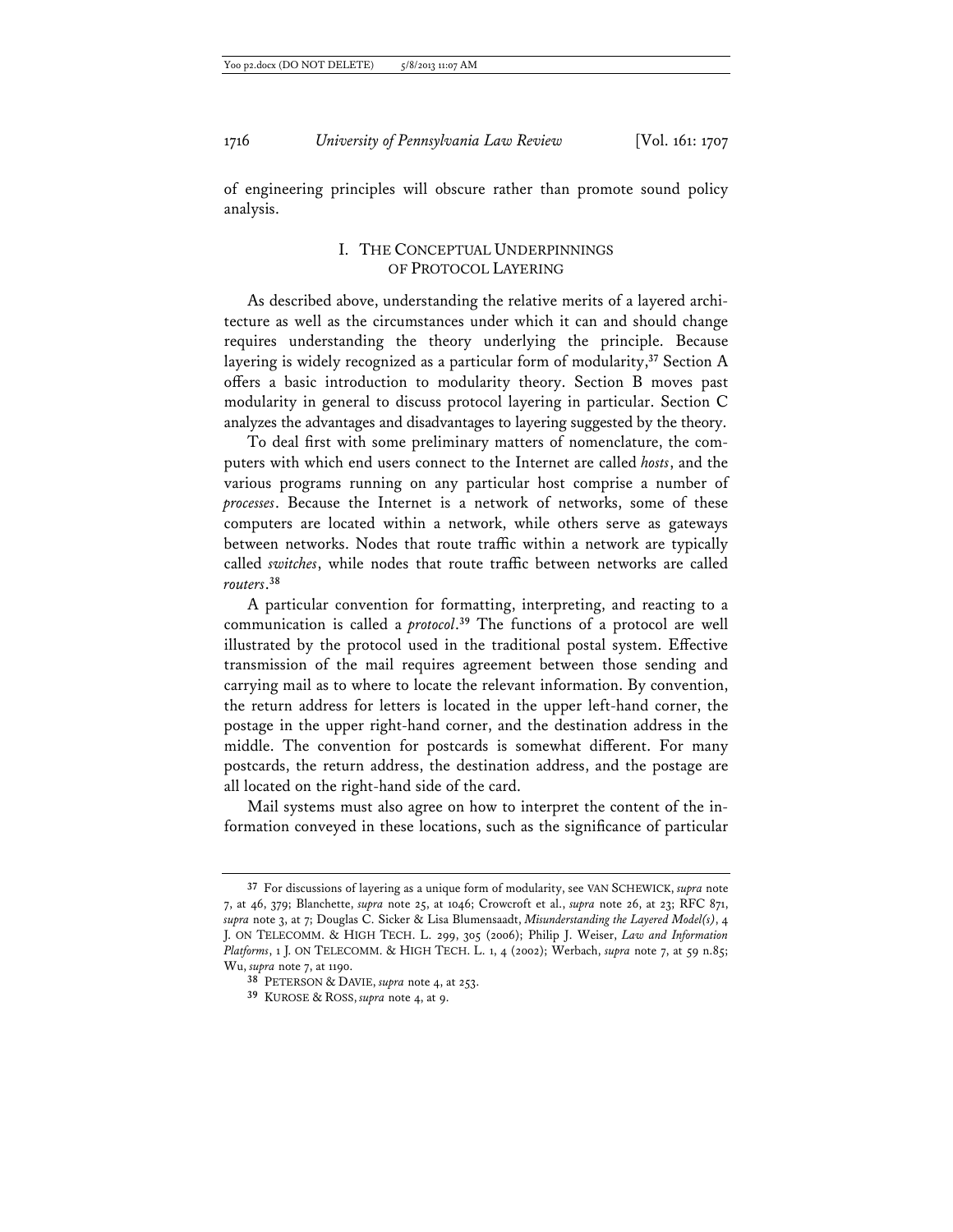ZIP codes, street addresses, and bar codes. Standardizing where important information is located greatly facilitates the mail system's ability to process the mail while simultaneously flagging for the carrier what information may safely be ignored, such as the personal message written on the left-hand side of post cards. American conventions are by no means the only feasible formats. Indeed, many mail systems in Asia format addresses in the reverse order, with the state being listed first, followed by the city, and then the street address.**<sup>40</sup>** Despite these differences, these systems will remain interoperable so long as each mail system is able to interpret and convert addresses in the other format.

In addition, mail systems must share an understanding of how to handle particular situations. Some of these features control the tasks internal to one actor, such as how they should treat hold orders and change-of-address notices. The actors must also agree on what happens if the post office attempting to deliver a piece of mail cannot locate the destination address. For first-class mail, post offices return undeliverable mail to the location listed in the return address. For lower classes of mail, however, the post office simply discards the mail.

Understanding how other actors are expected to behave under particular circumstances provides each actor with a guide to interpreting and reacting to what has happened. To use the example described above, if a piece of first-class mail is not returned to sender, the person sending it may assume that it was successfully delivered.**<sup>41</sup>** The different treatment of lower classes of mail means that senders cannot infer anything from the fact that an article sent via a lower class was not returned. And at a far end of the spectrum, some classes of service require the post office to send a confirmation of delivery back to the sender once mail is delivered, whereas most classes of mail do not. If the sender knows that the post office is supposed to send a delivery confirmation, it may regard the failure to receive a confirmation within a reasonable amount of time as an indication that the letter never arrived. Based on this inference, the sender can take whatever action it deems appropriate, whether that means resending the letter, choosing a different mode of communication, or abandoning attempts to convey the information altogether.

**<sup>40</sup>** *Appendix V International Address Formats*, MICROSOFT DEVELOPER NETWORK, http:// msdn.microsoft.com/en-us/library/cc195167.aspx (last visited Apr. 4, 2013).

**<sup>41</sup>** This inference is not conclusive, as it is always possible that the mail was lost or destroyed. Whether the sender should take additional means to verify delivery depends on the likelihood of an adverse event as well as the value of what was sent.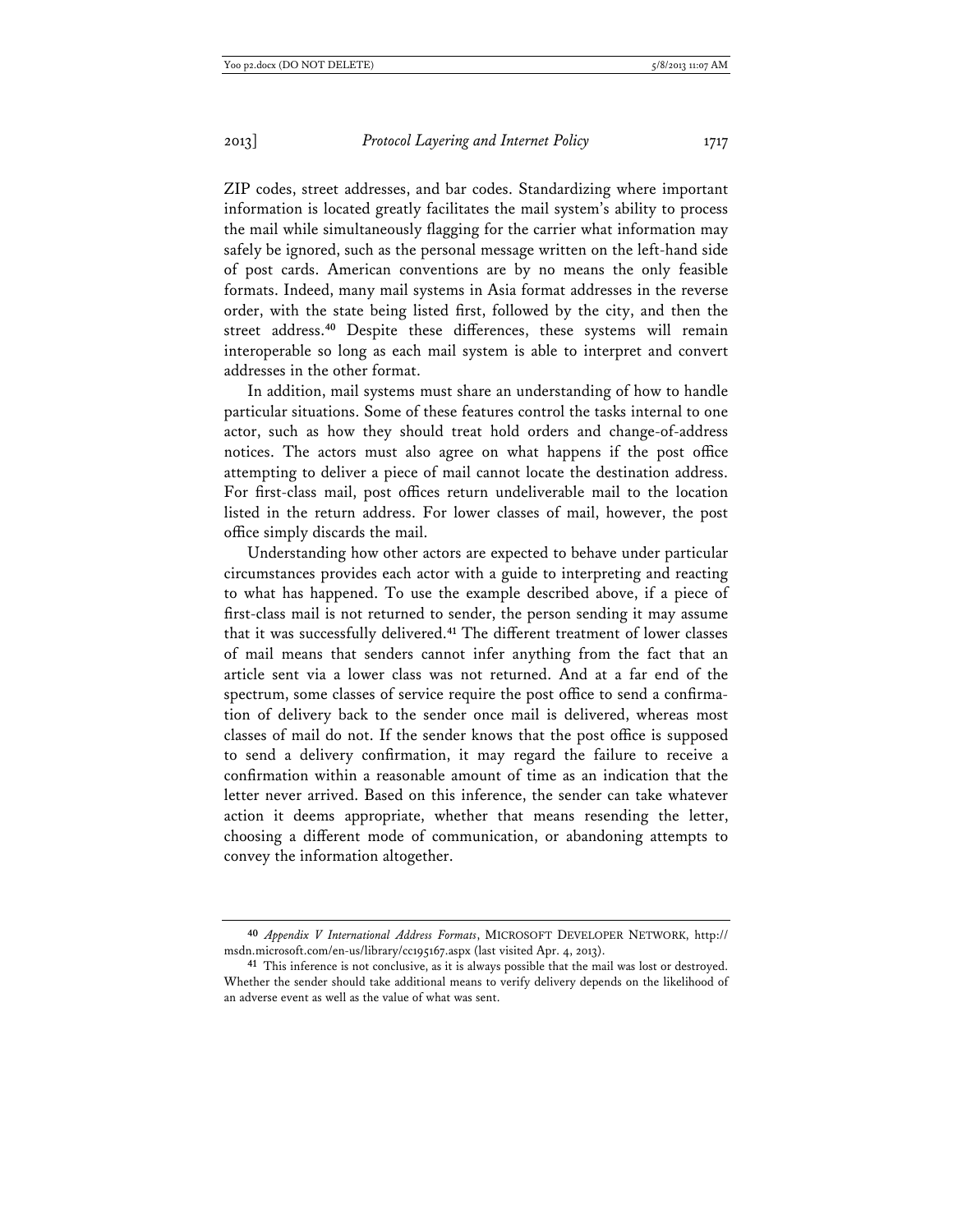## A. *Modularity Theory*

Modularity is one of the principal mechanisms for managing complex systems.**<sup>42</sup>** When the tasks constituting a system are highly interdependent, changes to one task will necessarily affect a wide range of other tasks. Anyone seeking to change one part of the system must then analyze the effect of that change on all of the other interdependent tasks. Modularity seeks to reduce the number of interdependencies that must be analyzed by identifying which tasks are highly interdependent and which ones are not. Highly interdependent tasks are grouped within modules.**<sup>43</sup>** The points of relatively low interdependence become the natural locus for interfaces between modules.**<sup>44</sup>**

Limiting the number of interdependencies between modules greatly simplifies the number of permutations that must be tested in order to verify that a change to one module is not adversely affecting the complex system.**<sup>45</sup>** Predefining the way in which different modules interact with one another also reduces coordination costs.**<sup>46</sup>** Modular architectures ensure that other modules take into account only those interdependencies permitted by the design through a technique known as *information hiding*. **<sup>47</sup>** Information needed to support the interdependencies with other modules contemplated by the architectural design must be included in the interface; information relating solely to interdependencies within the module is omitted from the interface and thus hidden from other modules.**<sup>48</sup>** With respect to these hidden parameters, other blocks may regard this information as a "black box."**<sup>49</sup>**

**<sup>42</sup>** The discussion that follows is based on the more comprehensive discussion of modularity theory in Christopher S. Yoo, Modularity and Internet Policy 5-12 (Sept. 23, 2012) (paper presented at the 40th Telecomms. Policy Research Conf.), *available at* http://ssrn.com/abstract= 2032221.

**<sup>43</sup>** *See id.* at 8 ("A well designed module . . . is a unit whose structural elements are powerfully connected among themselves and relatively weakly connected to elements in other units." (internal quotation marks omitted)).

**<sup>44</sup>** *Id.* at 7.

**<sup>45</sup>** *Id.* at 8, 13 (citing Edsger W. Dijkstra, *The Structure of the "THE"-Multiprogramming System*, 11 COMM. ACM 341, 343 (1968)).

**<sup>46</sup>** *See id.* at 14 ("[M]odularity facilitates the division of labor by enabling autonomous innovation that requires little coordination among modules." (citing Richard N. Langlois & Paul L. Robertson, *Networks and Innovation in a Modular System: Lessons from the Microcomputer and Stereo Component Industries*, 21 RES. POL'Y 297, 302 (1992))).

**<sup>47</sup>** *Id.* at 10 (citing Parnas, *supra* note 29, at 342).

**<sup>48</sup>** *Id.* at 11 (citing 1 CARLISS Y. BALDWIN & KIM B. CLARK, DESIGN RULES: THE POWER OF MODULARITY 72-73 (2000)).

**<sup>49</sup>** *Id.* at 11 (quoting BALDWIN & CLARK, *supra* note 48, at 91).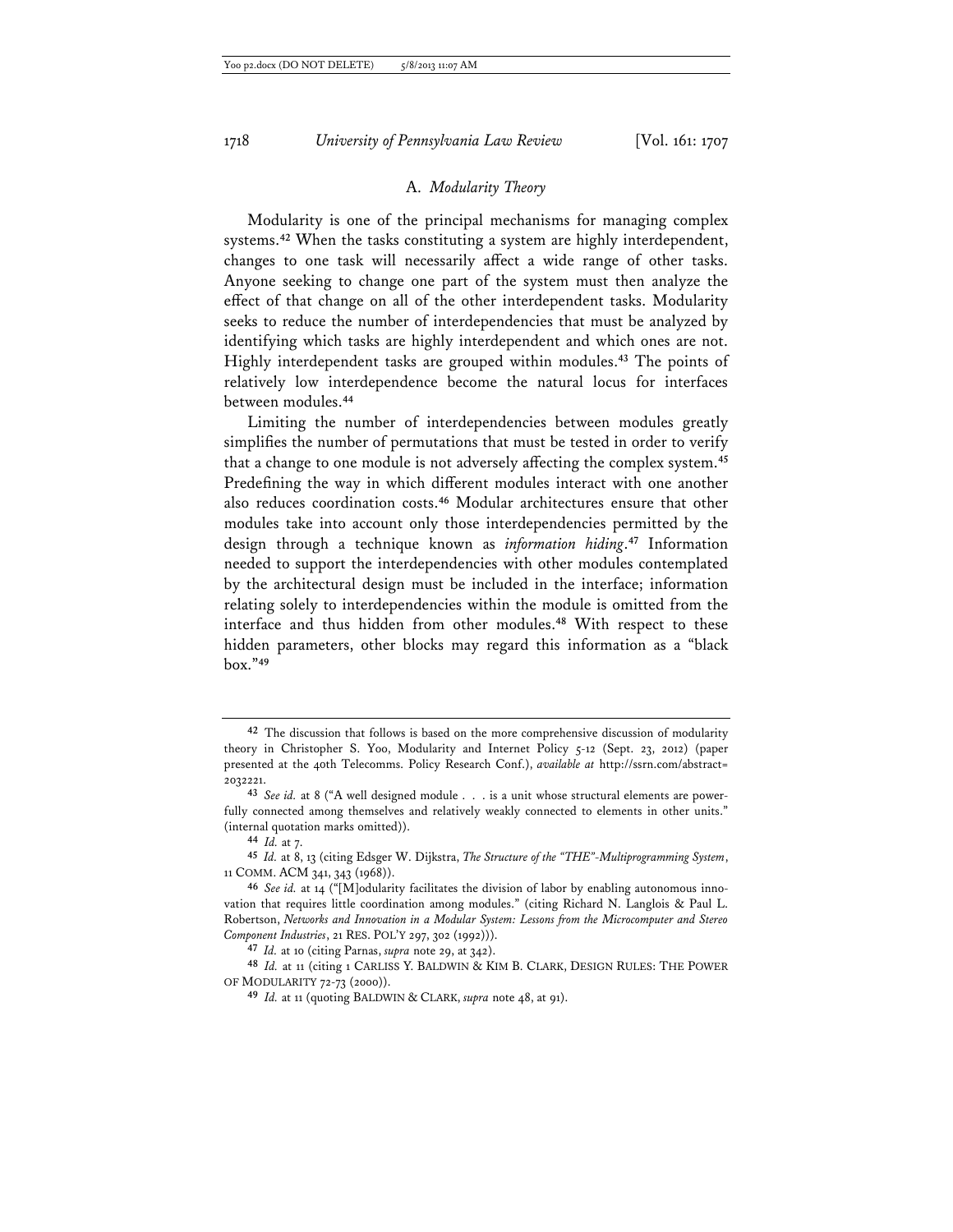Consider, for example, the advent of printers using USB ports. Certain aspects of printer design are intimately tied to whether the printer is a laser or an inkjet printer. The creation of a modular interface allows computers connected to those printers to ignore almost all of the details about how any particular printer operates. As long as the computer provides the data in the correct format, the printer should operate without any problems. Conversely, as long as the printer remains ready to process any data submitted in the correct format, the printer's design can be changed without having any impact on the overall system.

Despite the design architect's best efforts, modular systems can rarely be defined a priori. Many aspects of how tasks interact with one another can be understood only after the architect experiments with different solutions.**<sup>50</sup>** Consequently, modular systems more often result from "improvisation, bricolage, and drift" than from some theoretical conception of the ideal architecture.**<sup>51</sup>**

## B. *Peer Communication and Encapsulation*

Layering represents a very particular form of modularity, in which different parts of the overall system are arranged into parallel hierarchies. In the typical Internet transaction, a process generates a message and transfers it to the operating system running on the host. The operating system divides the message into packets configured for the Internet and hands them off to the first-hop router of a communications network. The sending communications network will convey these packets to the receiving communications network, which in turn passes them to the receiving host's operating system. The operating system then passes them to the process running on the receiving host.

The type of modularity enforced by layering has several distinct characteristics. First, the modules are arranged into a series of client-server relationships, where "each layer is a server to the layer above, and a client to the layer below."**<sup>52</sup>** Second, this arrangement is strictly hierarchical; every

**<sup>50</sup>** *See* BALDWIN & CLARK, *supra* note 48, at 254 ("Given such a high degree of complexity, it simply is not possible for designers to know enough about the system to eliminate all uncertainty. Thus each new design is fundamentally an experiment."); Sendil K. Ethiraj & Daniel Levinthal, *Modularity and Innovation in Complex Systems*, 50 MGMT. SCI. 159, 172 (2004) (noting that designers "lack omniscience").

**<sup>51</sup>** Blanchette, *supra* note 25, at 1055.

**<sup>52</sup>** *Id.* at 1046.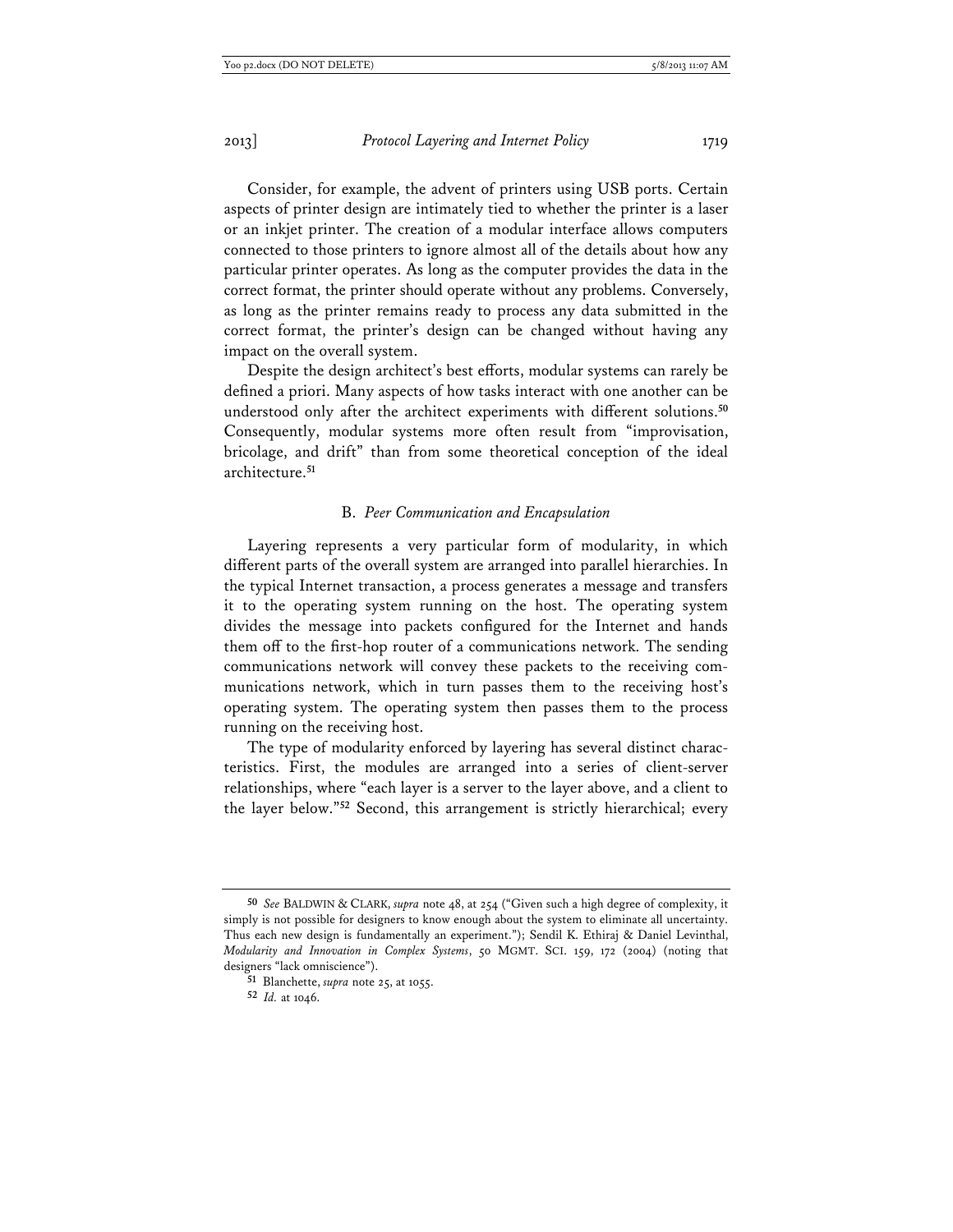layer interacts exclusively with the layers above and below with respect to every communication without bypassing either.**<sup>53</sup>**

Third, layering differs from other modular schemes in its focus on establishing communication between peers.**<sup>54</sup>** Unlike the example of the USB port given above, in which a personal computer could establish a connection directly with a printer, layered architectures require that connections be established only between parallel elements in the hierarchy. For example, applications communicate with other applications; operating systems communicate with other operating systems; routers communicate with other routers.



## **Figure 1: Layering as Peer Communication<sup>55</sup>**

Layering ensures that peers communicate only with peers operating at the same level through a practice known as *encapsulation*. Under this approach, each layer takes the data packet provided by the layer above, extracts all of the information that the next layer will need to perform its functions, places that information into a new packet's header, and then places the entirety of the packet it received from the higher layer in the payload of the new packet.**<sup>56</sup>** Since layering requires that each layer examine only the information contained in the header and prohibits it from examining

**<sup>53</sup>** *See* RFC 871, *supra* note 3, at 9 (explaining that protocols operate in a hierarchy with a strict "chain of command").

**<sup>54</sup>** *See* TANENBAUM, *supra* note 4, at 26-30 (explaining how layering protocols facilitate communication between peers).

**<sup>55</sup>** *See id.* at 27 fig.1-13.

**<sup>56</sup>** KUROSE & ROSS, *supra* note 4, at 55-56.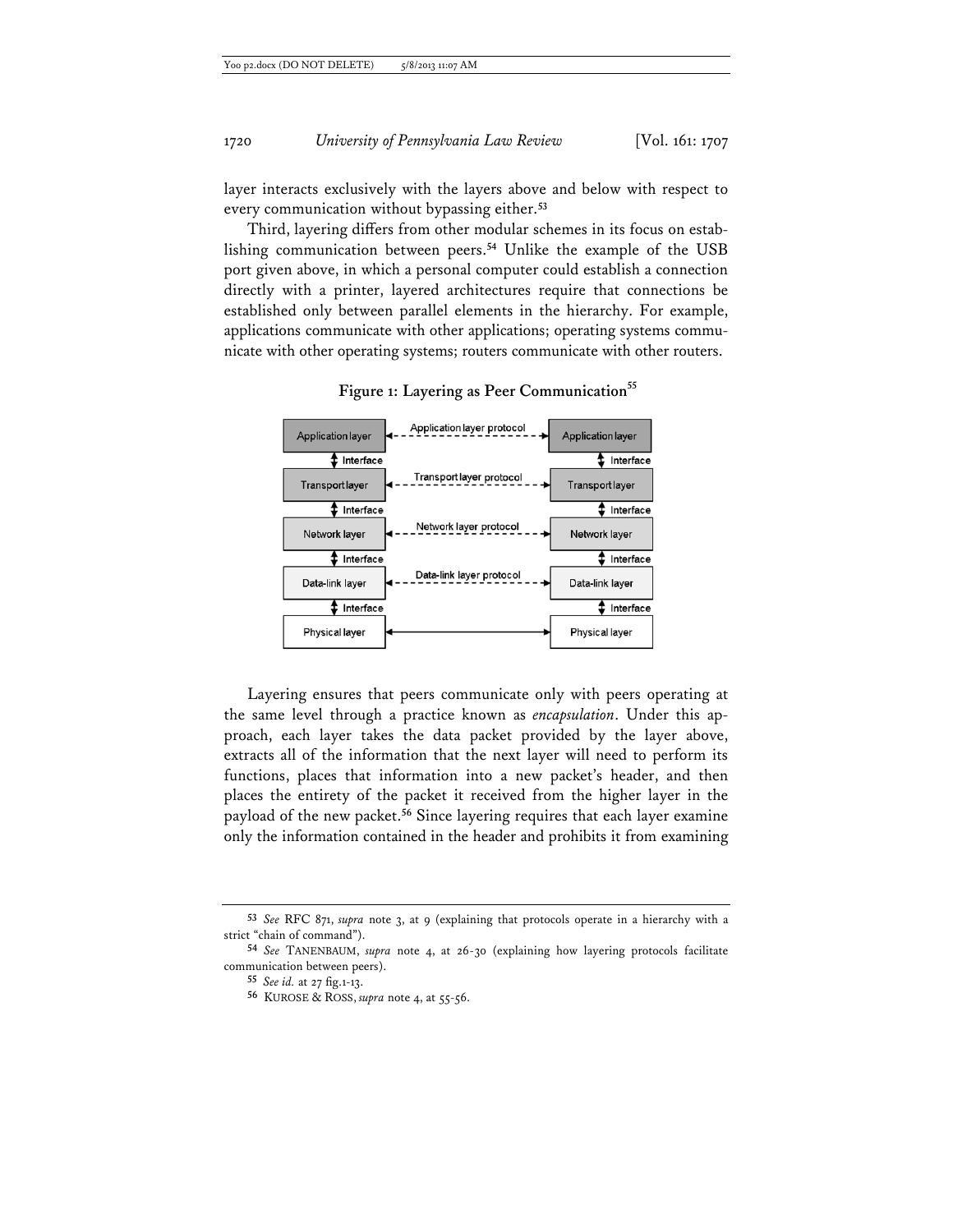or altering any of the information contained in the payload, the content of the packet remains hidden.**<sup>57</sup>**



**Figure 2: Layering as Encapsulation58**

An analogy to the postal system is illustrative.**<sup>59</sup>** Suppose that Vint wants to send a memo to a colleague named Bob, who is working in a different branch office of the same company. Vint takes the memo and places it in an interoffice envelope with Bob's name and department written on the front. The company's internal mail system brings the interoffice envelope to the mail room and, without opening it, places the entire contents inside a larger envelope, using the information on the outside of the interoffice envelope to inscribe the mailing address, formatted in the manner required by the U.S. Postal System, on the outside of the envelope. The mail room then gives the postal envelope to a U.S. Postal Service letter carrier who places it inside a shipping container with a bar code on its outside. After the shipping container arrives at a post office in the city where Bob's branch office is located, the post office opens the shipping container, removes the postal envelope, reads the address on its outside, and delivers it to the branch office. The mail room of the branch office opens the postal envelope, reads the address on the interoffice envelope, and delivers it to Bob. Finally, Bob opens the interoffice envelope and reads the content

**<sup>57</sup>** *See* TANENBAUM, *supra* note 4, at 448 (describing "the most fundamental rule of protocol layering: layer *k* may not make any assumptions about what layer *k* + 1 has put into the payload field").

**<sup>58</sup>** For a similar figure showing an example of encapsulation of an IP datagram, see COMER, *supra* note 4, at 78.

**<sup>59</sup>** The example is adapted from TANENBAUM, *supra* note 4, at 56. *See also* VAN SCHEWICK, supra note 7.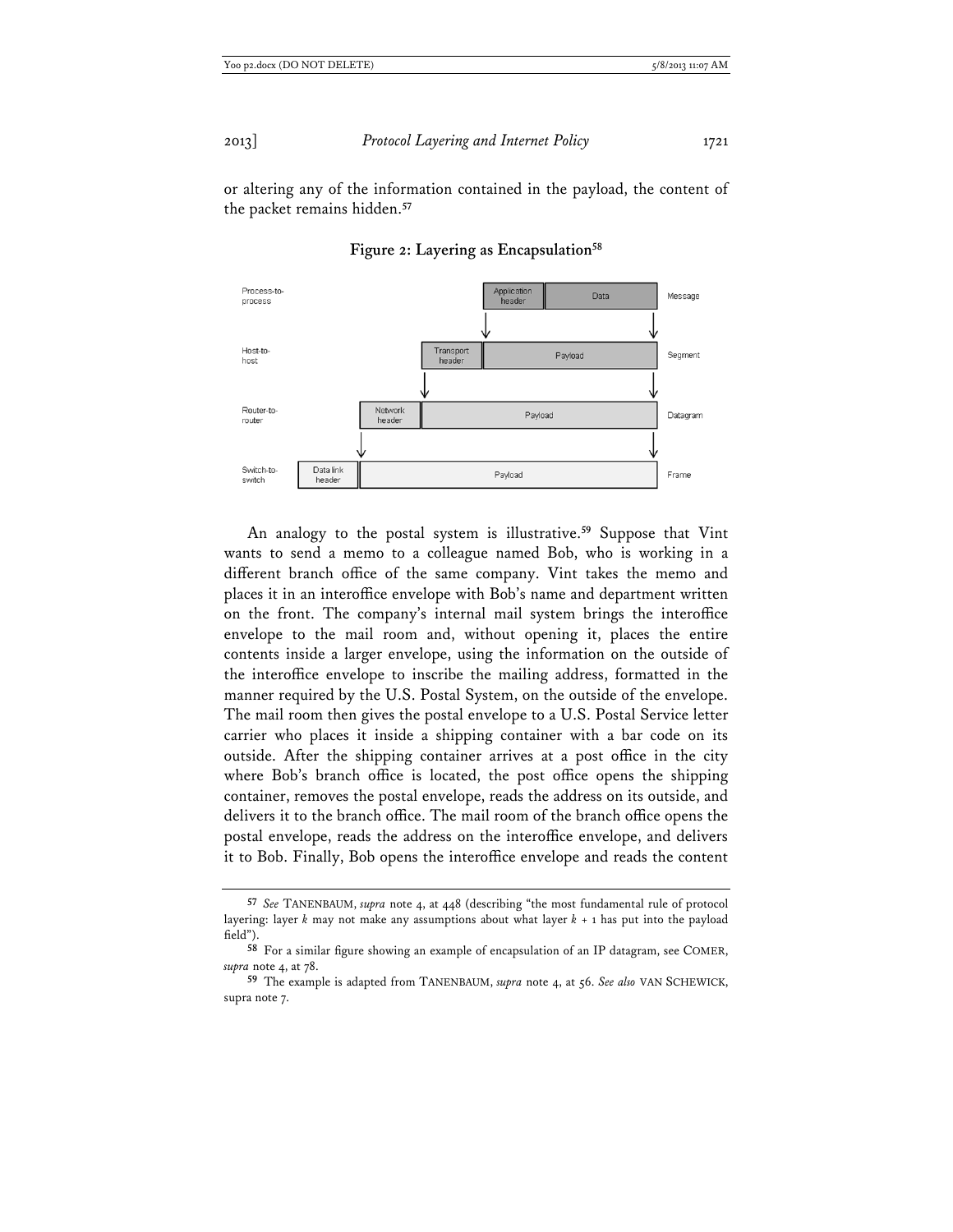of the message from Vint—a message no one but the two of them had any occasion to see.

Note the key features of this system. Each of the peers receives the exact same communication. After the memo is removed from the interoffice mail envelope, Bob receives the exact message sent by Vint. Once the U.S. mail envelope is opened, the receiving mail room receives precisely the same interoffice mail envelope and contents as the one sent by the sending mail room. After the shipping container is unpacked, the two post offices exchange precisely the same envelope containing the same message as well. The fact that each actor encapsulates the entirety of the communication in a larger envelope ensures that at each step the original message can be recovered unaltered. In addition, refusing to look inside the envelope until it is de-encapsulated ensures that lower-layer protocols cannot make any assumptions about objects handed to them by the upper-layer protocols.

Using an example more closely related to the Internet, consider what occurs when an end user sends an email message. The end user's email client, such as Microsoft Outlook, first extracts the source and destination addresses and places that information in the Simple Mail Transfer Protocol (SMTP) header, which is the general format used for email. Then the email client encapsulates the email in an SMTP message by placing the entire email in the payload of the packet and passes it to the next layer, the transport layer. The transport layer, in turn, reads the information it needs from the SMTP header and places that information in the Transmission Control Protocol (TCP) header, places the segment in the payload, and passes the segment to the network layer. The network layer reads the source and destination addresses from the TCP header, places the necessary information in the Internet Protocol (IP) header, encapsulates the segment into an IP datagram, and passes the datagram to the data-link layer. The data-link layer reads the information it needs from the IP header, places the relevant information in the frame header, and encapsulates the datagram into a data-link layer frame. The data-link layer will use the header information to move the frame hop by hop.

As long as each hop remains within both the same network and the same data-link technology, there is no need to de-encapsulate the frame to reveal information. But when the hop reaches a gateway to another network, the technology may change. Because moving to another network may involve shifting to a different data-link technology, the gateway de-encapsulates the data-link layer frame and passes it to the next network as an IP datagram. The next network will re-encapsulate it in a frame appropriate for its data-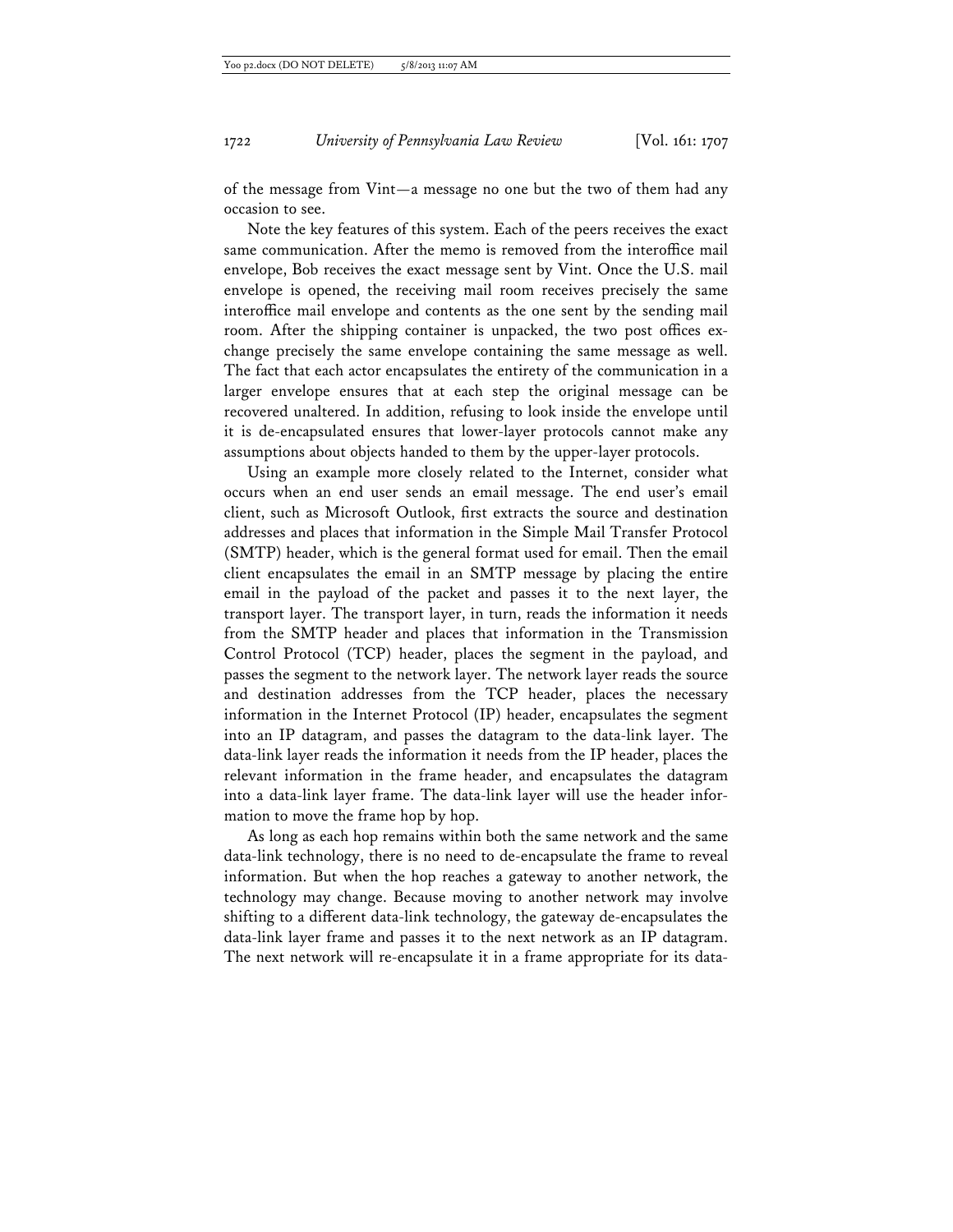link technology and will pass it along in this manner until it reaches the border of another network, when the de-encapsulation process begins again.

Eventually, the packet will reach the receiving host. The host will deencapsulate the data-link header and pass the IP datagram to the network layer. The network layer will remove the IP header and pass the segment to the transport layer. The transport layer will strip off the TCP header and pass the SMTP message to the application layer. Finally, the application layer will strip off the SMTP header and pass the email to the program that the receiving end user is using to read the message.

Although it is the email clients that are exchanging messages, no direct transfers of data occur between them. Instead, each layer passes the data and control information down through the stack until it reaches the physical layer, which provides the only direct connection. After the communication arrives at the receiving host, the data passes up through the layered stack until it reaches the same layer as the peer sending the communication, at which point it can act on the same information. For this reason, all connections above the physical layer are simply virtual.**<sup>60</sup>**

It is often said that layered architectures ensure that every entity in the receiving hierarchy receives the exact same object as the one sent by its peer in the sending hierarchy.**<sup>61</sup>** As is the case with almost every generalized network engineering principle, there are important exceptions. To return to the postal example, one post office may use a postmark to cancel a stamp, in which case the object received will differ in a small way from the object sent. Similar changes occur in the email example. For example, intermediate mail transfer agents will include information in email messages noting that they were received. In addition, the IP header contains a counter that is reduced by one every time a packet traverses a hop, with routers ceasing to route a packet further when the counter hits zero to ensure that packets do not wander around the Internet forever. Nonetheless, the generalization remains a useful concept as a reference model.

A related principle of layering is that lower layers can make no assumptions about the nature of the communications in the upper layers.**<sup>62</sup>** Because all of the information that any particular layer needs is supposed to be included in the packet's header, no layer is expected to look inside the payload of any packet that it processes. Any attempt to do so is regarded as

**<sup>60</sup>** TANENBAUM, *supra* note 4, at 27, 30.

**<sup>61</sup>** *See, e.g.*, COMER, *supra* note 4, at 164 ("Layered protocols are designed so that layer *n* at the destination receives exactly the same object sent by layer *n* at the source."); *id.* at 165 ("Thus, the layering principle states that the packet received by the transport layer at the ultimate destination is identical to the packet sent by the transport layer at the original source.").

**<sup>62</sup>** TANENBAUM, *supra* note 4, at 448; RFC 871, *supra* note 3, at 16.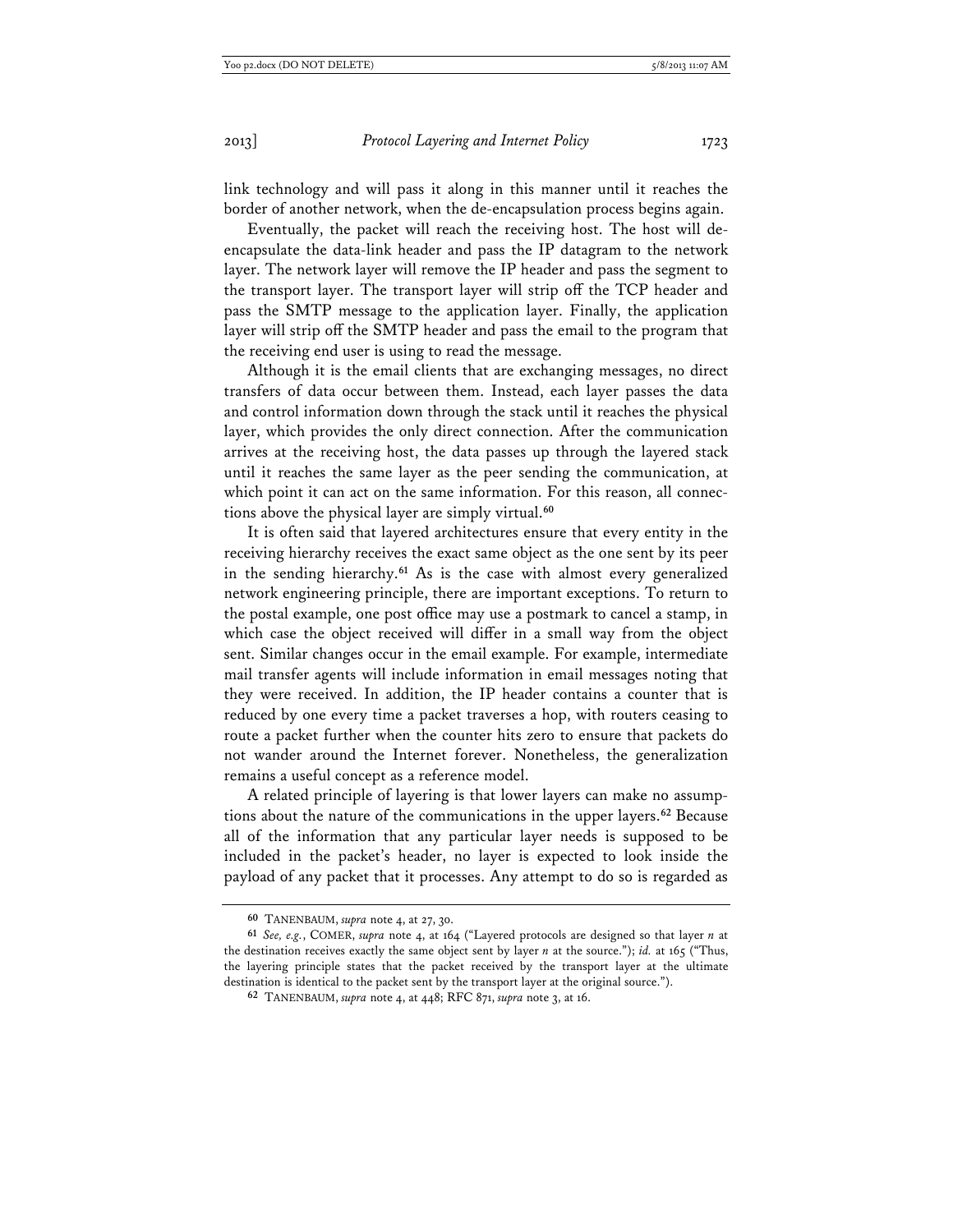*deep packet inspection*. **<sup>63</sup>** However, many widely deployed technologies represent exceptions to this general principle against deep packet inspection.

## C. *The Tradeoffs Inherent in Protocol Layering*

Protocol layering yields a number of substantial benefits.**<sup>64</sup>** Like other modular systems, layering breaks down complex systems into subparts small enough for a single person or a small group of people to describe and understand.**<sup>65</sup>** In addition, by predetermining how each layer interacts with other layers, layering allows for the development of individual subparts in isolation without having to understand the architecture as a whole.**<sup>66</sup>** Only those interactions recognized by the design need be taken into account; any details associated with interdependencies encapsulated within modules can be safely ignored.**<sup>67</sup>** Even more importantly, cabining the number of possible interdependencies between modules reduces the combinatorial explosion of system variants that must be tested when changes are made to the system.**<sup>68</sup>**

Segregating different functions and defining how they interact with one another also permit development of each layer to proceed independently and limit the impact that changes to individual components have on the system as a whole.**<sup>69</sup>** Eliminating the need for direct coordination facilitates the division of labor across workgroups**70** and firms.**71** Furthermore, it promotes competition by creating entry points for new firms.**<sup>72</sup>**

**<sup>63</sup>** Under a strict layering principle, each layer is allowed to invoke the services only of the layer located immediately below it. More relaxed versions permit a layer to invoke the services of any layer below it even if it is not immediately adjacent to it. VAN SCHEWICK, *supra* note 7, at 47. **64** This discussion is based on Yoo, *supra* note 42, at 12-17.

**<sup>65</sup>** *See* Blanchette, *supra* note 25, at 1046; Herbert A. Simon, *The Architecture of Complexity*, 106 PROC. AM. PHIL. SOC'Y 467, 474, 477 (1962).

**<sup>66</sup>** *See* D.L. Parnas et al., *The Modular Structure of Complex Systems*, PROC. 7TH INT'L CONF. ON SOFTWARE ENG'G 408, 410 (1984).

**<sup>67</sup>** *See* BALDWIN & CLARK, *supra* note 48, at 91 (noting that modularity "accommodates uncertainty" in the design process).

**<sup>68</sup>** *Id.* at 273-75; *see also* Dijkstra, *supra* note 45, at 344 (concluding that a hierarchical structure prevented the number of potential states from "explod[ing] to such a height that exhaustive testing would have been an illusion").

**<sup>69</sup>** D.L. Parnas, *On the Criteria to Be Used in Decomposing Systems into Modules*, 15 COMM. ACM 1053, 1054 (1972); Simon, *supra* note 65, at 477.

**<sup>70</sup>** *See* Parnas, *supra* note 69, at 1054 ("[D]evelopment time should be shortened because separate groups would work on each module with little need for communication . . . ."); Langlois & Robertson, *supra* note 46, at 301-02 (discussing the benefits of division of labor into different groups).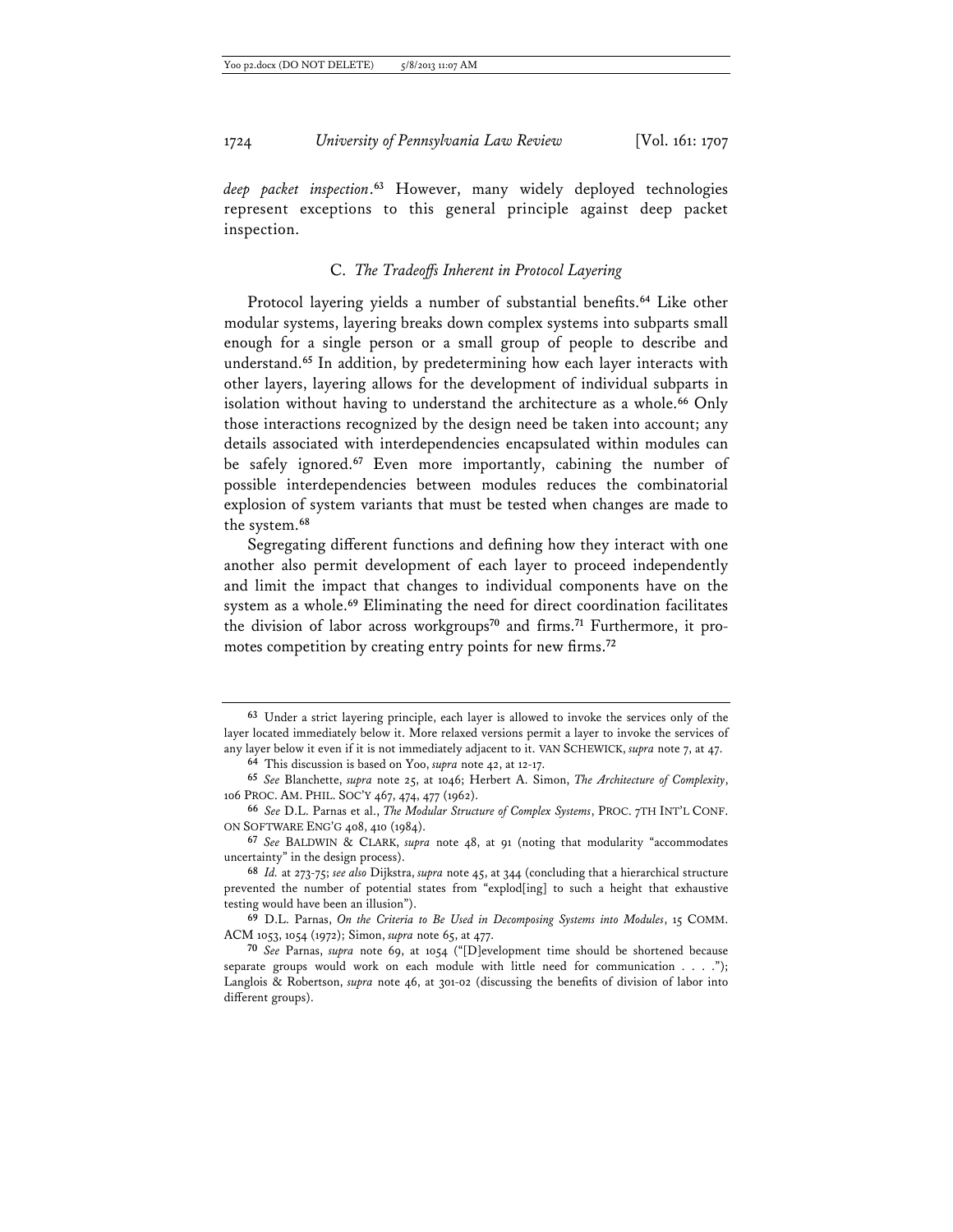Layering can also hasten innovation by allowing experiments with different solutions in different layers to proceed in parallel.**<sup>73</sup>** In addition, protocol layering accommodates uncertainty by making it easy to incorporate subsequent improvements into the existing system.**<sup>74</sup>** As real-option theory indicates, the ability to postpone such choices can be an important source of value, provided that the interfaces are clearly defined and remain stable.**<sup>75</sup>**

Like any modular system, protocol layering embodies a precommitment about the types of information permitted to pass between modules. Preventing adjacent modules from acting on certain types of information reduces the complexity of the system by constraining the number of interdependencies that must be taken into account. At the same time, prohibiting modules from taking into account all of the possible information inevitably limits both the efficiency and functionality of the resulting system.

In terms of efficiency, the generality of the layers necessarily means that certain customized solutions tailored to particular situations must be foregone.**<sup>76</sup>** The layers and the interfaces connecting them predefine and limit the way those layers interact.**<sup>77</sup>**

**76** *See* RFC 817, *supra* note 5, at 16, 24 ("[A]n interface, precisely because it is fixed, inevitably leads to a lack of complete understanding as to what one layer wishes to obtain from another. This has to lead to inefficiency."); RFC 871, *supra* note 3, at 20-22 (discussing the tradeoff inherent in the fact that fixed layers lead to less design flexibility). Blanchette discusses the loss of efficiency resulting from generalization:

[T]he most efficient programs are hand-tailored, providing no generalization whatsoever; conversely, highly general abstractions will result in significant loss in efficiency. This is because the specification of an abstraction (the interface) general enough to accommodate a wide range of implementations necessarily involves trade-offs, between the freedom that the abstraction provides and the efficiency of possible implementation.

Blanchette, *supra* note 25, at 1046-47 (internal quotation marks omitted).

**<sup>71</sup>** *See* Carliss Y. Baldwin & Kim B. Clark, *Managing in an Age of Modularity*, HARV. BUS. REV., Sept.–Oct. 1997, at 84, 85 ("Different companies can take responsibility for separate modules and be confident that a reliable product will arise from their collective efforts.").

**<sup>72</sup>** Langlois & Robertson, *supra* note 70, at 301.

**<sup>73</sup>** Baldwin & Clark, *supra* note 71, at 91; *see also* Karl Ulrich, *The Role of Product Architecture in the Manufacturing Firm*, 24 RES. POL'Y 419, 435 (1995) ("For the modular architecture, detailed design of each component can proceed almost independently and in parallel.").

**<sup>74</sup>** Baldwin & Clark, *supra* note 71, at 91.

**<sup>75</sup>** *See* BALDWIN & CLARK, *supra* note 48, at 234-37 (applying real option theory to show how modularity permits industries to postpone having to commit to any particular technological solution); *id.* at 284-93 (discussing the option value of hidden modules).

**<sup>77</sup>** *See* TANENBAUM, *supra* note 4, at 27 ("The interface defines which primitive operations and services the lower layer makes available to the upper one."); Parnas, *supra* note 29, at 339 ("The connections between modules are the assumptions which the modules make about each other.").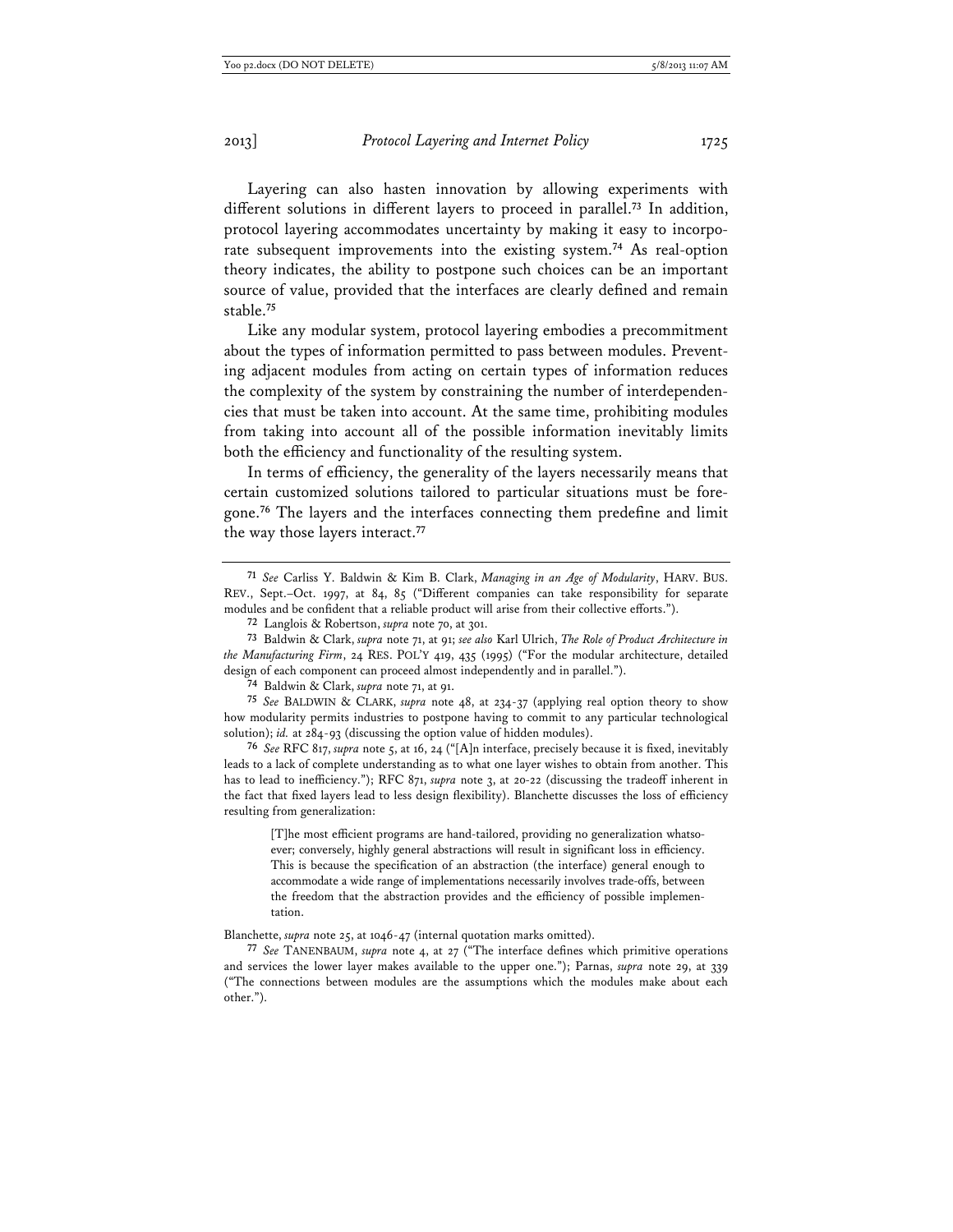Engineers have long recognized that hiding information can both harm and promote innovation. Specifically, innovation that depends upon the sharing of particular information cannot proceed if that information is held in another layer and if the particular form of modularity imposed by the architecture does not permit that information to pass through the protocol stack. The aforementioned information hiding means that layering "hide[s] vital information that lower layers may need to optimize their performance" and requires "that the optimization of each layer . . . be done separately," which can "conflict with efficient implementation of data manipulation functions."**<sup>78</sup>**

In other words, design hierarchies represent something of a mixed blessing from the standpoint of innovation.**<sup>79</sup>** On the one hand, they facilitate innovation that is consistent with the hierarchy. Indeed, the existing layered architecture has proven incredibly robust. On the other hand, predetermining the locus of the interfaces and the information that can pass between layers discourages innovations that are inconsistent with the hierarchy.**<sup>80</sup>**

Protocol layering also limits the network's ability to evolve. Any system of modularity necessarily envisions that change to the basic architecture will occur relatively slowly.**<sup>81</sup>** For the most part, the stability of the architecture yields benefits. Predefining the interactions between particular components makes it easier to make changes to individual components without disturbing the system as a whole. Without a high degree of stability, actors could not innovate in individual layers with any confidence.**<sup>82</sup>**

At the same time, however, this stability can impede the network's ability to evolve into a fundamentally different architecture. Economic theory has long recognized that having an installed base in a network industry can

**<sup>78</sup>** RFC 3439, *supra* note 26, at 7-8; *see also* Crowcroft et al., *supra* note 26, at 23 ("[T]he flip side to modularization and data-hiding is that tuning the efficiency of the data path for transfer of data becomes difficult . . . . Vertical partitioning emphasises the discontinuities in the data path, which then obstruct the application from receiving the quality of service it requires.").

**<sup>79</sup>** Christopher S. Yoo, *Product Life Cycle Theory and the Maturation of the Internet*, 104 NW. U. L. REV. 641, 655-56 (2010).

**<sup>80</sup>** *See* Kim B. Clark, *The Interaction of Design Hierarchies and Market Concepts in Technological Evolution*, 14 RES. POL'Y 235, 246 (1985) (using automobiles as an example and noting that "[o]nce choices about core concepts in engines were established, innovative effort moved down into subsidiary parameters").

**<sup>81</sup>** *See* COMM. ON THE INTERNET IN THE EVOLVING INFO. INFRASTRUCTURE, *supra* note 2, at 38 (arguing that innovation at the "center of the network" is slow because building new features into the existing network requires coordinating the actions of multiple developers); Parnas et al., *supra* note 66, at 409 (explaining that changes to modular interfaces should be limited to changes that are unlikely to be needed).

**<sup>82</sup>** *See* Blanchette, *supra* note 25, at 1054.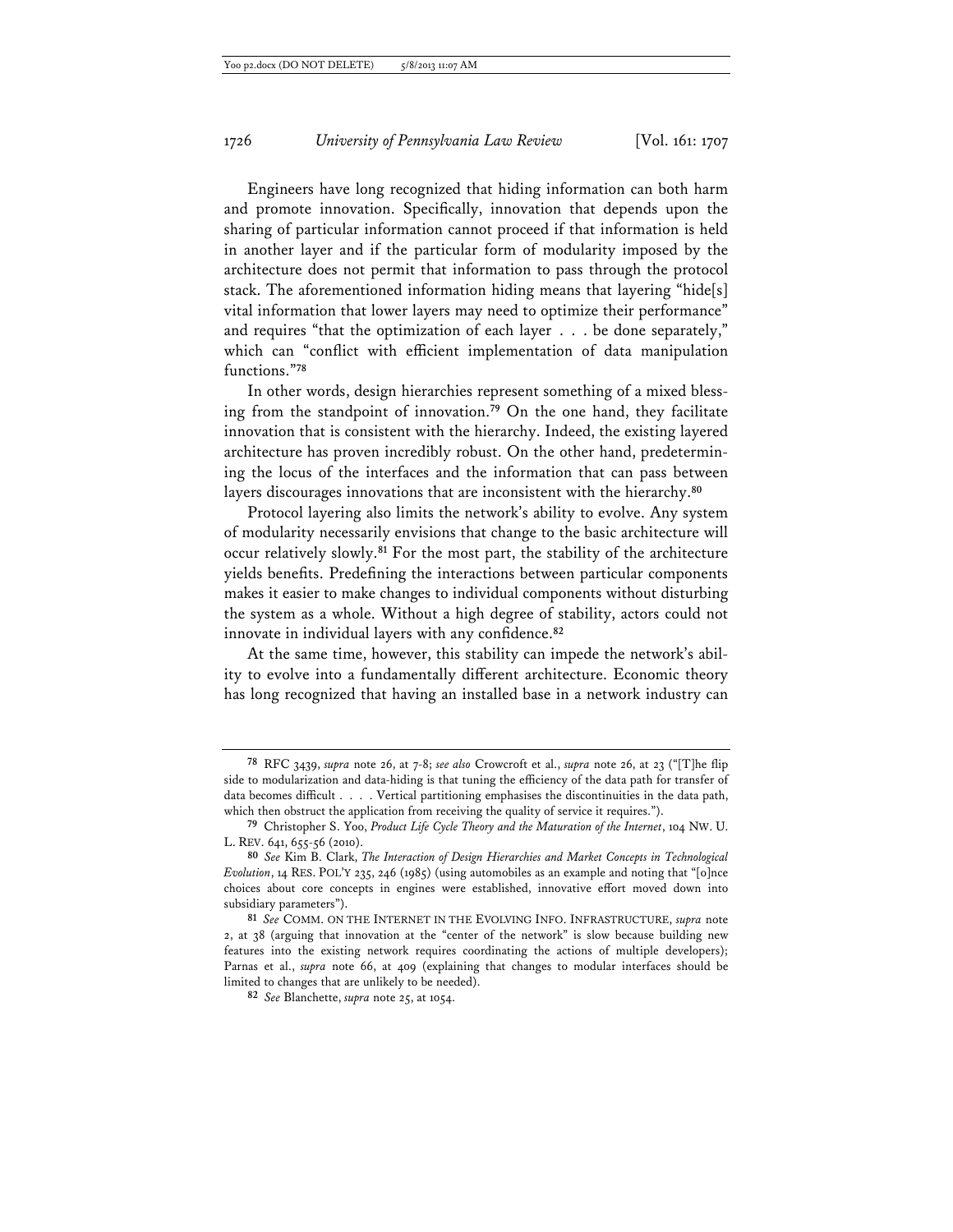lead to technological lock-in.**<sup>83</sup>** Placing such considerations in a design hierarchy amplifies this effect, as any change to the architecture requires parallel changes in the levels both above and below.**<sup>84</sup>** This process provides a new perspective on what is sometimes termed "Internet time."**<sup>85</sup>** Although innovation within layers proceeds at breakneck speeds, innovation in the architecture proceeds at a glacial pace.**<sup>86</sup>**

The sociology of technology provides another drag on innovation.**<sup>87</sup>** The emergence of a design hierarchy establishes a technical agenda for a product's development, directing further innovation along particular lines.**<sup>88</sup>** Established technological paradigms guide research along innovation avenues consistent with the incumbent design hierarchy.**<sup>89</sup>** These paradigms become ingrained in the institutional filters that organizations use to manage information, which tends to further reinforce the status quo.**<sup>90</sup>** The engineering literature is replete with complaints that the ossification of the Internet is preventing the architecture from evolving.**<sup>91</sup>** The technological paradigm established by a design hierarchy even extends into the education system. Indeed, some computer science researchers have reportedly expressed reluctance to pursue research inconsistent with the TCP/IP stack.**<sup>92</sup>**

**90** Philip Anderson & Michael L. Tushman, *Technological Discontinuities and Dominant Designs: A Cyclical Model of Technological Change*, 35 ADMIN. SCI. Q. 604, 618 (1990).

**92** *See* Vint Cerf et al., FIND Observer Panel Report 2 (Apr. 9, 2009) (unpublished manuscript), *available at* http://www.nets-find.net/FIND\_report\_final.pdf (citing a concern among some faculty that "architectural research that is not incremental might be considered 'too risky'").

**<sup>83</sup>** *See, e.g.*, Joseph Farrell & Garth Saloner, *Installed Base and Compatibility: Innovation, Product Preannouncements, and Predation*, 76 AM. ECON. REV. 940, 942 (1986) (finding that the existence of a large installed base can cause "excess inertia" and make new technology less likely to be adopted).

**<sup>84</sup>** Yoo, *supra* note 79, at 656.

**<sup>85</sup>** *See generally, e.g.*, MICHAEL A. CUSUMANO & DAVID B. YOFFIE, COMPETING ON INTERNET TIME: LESSONS FROM NETSCAPE AND ITS BATTLE WITH MICROSOFT (1998) (discussing and investigating the pace of competition in the Internet age).

**<sup>86</sup>** *See* Blanchette, *supra* note 25, at 1054 (arguing that, contrary to popular conceptions, computing infrastructure evolves slowly).

**<sup>87</sup>** Yoo, *supra* note 79, at 651-55.

**<sup>88</sup>** Blanchette, *supra* note 25, at 1054.

**<sup>89</sup>** *See* Giovanni Dosi, *Technological Paradigms and Technological Trajectories*, 11 RES. POL'Y 147, 152 (1982); Devendra Sahal, *Technological Guideposts and Innovation Avenues*, 14 RES. POL'Y 61, 71, 78-79 (1985).

**<sup>91</sup>** *See, e.g.*, Paul Laskowski & John Chuang, A Leap of Faith? From Large-Scale Testbed to the Global Internet 2 (Sept. 2009) (paper presented at the 37th Telecomms. Policy Research Conf.) (collecting sources indicating that "[t]he predominant view from within the research community is that the internet is incapable of significant architectural change" and that "the network architecture is described as stagnant, even ossified").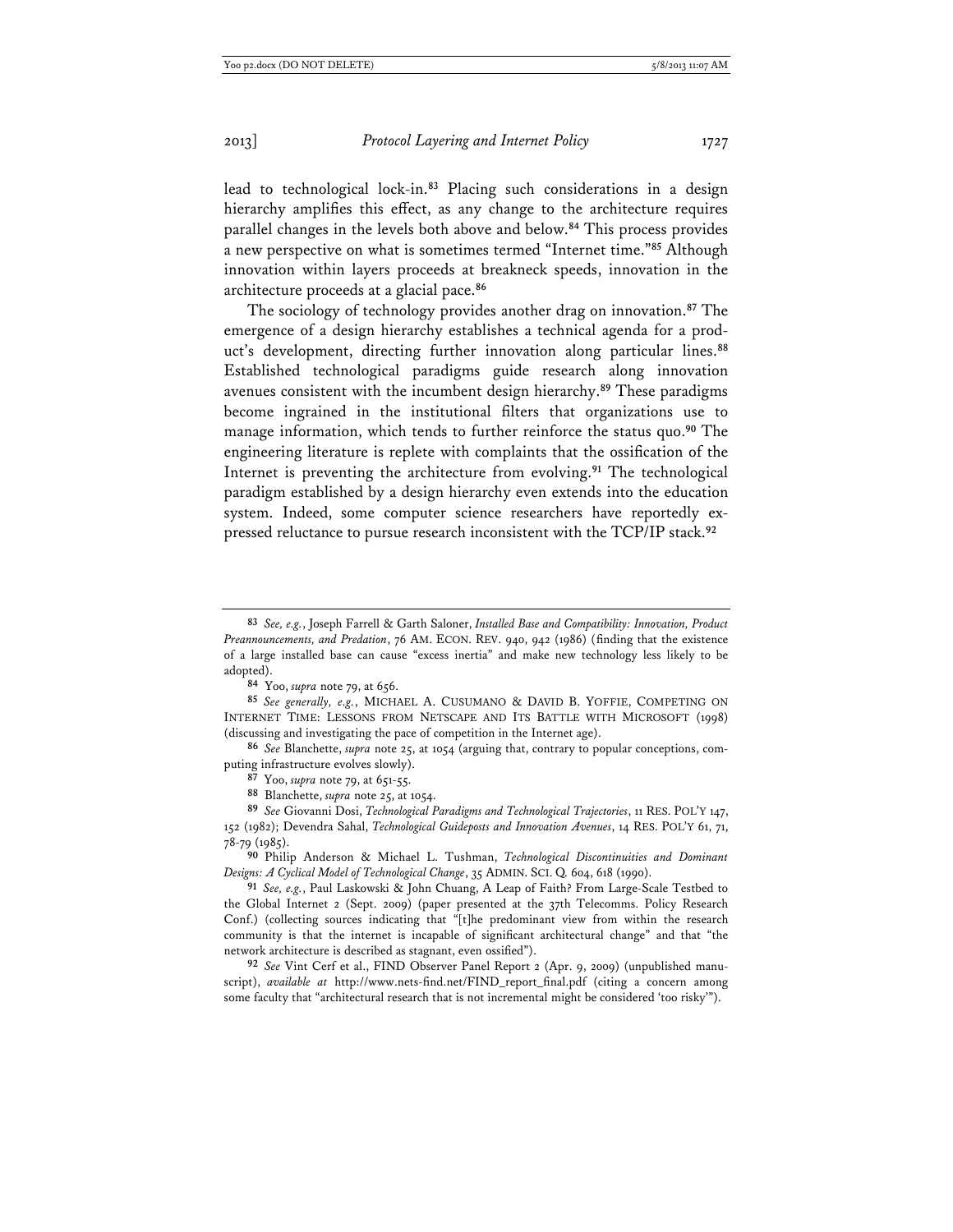Technological and economic changes can often pressure high-tech industries to evolve toward a fundamentally different architecture.**<sup>93</sup>** Examples include the desktop PC's absorption of functions that used to be provided by standalone peripheral devices (such as hard disks, modems, and WiFi cards**<sup>94</sup>**) and the advent of last-mile broadband networks (such as DSL and cable modem systems), both of which undercut the rationale for a standalone regional ISP.**<sup>95</sup>** In any layered stack, however, the danger is that modularity may inhibit systemic innovation by creating economic pressures and organizational structures that lock the existing interfaces into place. It is thus too simplistic to suggest that modularity and protocol layering present a simple tradeoff between short-run efficiency and long-run evolvability.**<sup>96</sup>** Indeed, promoting evolvability falls on both the modular and nonmodular sides of the balance. Moreover, although the existing regulatory regime is often criticized as creating vertical, technology-specific silos that ignore the extent to which different means of transmission compete with one another, protocol layering risks creating silos of its own.**<sup>97</sup>**

Whether any particular architecture strikes the correct balance depends on context. Modular structures reflect the number and location of task interdependencies as well as a particular vision of which interdependencies multiple layers should be permitted to take into account. Changes in technology and end-user demand for network services, however, can cause the nature and relative importance of particular interdependencies to

**<sup>93</sup>** *See* Carliss Y. Baldwin, *Where Do Transactions Come from? Modularity, Transactions, and the Boundaries of Firms*, 17 INDUS. & CORP. CHANGE 155, 180 (2008) (noting that "there is no process of technological determinism at work driving the task network toward ever-higher levels of modularity" and that changes in strategies, knowledge, and technologies can cause "task networks to become more integral (i.e., less modular) over time"); Michael G. Jacobides & Sidney G. Winter, *The Co-Evolution of Capabilities and Transaction Costs: Explaining the Institutional Structure of Production*, 26 STRATEGIC MGMT. J. 395, 405 (2005) (noting how the emergence of new productive structures and new knowledge bases can cause the pattern of increasing specialization and vertical disintegration to reverse).

**<sup>94</sup>** *See, e.g.*, Transamerica Computer Co. v. IBM Corp., 698 F.2d 1377, 1382-83 (9th Cir. 1983) (discussing the increasing integration between the CPU and certain peripherals); Cal. Computer Prods., Inc. v. IBM Corp., 613 F.2d 727, 743-44 (9th Cir. 1979) (discussing how the new IBM computer "integrated the disk control function into the CPU"); ILC Peripherals Leasing Corp. v. IBM Corp., 448 F. Supp. 228, 231-32 (N.D. Cal. 1978) (describing how IBM abandoned removable disk drives in favor of nonremovable drives with the head-disk assembly integrated into the computer itself that provided greater storage capacity), *aff 'd sub nom.* Memorex Corp. v. IBM Corp., 636 F.2d 1188 (9th Cir. 1980); Telex Corp. v. IBM Corp., 367 F. Supp. 258, 342 (N.D. Okla. 1973) (describing how IBM integrated memory and control units into its CPUs), *rev'd on other grounds*, 510 F.2d 894 (10th Cir. 1975).

**<sup>95</sup>** Yoo, *supra* note 2, at 33-34.

**<sup>96</sup>** *See* VAN SCHEWICK, *supra* note 7, at 370-71.

**<sup>97</sup>** *See* Jacobides & Winter, *supra* note 93, at 404.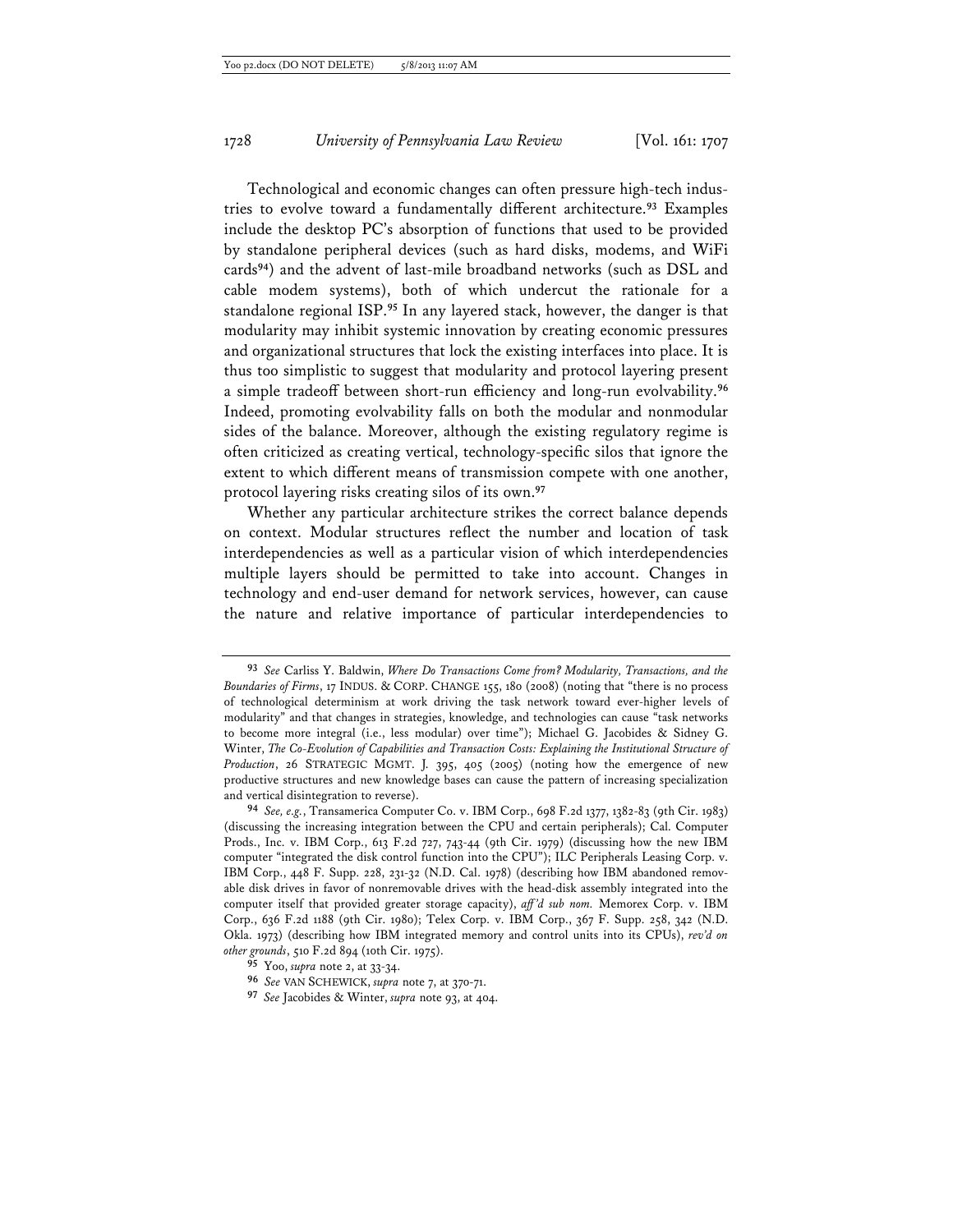change over time. These changing priorities pressure the prevailing modular architecture to change. The intensity and the stability of the demands being placed on the network may also place a higher premium on efficiency.

Indeed, an IETF document known as RFC 1958, which is often cited by policy advocates as laying out the basic architectural principles underlying the Internet,**<sup>98</sup>** recognized that "fundamentally new requirements might lead to a fundamentally new protocol."**<sup>99</sup>** RFC 1958 continues:

In searching for Internet architectural principles, we must remember that technical change is continuous in the information technology industry . . . In this environment, some architectural principles inevitably change. Principles that seemed inviolable a few years ago are deprecated today. Principles that seem sacred today will be deprecated tomorrow. The principle of constant change is the only principle of the Internet that should survive indefinitely.**<sup>100</sup>**

The document thus squarely rejected the existence of any "dogma about how Internet protocols should be designed."**<sup>101</sup>**

The question, then, is not whether any particular implementation of protocol layering should ever change. It surely will eventually, if infrequently. Instead, the proper questions are better framed as trying to determine the optimal rate of architectural change and how to recognize the circumstances under which such changes are warranted. Policymakers should therefore develop heuristics for determining the circumstances under which such change might be appropriate. Given the key role that stability plays in fostering innovation and the costs of making such transitions, changes should occur infrequently and should be approached with considerable caution.**<sup>102</sup>**

**<sup>98</sup>** *See, e.g.*, LESSIG, *supra* note 7, at 36; VAN SCHEWICK, *supra* note 7, at 105.

**<sup>99</sup>** *Architectural Principles of the Internet* 3 (IETF Network Working Grp. RFC No. 1958, B. Carpenter ed., 2006) [hereinafter RFC 1958], *available at* http://tools.ietf.org/pdf/rfc1958.pdf.

**<sup>100</sup>** *Id.* at 1.

**<sup>101</sup>** *Id.* at 2.

**<sup>102</sup>** Timothy F. Bresnahan, *New Modes of Competition: Implications for the Future Structure of the Computer Industry* ("It is neither desirable nor even possible to have frequent [pieces of radical change]; the costs of all that change are considerable."), *in* COMPETITION, INNOVATION AND THE MICROSOFT MONOPOLY: ANTITRUST IN THE DIGITAL MARKETPLACE 155, 161 (Jeffrey A. Eisenach & Thomas M. Lenard eds., 1999).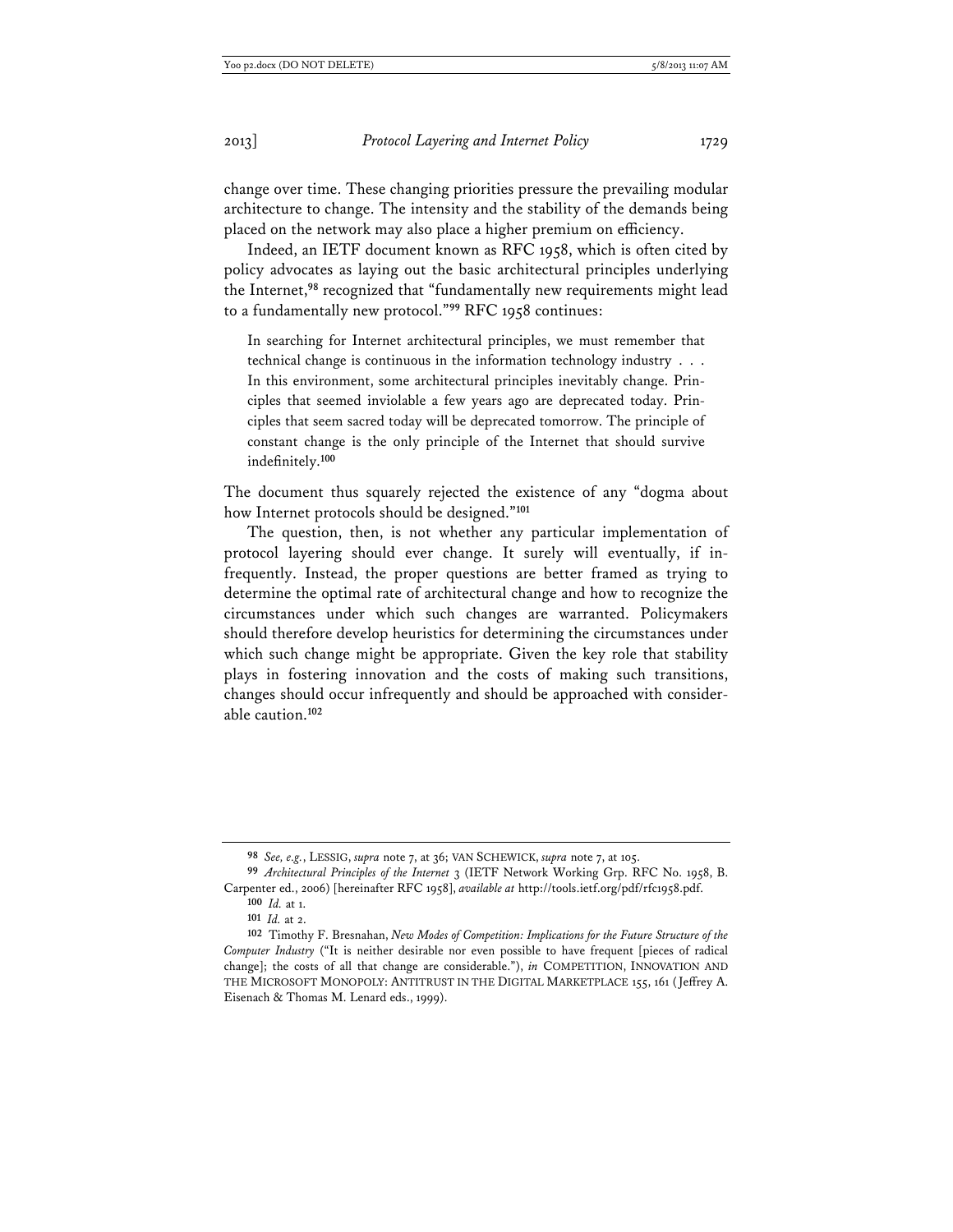## II. THE INTERNET AS AN EXAMPLE OF A LAYERED ARCHITECTURE

Perhaps the best way to understand the way protocol layering works and the advantages it provides is to examine the history of the ARPANET, which was operated by the Defense Department from 1967 to 1990 and which is widely recognized as the precursor to the modern Internet.**<sup>103</sup>**

## A. *Connecting Heterogeneous Hosts*

One of the major challenges facing the ARPANET's designers was to find a way to interconnect the huge variety of computers that end users were using as hosts.**<sup>104</sup>** The scope of this problem is depicted in Figure 3, which depicts the first four ARPANET sites, each of which used a different type of computer as its host. These hosts operated on fundamentally incompatible design principles.**<sup>105</sup>**

## **Figure 3: The ARPANET as of December 1969106**



**<sup>103</sup>** *See* JANET ABBATE,INVENTING THE INTERNET 44, 195 (1999) (chronicling the ARPANET's initial funding, in 1967, and its final decommissioning, in 1990).

**<sup>104</sup>** *Id.* at 51-53.

**<sup>105</sup>** *Id.* at 48.

**<sup>106</sup>** C. Stephen Carr et al., *HOST-HOST Communication Protocol in the ARPA Network*, 36 AFIPS CONF. PROC. 589, 590 fig.1 (1970).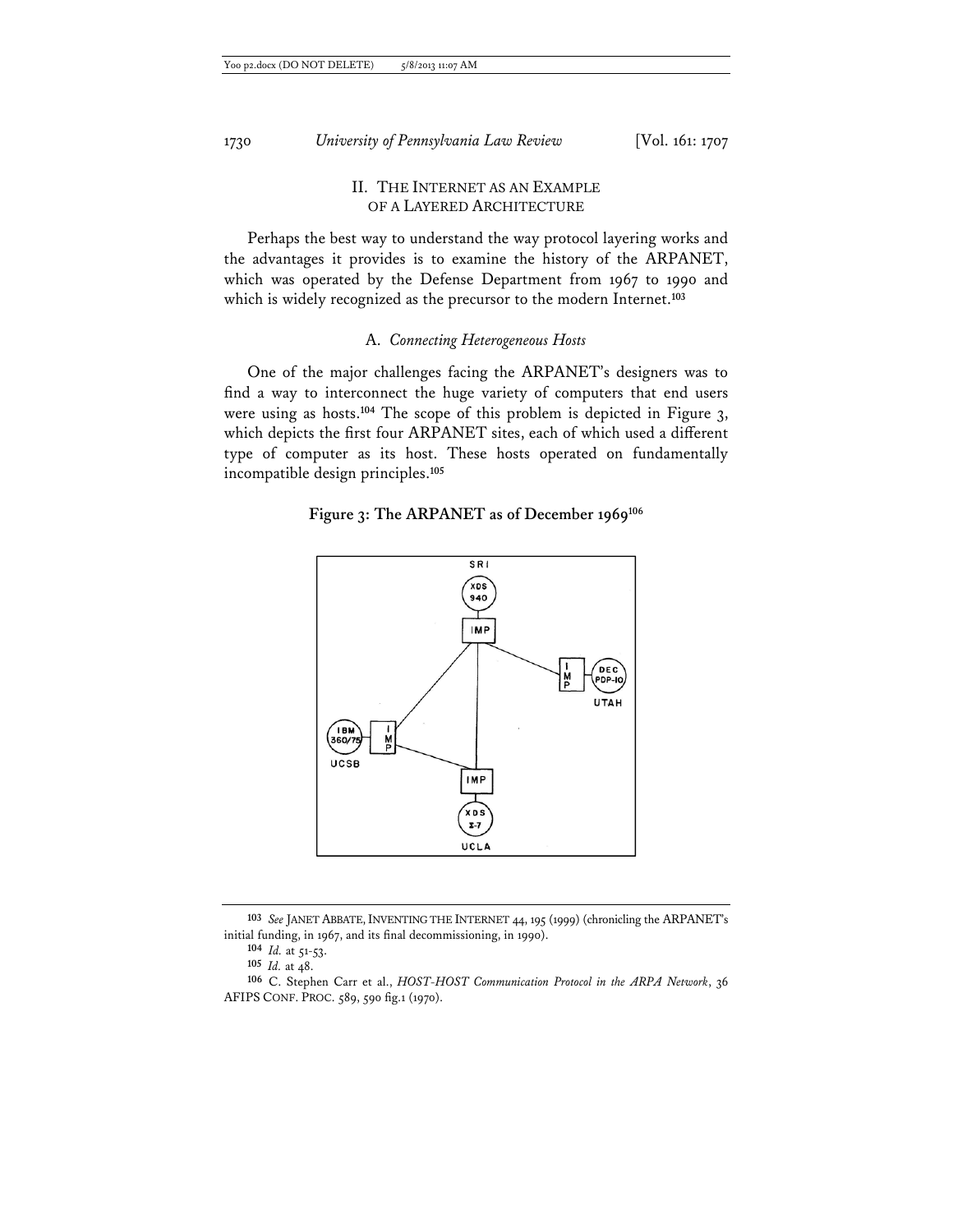The solution was to require each host to attach to the network through a minicomputer known as an Interface Message Processor (IMP), which served as that host's contact point with the rest of the network and buffered the network against the heterogeneity of the hosts.**<sup>107</sup>** All early IMPs were made by the same company from the same technology, ran the same software, and interconnected with one another through the same transmission protocol.**108** The fact that all IMPs were constructed from the same components and ran the same software simplified the challenge of managing the interactions between IMPs and helped organize them into a large, integrated system. Interestingly, the sending-and-receiving IMPs established a virtual

circuit that confirmed that there was enough room at the destination to permit transmission of the message and maintained the flow below the maximum rate that the receiving host and the networks supporting the connection could accommodate.

Like the postal service, the ARPANET needed protocols for its network to function properly. One protocol dictated communication at the IMP level. So long as the hosts presented packets to the IMPs formatted in accordance with the protocol, IMPs could accept packets from any type of host without knowing anything about the technological principles on which that particular host was based.**<sup>109</sup>** At the same time, standardization had the reflexive property of relieving the hosts from needing any knowledge of the details of the underlying network.

The ARPANET's architects also needed to create host-to-host protocols, the most important of which was known as the Network Control Protocol (NCP).**<sup>110</sup>** Each host typically ran more than one program at the same time.**<sup>111</sup>** Thus, every sending host needed some way to sift through the return data streams and to route the incoming data to the correct process. The difficulty was that each host employed its own scheme for naming

**<sup>107</sup>** *See* F.E. Heart et al., *The Interface Message Processor for the ARPA Computer Network*, 36 AFIPS CONF. PROC. 551, 551 (1970). Each IMP was initially connected to a single host, although the design permitted each IMP to serve up to four hosts. *Id.* at 553. The architecture was later redesigned to permit IMPs to serve larger numbers of hosts. *See* S.M. Ornstein et al., *The Terminal IMP for the ARPA Computer Network*, 40 AFIPS CONF. PROC. 243, 244-45 (1972).

**<sup>108</sup>** All IMPs were built by Bolt, Beranek & Newman around a Honeywell DDP-516. *See* Heart et al., *supra* note 107, at 557-58.

**<sup>109</sup>** ABBATE, *supra* note 103, at 52-53.

**<sup>110</sup>** Carr et al., *supra* note 106; Alex McKenzie & Jon Postel, *Host-to-Host Protocol for the ARPANET*, *in* ARPANET PROTOCOL HANDBOOK 5, 11 (Elizabeth Feiner & Jonathan Postel eds., 1978).

**<sup>111</sup>** *See* Carr et al., *supra* note 106, at 590-91 (describing the independent uses and timesharing system governing the network's computers).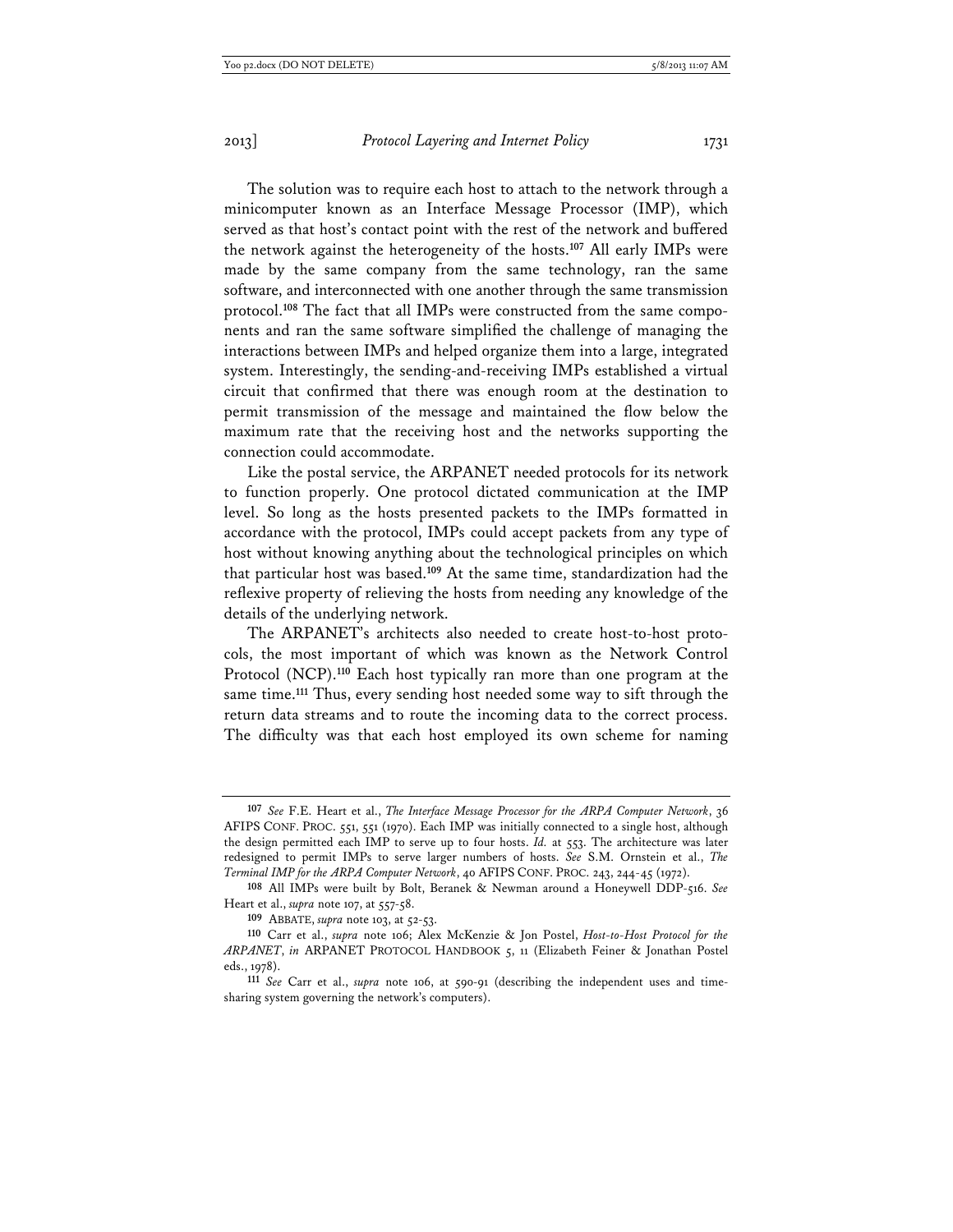internal processes, and many of these naming schemes were incompatible with one another.**<sup>112</sup>**

NCP solved this problem by creating a standardized, intermediate scheme for naming processes called sockets, which were a series of virtual ports (represented by a socket number) that organized incoming and outgoing traffic.**<sup>113</sup>** To ensure that both the sending and receiving hosts knew which socket to use for a given session, the sending host would send a command, known as a request for connection, that specified the socket it would like to use for sending the traffic as well as the socket it would like to use for receiving the traffic associated with that connection.**<sup>114</sup>** The receiving host that accepted the connection would respond by identifying the sockets it planned to use to send and receive traffic.**<sup>115</sup>** This exchange became known as the opening handshake.**<sup>116</sup>** After the communication was completed, the sending and receiving hosts exchanged messages containing a close command, notifying both hosts that the sockets could be released and made available for other processes.**<sup>117</sup>** The use of sockets thus permitted each host to use its own system for mapping its internal scheme for naming processes onto particular sockets.**<sup>118</sup>**

NCP also played an important role in flow control and reliability. In order to prevent a flood of incoming messages from a faster source, or from the simultaneous arrival of flows from multiple sources that exceeded an IMP's or host's ability to process them, NCP prevented the IMP connected to the sending host from forwarding the next packet in a communication until the destination host's IMP successfully sent a return message, known as a Request for Next Message (RFNM). This return message confirmed that the previous packet had been successfully delivered and that the incoming link was now unblocked and available for additional traffic.**<sup>119</sup>**

**119** Carr et al., *supra* note 106, at 590; Heart et al., *supra* note 107, at 553. NCP was later modified to allow the number of packets in transit to vary. McKenzie & Postel, *supra* note 110, at 18-20.

**<sup>112</sup>** *Id.* at 591.

**<sup>113</sup>** *Id.* at 591-92.

**<sup>114</sup>** *Id.* at 592-93.

**<sup>115</sup>** The request for connection used to initiate a connection was called a sender-to-receiver (STR) command, whereas the message accepting a request for connection was known as a receiver-to-sender (RTS) command. McKenzie & Postel, *supra* note 110, at 15.

**<sup>116</sup>** *See Requirements for Internet Hosts—Communication Layers* 93 (IETF Network Working Grp. RFC No. 1122, R. Braden ed., 1989) [hereinafter RFC 1122], *available at* http://tools.ietf.org/ pdf/rfc1122 (describing a connection attempt as a "three-way handshake").

**<sup>117</sup>** McKenzie & Postel, *supra* note 110, at 17.

**<sup>118</sup>** Carr et al., *supra* note 106, at 591-92. The specification of this proposal appears as S. Crocker et al., *New HOST-HOST Protocol* (IETF Network Working Grp. RFC No. 33, 1970), *available at* http://tools.ietf.org/pdf/rfc33.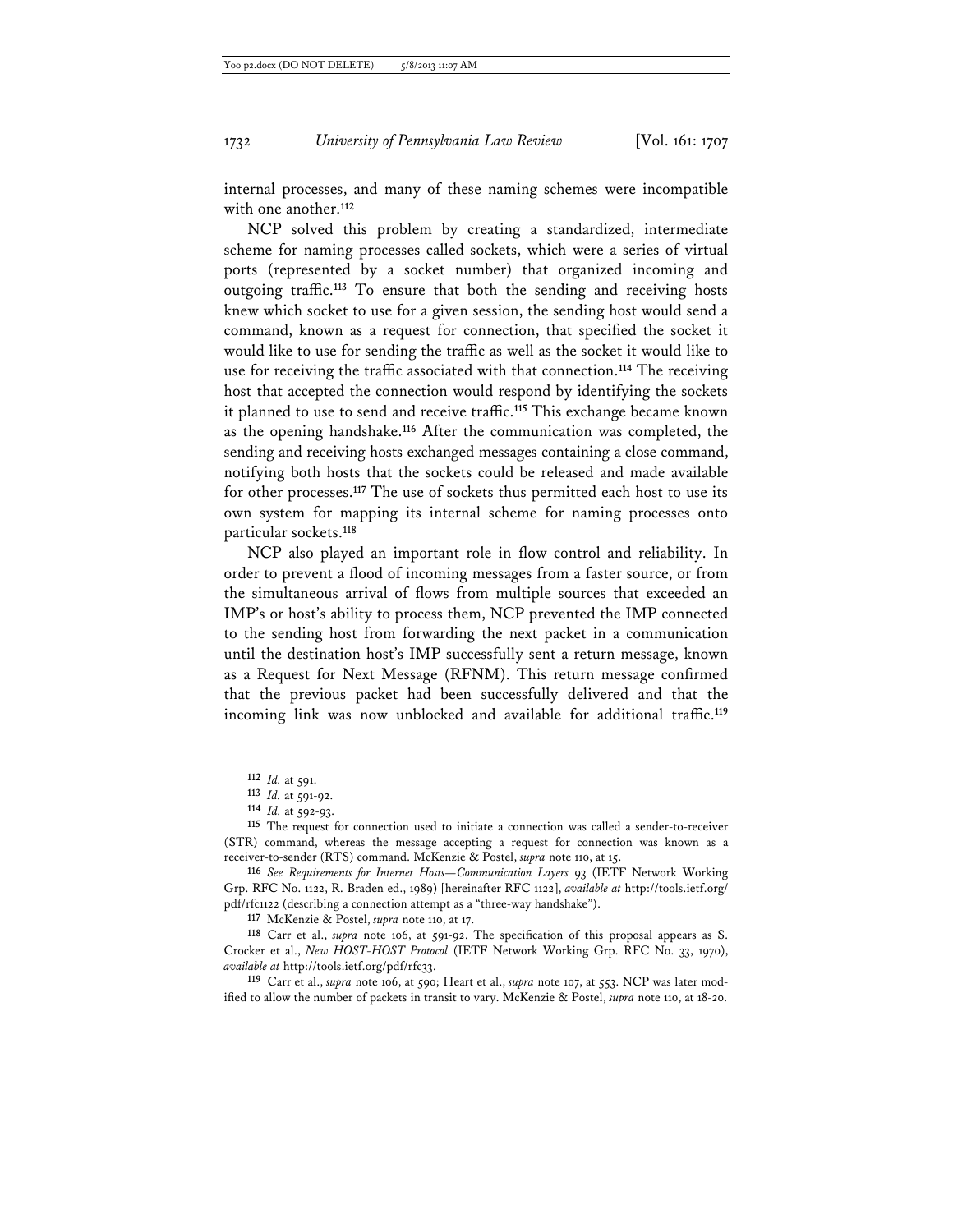Interestingly, the ARPANET placed responsibility for RFNMs on the IMPs connected to the hosts rather than on the hosts themselves.**<sup>120</sup>** Some engineers presciently suggested that responsibility for this function properly resided with the receiving host rather than with its IMP.**<sup>121</sup>** Moreover, the ARPANET ensured reliability on a hop-by-hop basis, as each IMP retained a copy of the data until it received confirmation that the downstream IMP had received it successfully.**<sup>122</sup>**

NCP was not the only host-to-host protocol. The ARPANET's protocol architects designed other host-to-host protocols to meet different needs, such as the Network Voice Protocol (NVP) designed to support packet voice.**<sup>123</sup>** Because real-time communications are more tolerant of packet loss than other transmissions, NVP did not require IMPs to retransmit lost packets.**<sup>124</sup>** Moreover, because both the source and destination hosts were

Instead of waiting to send an RFNM until the network is not congested, another approach is to allow the receiving host to instruct its IMP to send a request to stop sending. The sending host would then hold any additional traffic until the receiving host sent a message authorizing the sending host to resume its transmission. S. Crocker, *Protocol Notes* 2 (IETF Network Working Grp. RFC No. 36, 1970), *available at* http://tools.ietf.org/pdf/rfc36. The protocol designers would obviate this requirement by having the sending hosts maintain a counter that increased or decreased based on commands sent by the receiving host. Instead of sending a specific request to stop sending, the receiving host could accomplish the same end simply by refusing to send the command to increment the counter. Steve Crocker et al., *An Official Protocol Proffering* 2 (IETF Network Working Grp. RFC No. 54, 1970), *available at* http://tools.ietf.org/pdf/rfc54.

**<sup>120</sup>** Carr et al., *supra* note 106, at 590; Heart et al., *supra* note 107, at 554.

**<sup>121</sup>** *See* M. Elie, *Comments on Memory Allocation Control Commands CEASE, ALL, GVB, RET) and RFNM* 1 (IETF Network Working Grp. RFC No. 68, 1970), *available at* http://tools.ietf. org/pdf/rfc68 ("[T]here is no reason why the RFNM could not be initiated by the receiving host as an acknowledgment of the correct reception of the message . . . ."); J. Kreznar, *Some Questions Re: HOST-IMP Protocol* 1 (IETF Network Working Grp. RFC No. 17, 1969), *available at* http:// tools.ietf.org/pdf/rfc17 (quoting Stephen Crocker as asking, "Can a HOST, as opposed to its IMP, control RFNM's?"); *accord* J.H. Saltzer et al., *End-to-End Arguments in System Design*, 2 ACM TRANSACTIONS ON COMPUTER SYS. 277, 282 (1984) ("Another strategy for obtaining immediate acknowledgments is to make the target host sophisticated enough that when it accepts delivery of a message it also accepts responsibility for guaranteeing that the message is acted upon by the target application.").

**<sup>122</sup>** Heart et al., *supra* note 107, at 554.

**<sup>123</sup>** Danny Cohen, *Specifications for the Network Voice Protocol (NVP)* (IETF Network Working Grp. RFC No. 741, 1976), *available at* http://tools.ietf.org/pdf/rfc741; Dan Cohen, *A Protocol for Packet Switching Voice Communication*, 2 COMPUTER NETWORKS 320, 326-29 (1978) (discussing early development of NVP and the establishment of "real-time high quality voice conferencing"); Robert F. Sproull & Dan Cohen, *High-Level Protocols*, 66 PROC. IEEE 1371, 1377-80 (1978) (describing the purposes and challenges of NVP).

**<sup>124</sup>** *See* Sproull & Cohen, *supra* note 123, at 1379 ("No retransmission to remedy errors is required because a lost message is not catastrophic . . . . Moreover, retransmission would introduce highly variable delays that cause worse perceptual damage than the loss of the message. The only effect of a lost message is an audible error for the period represented by the missing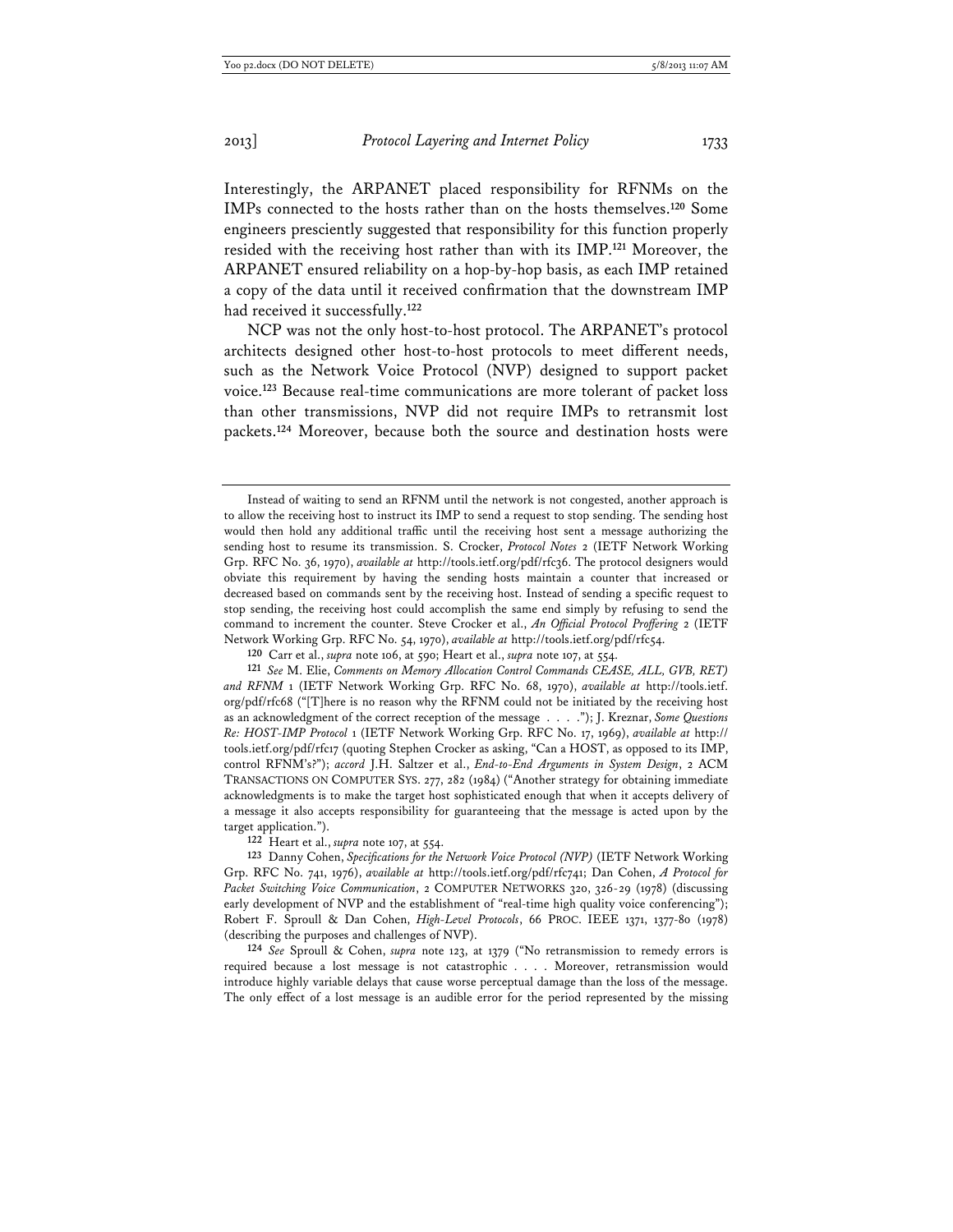operating in real time, NVP also omitted RFNM-based flow control associated with NCP.**<sup>125</sup>** Interestingly, it is the unreliable service associated with NVP, informed by Louis Pouzin's experience with a similar French network known as CYCLADES,**<sup>126</sup>** that would serve as the model for IP, the protocol that would knit the entire Internet together.

The original solicitation of formal bids on the ARPANET project divided the network into two parts: a user subnet that would support functions used by hosts (and thus by end users) and a communications subnet that managed the functions of IMPs.**<sup>127</sup>** The ARPANET's designers began to refer to these subnets as two different layers.**<sup>128</sup>** From this perspective, the ARPANET can be disaggregated into two distinct layers: a host layer responsible for organizing the functions provided by the hosts and a communications layer consisting of the IMPs and the leased telephone lines.**<sup>129</sup>** As is true generally speaking, the primary advantage of layering within the ARPANET was that it allowed the set of functions in one layer to largely ignore the detailed internal mechanics of the functions in the other layers.**<sup>130</sup>**

## **Figure 4: ARPANET Protocols as a Two-Layer Stack (circa 1970)131**

| Layer         | Location     | <b>Functions</b>                                                                       |
|---------------|--------------|----------------------------------------------------------------------------------------|
| Host          | Host-to-Host | Handles user activities; initiates and<br>maintains connections between hosts          |
| Communication | IMP-to-IMP   | Moves data through the subnet using packet<br>switching; ensures reliable transmission |

data."). The mild effect of a lost message in the voice context stands in contrast to the high reliability required in transmitting more sensitive data.

**125** *Id.*

**126** ABBATE, *supra* note 103, at 125.

**127** *See* F. HEART ET AL., REPORT NO. 4799, A HISTORY OF THE ARPANET: THE FIRST DECADE, at III-14 to -24 (1981), *available at* http://www.cs.utexas.edu/users/chris/DIGITAL\_ ARCHIVE/ARPANET/DARPA4799.pdf (discussing the criteria of the 1968 request for quotes); *see also* Heart et al., *supra* note 107, at 551 ("This approach divides the genesis of the ARPA Network into two parts: (1) design and implementation of the IMP subnet, and (2) design and implementation of protocols and techniques for the sensible utilization of the network by the Hosts.").

**128** *See* Stephen D. Crocker et al., *Function-Oriented Protocols for the ARPA Computer Network*, 40 AFIPSCONF. PROC. 271, 271 (1972) (describing the "layers" in the protocols in the ARPANET).

**129** Heart et al., *supra* note 107, at 552-53.

**130** RFC 871, *supra* note 3, at 3 ("[Layering is designed so that] a given set of related functions . . . should not take special cognizance of the detailed internal mechanics of another set of related functions . . . .").

**131** ABBATE, *supra* note 103, at 53.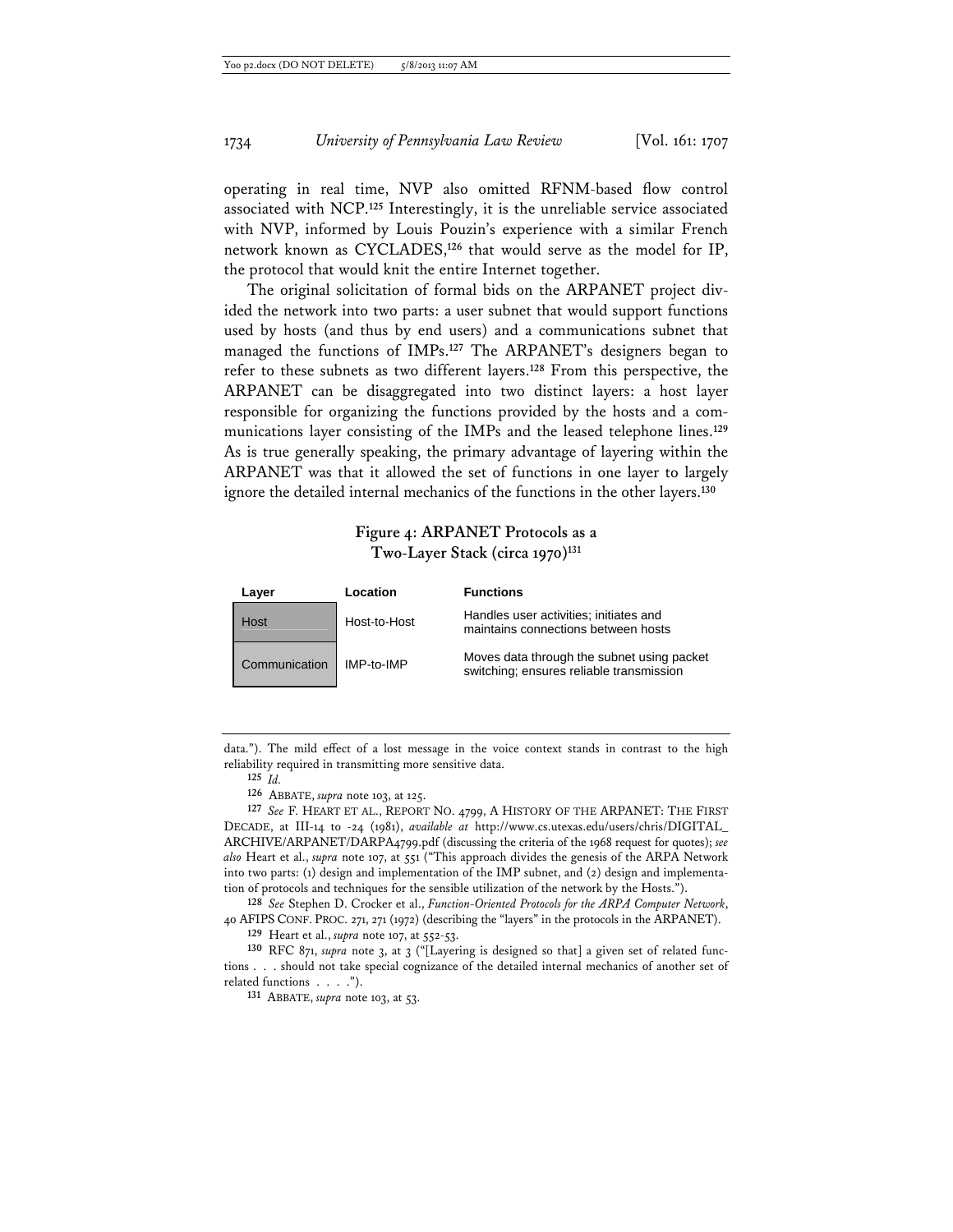Combining all host functions into a single layer meant that host-system programmers had to design host-to-host connection systems into every program they wrote, even though many programs required the exact same functions. The protocol designers reduced this redundancy by conceptually disaggregating the host layer into two separate subnetworks. The *host subnetwork* represented the host-to-host functions associated with NCP, which provided general connection services needed by many applications. The *end-user subnetwork* encompassed the user interfaces and functionality employed by particular programs, such as file transfers and remote logins.**<sup>132</sup>** Although the protocol designers did not yet use the term, a modern observer would characterize this as a decision to divide what was previously considered a single host layer into separate host and applications layers.**<sup>133</sup>**

|             | Three-Layer Stack (circa 1973) <sup>-1</sup> |                                                       |  |
|-------------|----------------------------------------------|-------------------------------------------------------|--|
| Layer       | Location                                     | <b>Functions</b>                                      |  |
| Application | Process-to-<br>process                       | Handled user activities                               |  |
| Host        | Host-to-Host                                 | Initiated and maintained connections between<br>hosts |  |
|             |                                              |                                                       |  |

## **Figure 5: ARPANET Protocols as a Three-Layer Stack (circa 1973)134**

Communication IMP-to-IMP Moved data through the subnet using packet switching; ensured reliable transmission

## B. *Interconnecting Heterogeneous Transmission Technologies*

In addition to interconnecting heterogeneous hosts, another goal of the Internet project was to enable the interconnection of heterogeneous transmission technologies. The solution to this problem was devised by Vinton Cerf and Robert Kahn.**<sup>135</sup>** Their solution was to divide the packet switches

**<sup>132</sup>** *See* Peggy M. Karp, *Origin, Development and Current Status of the ARPA Network* (comparing the host subnetwork and the user-level subnetwork), *in* DIGEST OF PAPERS: "COMPUTING NETWORKS FROM MINI THROUGH MAXIS—ARE THEY FOR REAL?", PROC. 7TH ANNUAL IEEE COMPUTER SOC'Y INT'L CONF. 49, 49-50 (1973); *see also* RFC 871, *supra* note 3, at 13 (distinguishing the Host-Host layer, which confers interprocess communication functionality, and the Process Level/Applications layer, which contains those protocols that perform resource sharing and remote access functions).

**<sup>133</sup>** ABBATE, *supra* note 103, at 67-68.

**<sup>134</sup>** *Id.* at 68.

**<sup>135</sup>** They laid out the solution in their classic 1974 paper. *See* Vinton G. Cerf & Robert E. Kahn, *A Protocol for Packet Network Intercommunication*, 22 IEEE TRANSACTIONS ON COMM. 637  $(1974).$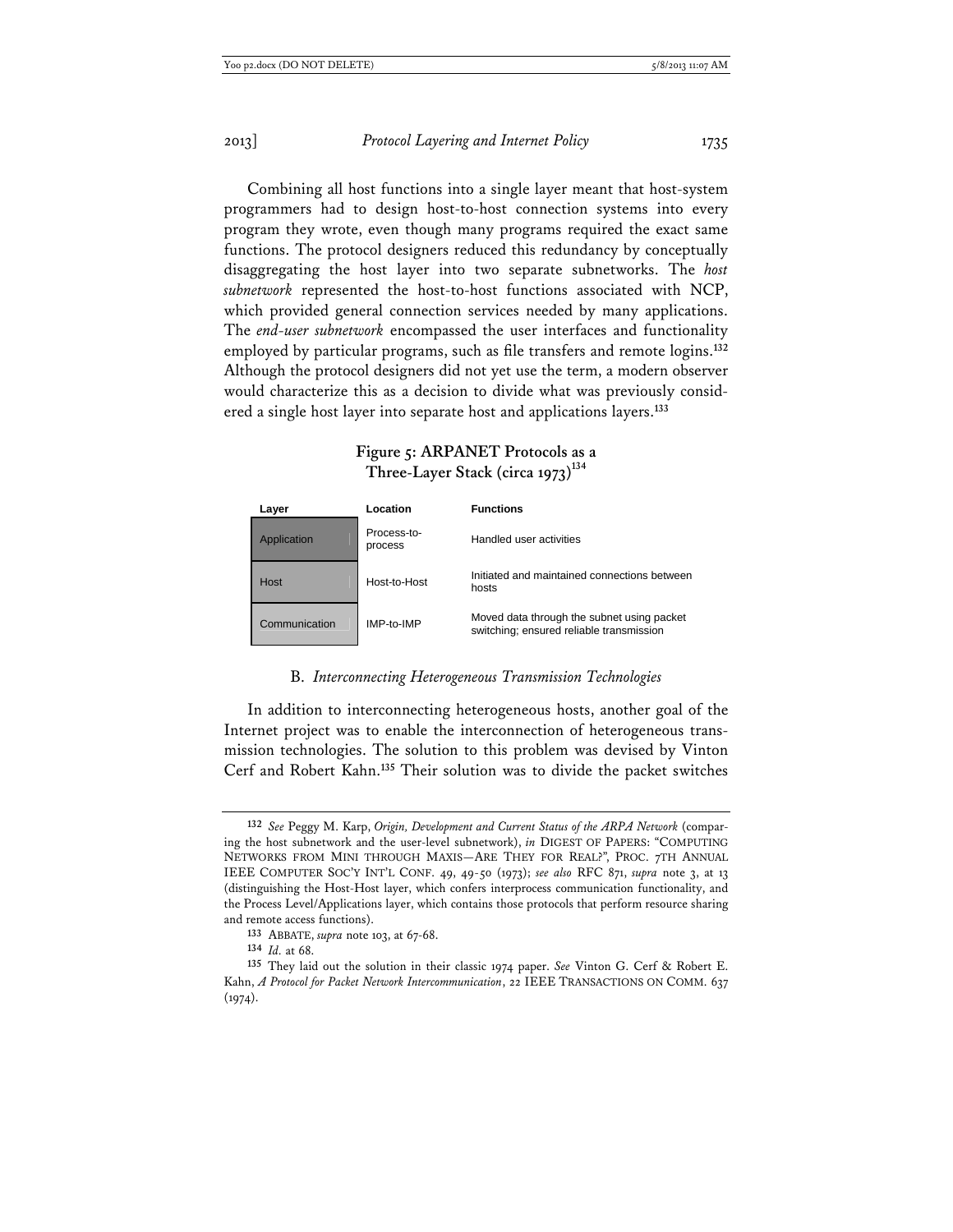into two types: those that operated entirely within one type of network later known as interior nodes or switches—and those that operated at the border between two different types of networks—which the authors called gateways and which were later known as routers.**<sup>136</sup>** The distinction between interior and gateway nodes greatly simplified the management problem by restricting the number of nodes that needed to know information about how to connect different types of networks. Information needed to interconnect with other types of networks, such as addressing, status detection, routing, and fault detection, could be restricted to the gateways.**<sup>137</sup>**

To minimize the problems of interconnecting disparate networks, Cerf and Kahn proposed that all networks employ a single, uniform addressing scheme.**138** In addition, instead of having each gateway identify the "language" spoken by the next network and translate it, Cerf and Kahn established a single common language that all networks could understand.**139** To facilitate its use by multiple networks, this common language was kept as simple as possible and included only the minimum information needed to transmit the communication.**<sup>140</sup>** All of this information was placed in an internetwork header that every gateway could read without modifying.**<sup>141</sup>**

The result was to subdivide what was previously called the communication layer into two distinct layers: one responsible for *inter*network communications—which was then called the Internet layer and would later be called the network layer—and another responsible for *intra*network communications—which was then called the network access layer. The result is the four-layer stack depicted in Figure 6.

**<sup>136</sup>** *See id.* at 638 (introducing the concept of gateways, which serve as the interfaces between different types of networks).

**<sup>137</sup>** ABBATE, *supra* note 103, at 128-29.

**<sup>138</sup>** *See* Cerf & Kahn, *supra* note 135, at 641 ("A uniform internetwork TCP address space, understood by each gateway and TCP, is essential to routing and delivery of internetwork packets."); *see also* Vinton G. Cerf & Peter T. Kirstein, *Issues in Packet-Network Interconnection*, 66 PROC. IEEE 1386, 1393-99 (1978) (discussing the common internal address structure required for packet-level interconnectivity).

**<sup>139</sup>** Cerf & Kahn, *supra* note 135, at 638-39.

**<sup>140</sup>** *See* Barry M. Leiner et al., *The DARPA Internet Protocol Suite*, IEEE COMM., Mar. 1985, at 29, 31 ("The decision on what to put into IP and what to leave out was made on the basis of the question 'Do gateways need to know it?'.").

**<sup>141</sup>** Cerf & Kahn, *supra* note 135, at 638-39.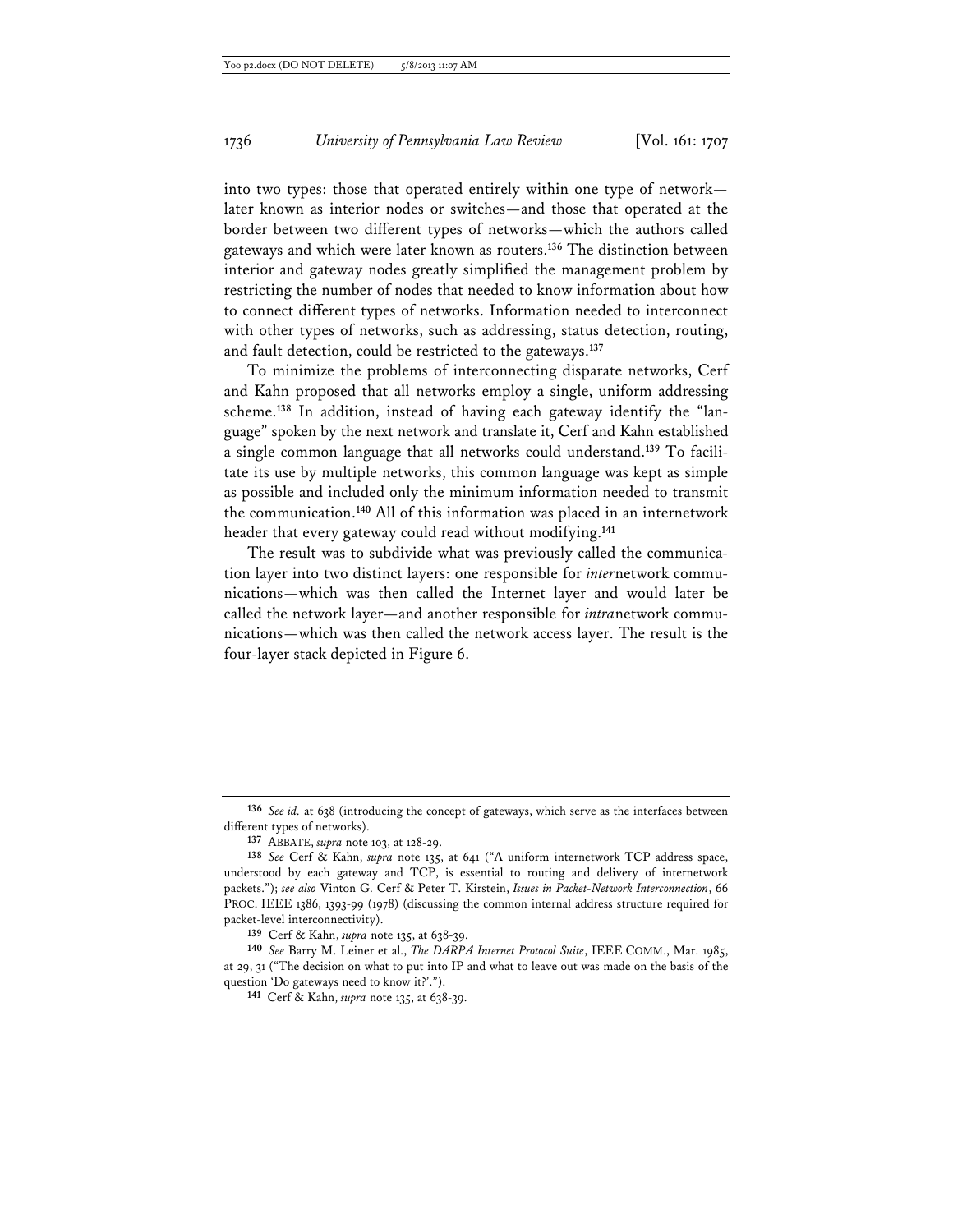## **Figure 6: ARPANET Protocols as a**  Four-Layer Stack (circa 1974)<sup>142</sup>

| Layer          | Location               | <b>Functions</b>                                                        |
|----------------|------------------------|-------------------------------------------------------------------------|
| Application    | Process-to-<br>process | Handled user activities                                                 |
| Host           | Host-to-Host           | Initiated and maintained connections<br>between pairs of host processes |
| Internet       | Gateway-to-<br>gateway | Moves data between networks                                             |
| Network Access | Switch-to-<br>switch   | Moved data within networks                                              |

In the initial design, both interdomain routing and the host-to-host functions, such as reliability, were managed by a single large protocol called the Transmission Control Program.**<sup>143</sup>** After several years of trying to make this architecture work, the protocol architects realized that combining router-to-router and host-to-host functions within a single protocol contravened the basic principles of protocol layering. They decided to split the Transmission Control Program into two separate protocols: a host-to-host protocol called the Transmission Control Protocol and a router-to-router protocol called the Internet Protocol. As a result, the acronym changed from simply TCP to TCP/IP.**<sup>144</sup>**

The decision to split the protocol into two parts reflected a fundamental insight about the key layer of connectivity. The key to maintaining universal interconnectivity was the Internet Protocol running in the network

**<sup>142</sup>** Leiner et al., *supra* note 140, at 29, 31 fig.3; *see also* RFC 1122, *supra* note 116, at 8-10 (listing and explaining the four-layer stack consisting of application, transport, Internet, and link layers, analogous to those depicted in Figure 6).

**<sup>143</sup>** Cerf & Kahn, *supra* note 135, at 640.

**<sup>144</sup>** *See* Jon Postel, *Comments on Internet Protocol and TCP* 1 (Internet Experiment Note No. 2, Aug. 15, 1977), *available at* http://www.rfc-editor.org/in-notes/ien/ien2.txt ("We are screwing up in our design of internet protocols by violating the principle of layering. Specifically we are trying to use TCP to do two things: serve as a host level end to end protocol, and to serve as an internet packaging and routing protocol. These two things should be provided in a layered and modular way. I suggest that a new distinct internetwork protocol is needed, and that TCP be used strictly as a host level end to end protocol."); *see also* David D. Clark, *The Design Philosophy of the DARPA Internet Protocols*, COMPUTER COMM. REV., Aug. 1988, at 106, 109 (discussing how differences in applications' need for reliability led designers to separate TCP into two host-to-host protocols (TCP and UDP) and a single router-to-router protocol (IP)).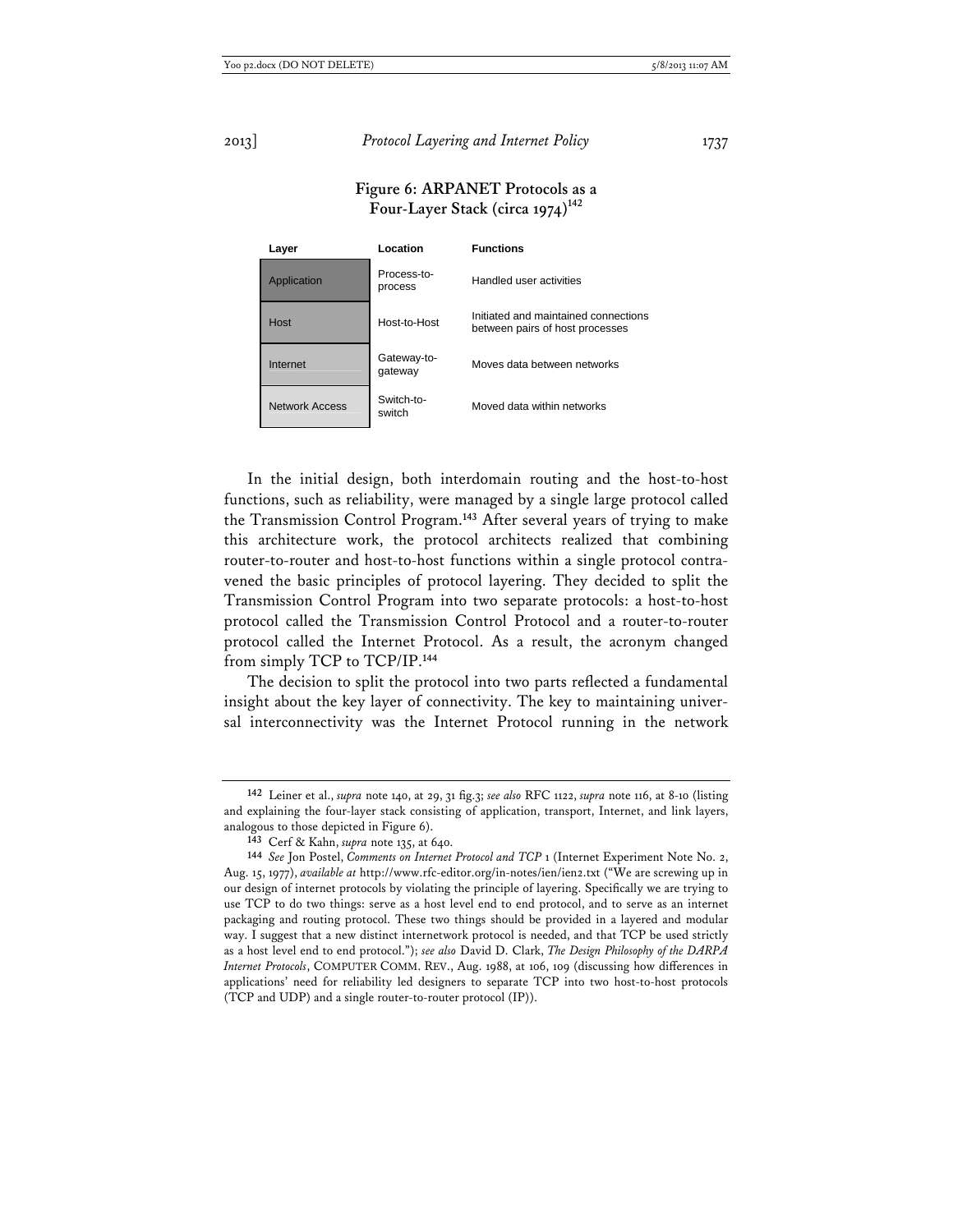layer.**<sup>145</sup>** This approach envisioned innovation in the hosts and applications operating in the layers above the network layer as well as in network resources operating in the layers below the network layer. Both sides could ignore any heterogeneity on the other side so long as the various components exchanged information through the Internet Protocol. Moreover, the fields in the interface established by the Internet Protocol limited the functionality of the network by determining what information could pass from the hosts to the routers and switches and vice versa.

Although the ARPANET's success and scope made it the most prominent packet-switched network sponsored by the Department of Defense, it was by no means the only one. ARPA also created the San Francisco Bay Area Packet Radio Network (PRNET). First operational in 1975, the PRNET enabled mobile hosts—including one in a radio-equipped van—to connect to four packet-radio repeaters located at high points around the Bay and to a central control station located at the Stanford Research Institute (SRI).**<sup>146</sup>** Another was the Atlantic Packet Satellite Network (SATNET), which used a satellite to establish a packet-switched connection to locations in Maryland, West Virginia, England, and Sweden.**<sup>147</sup>**

The presence of multiple, independent packet-switched networks inevitably led ARPA to look for ways to interconnect them.**148** But interconnecting networks that employed different technologies proved significantly more difficult than interconnecting the technologically identical IMPs associated with the ARPANET. As an initial matter, PRNET and SATNET created the possibility of multipath routing by employing broadcast technologies capable of simultaneously transmitting the same

**148** *See* ABBATE, *supra* note 103, at 121-22.

**<sup>145</sup>** *See* Cerf & Kahn, *supra* note 135, at 638; Leiner et al., *supra* note 140, at 31; RFC 1958, *supra* note 99, at 2-3; *see also* KUROSE & ROSS, *supra* note 4, at 52-53; TANENBAUM, *supra* note 4, at 432.

**<sup>146</sup>** *See* Robert E. Kahn et al., *Advances in Packet Radio Technology*, 66 PROC. IEEE, 1468, 1488-90 (1978) (describing and diagramming the PRNET). The PRNET benefited from the operational experience of a Hawaii-based packet radio network known as ALOHA. *See* Norman Abramson, *The ALOHA System—Another Alternative for Computer Communications*, 37 AFIPS CONF. PROC. 281, 282-85 (1970) (describing the random-access radio communications developed for use within the ALOHA system); R. Binder et al., *ALOHA Packet Broadcasting—A Retrospect*, 44 AFIPS CONF. PROC. 203, 203-15 (1975) (discussing packet broadcasting systems generally and focusing on lessons learned from the ALOHANET).

**<sup>147</sup>** *See generally* Vinton G. Cerf, *Packet Satellite Technology Reference Sources* 2 (IETF Network Working Grp. RFC No. 829, 1982), *available at* http://tools.ietf.org/pdf/rfc829 (describing SATNET as "a packet satellite system which would support the sharing of a common, high speed channel among many ground stations"); Irwin Mark Jacobs et al., *General Purpose Packet Satellite Networks*, 66 PROC. IEEE 1448, 1460-65 (1978) (discussing SATNET's experimental facilities, measurement activities, and results).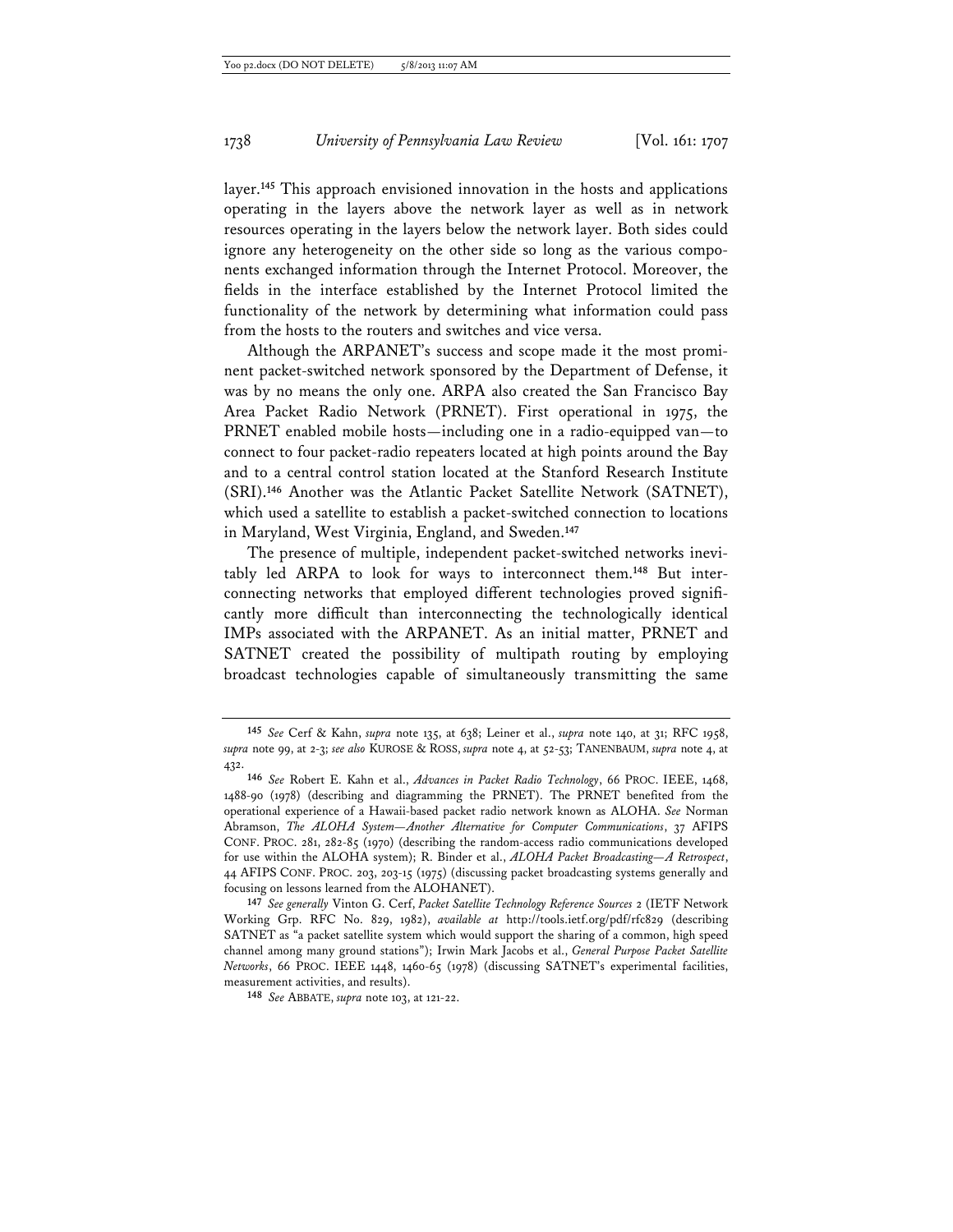packet to multiple recipients instead of establishing a connection and transferring packets between two specific hosts.**<sup>149</sup>** In addition, SATNET was subject to propagation delays that were much longer than those associated with the other networks.**<sup>150</sup>** Spectrum-based transmission technologies like those used in PRNET and SATNET were also much more prone to packet loss than telephone-based transmission technologies. As a result, these networks employed network-based error recovery rather than simply relying on the hosts.**<sup>151</sup>** The packet switches within these different networks also provided radically different levels of service in terms of packet size, reliability, error correction, in-order packet delivery, and transmission speeds.**<sup>152</sup>** Finally, each network employed its own distinct scheme for assigning addresses to individual hosts.**<sup>153</sup>**

The International Network Working Group (INWG), a group working parallel with the ARPANET project, considered various solutions to these problems.**<sup>154</sup>** One was to require every host to implement every protocol used by other types of networks.**<sup>155</sup>** Another proposed solution was to allow each network to be aware of all other protocols and to translate the communication whenever it crossed a boundary between networks. The INWG rejected such systems as too cumbersome and prone to failure, particularly when the translation involved protocols employing fundamentally different principles.**<sup>156</sup>** Moreover, translation programming would also have to be

**<sup>149</sup>** *See* Jacobs et al., *supra* note 147, at 1449 (noting that SATNET was a broadcast technology that could send "at any given time to all earth stations within its transmission coverage area" with only one hop); Kahn et al., *supra* note 146, at 1469, 1480 (noting that the PRNET was based on a single-hop broadcasting system that "is not a particularly efficient mode of operation for two party communications, but it is a very robust way to distribute packets to all parts of the net").

**<sup>150</sup>** *See* Jacobs et al., *supra* note 147, at 1449 (noting that packet satellite networks are subject to propagation delays of roughly 250 milliseconds, making the round-trip delay a total of 500 milliseconds, or half a second).

**<sup>151</sup>** *See id.* (noting that "[f]orward error correction techniques provide an efficient way to improve error performance" with respect to satellite networks); *id.* at 1458 (discussing the use and suppression of network-based reliability in the PODA algorithm employed in SATNET); Kahn et al., *supra* note 146, at 1479, 1492-93 (noting that packet radio networks are subject to higher error rates than wire-based communications and that, as a result, the PRNET used forward-error correction rather than leaving error correction to the hosts).

**<sup>152</sup>** ABBATE, *supra* note 103, at 121-22.

**<sup>153</sup>** Cerf & Kahn, *supra* note 135, at 641.

**<sup>154</sup>** ABBATE, *supra* note 103, at 131-32.

**<sup>155</sup>** *See* Cerf & Kahn, *supra* note 135, at 638.

**<sup>156</sup>** *See* ABBATE, *supra* note 103, at 128 (noting that designers considered requiring every network to be able to translate all existing host protocols, but rejected it because such a scheme would not scale and would not work seamlessly); Cerf & Kirstein, *supra* note 138, at 1399 (discussing the possibility of translating protocols at every boundary between networks, noting that mismatches in concept and the lack of a common address space would limit the functionality of such an approach and the difficulty of sequentially translating across multiple networks).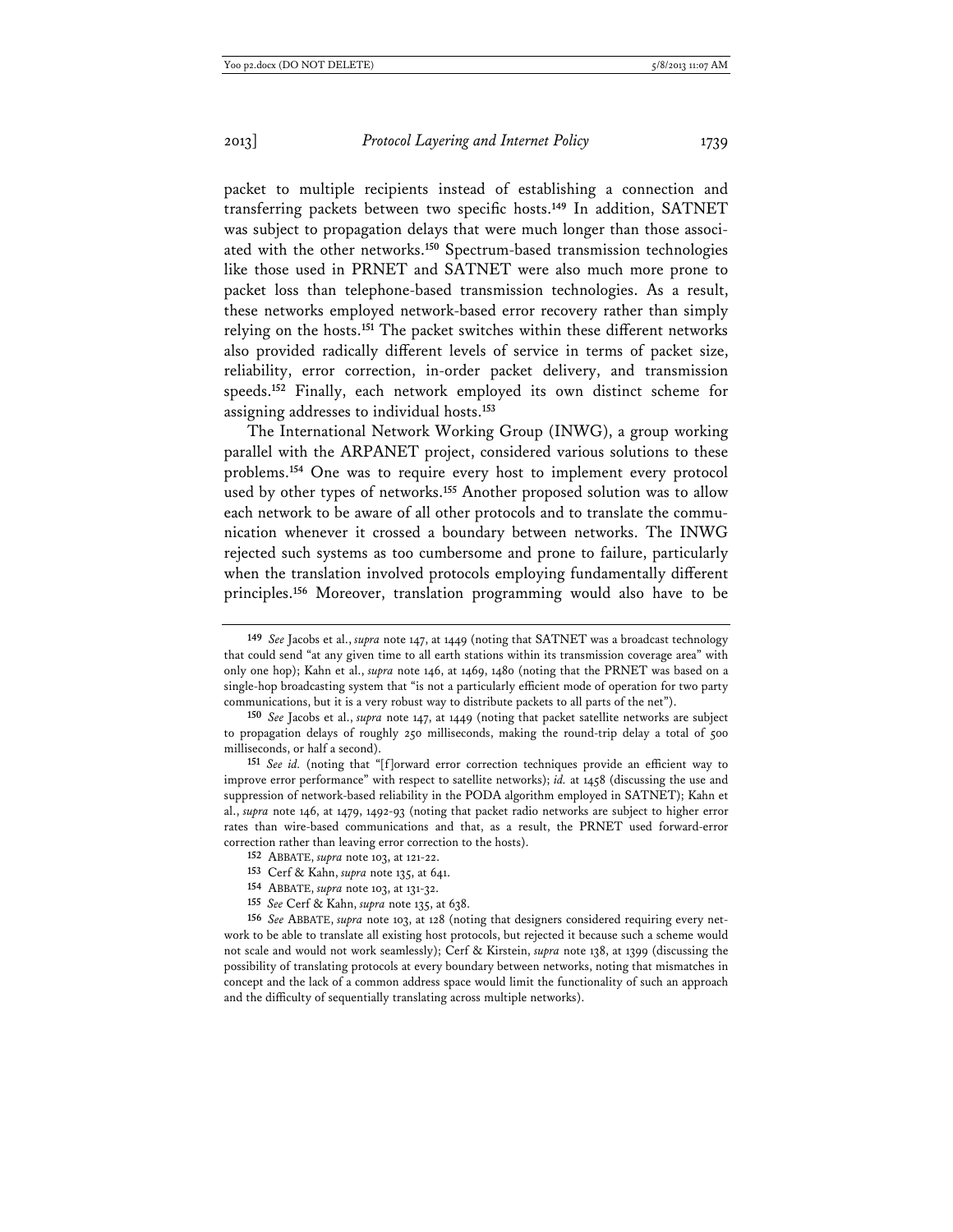updated whenever a new networking technology was added, with the number of updates increasing combinatorially as the number of protocols increased.

Perhaps the most celebrated demonstration of how gateways could facilitate the interconnection of heterogeneous networks occurred in 1977, when a communication initiated by a truck connected to the PRNET in the San Francisco area was routed through the ARPANET to London, transmitted via SATNET from London to West Virginia, rerouted again through an ARPANET connection in Cambridge, Massachusetts, and delivered to the University of Southern California's Information Sciences Institute in Marina del Rey, California.**<sup>157</sup>** The initial implementation of the network layer was incomplete, in that the network layer protocol was implemented on a network-by-network basis and discarded at the gateways. In effect, what we now think of as the network layer operated more like an end-toend transport layer until gateways became more universally deployed.





**<sup>157</sup>** *See* ABBATE, *supra* note 103, at 131-32.

**<sup>158</sup>** STANFORD RESEARCH INST., QUARTERLY MANAGEMENT REPORT NO. 15, PROJECT NO. 2325-N5, PACKET RADIO SYSTEM DEVELOPMENT 6 fig.1 (1976), *available at* http://archive. computerhistory.org/resources/text/2009/102686324.05.01.acc.pdf.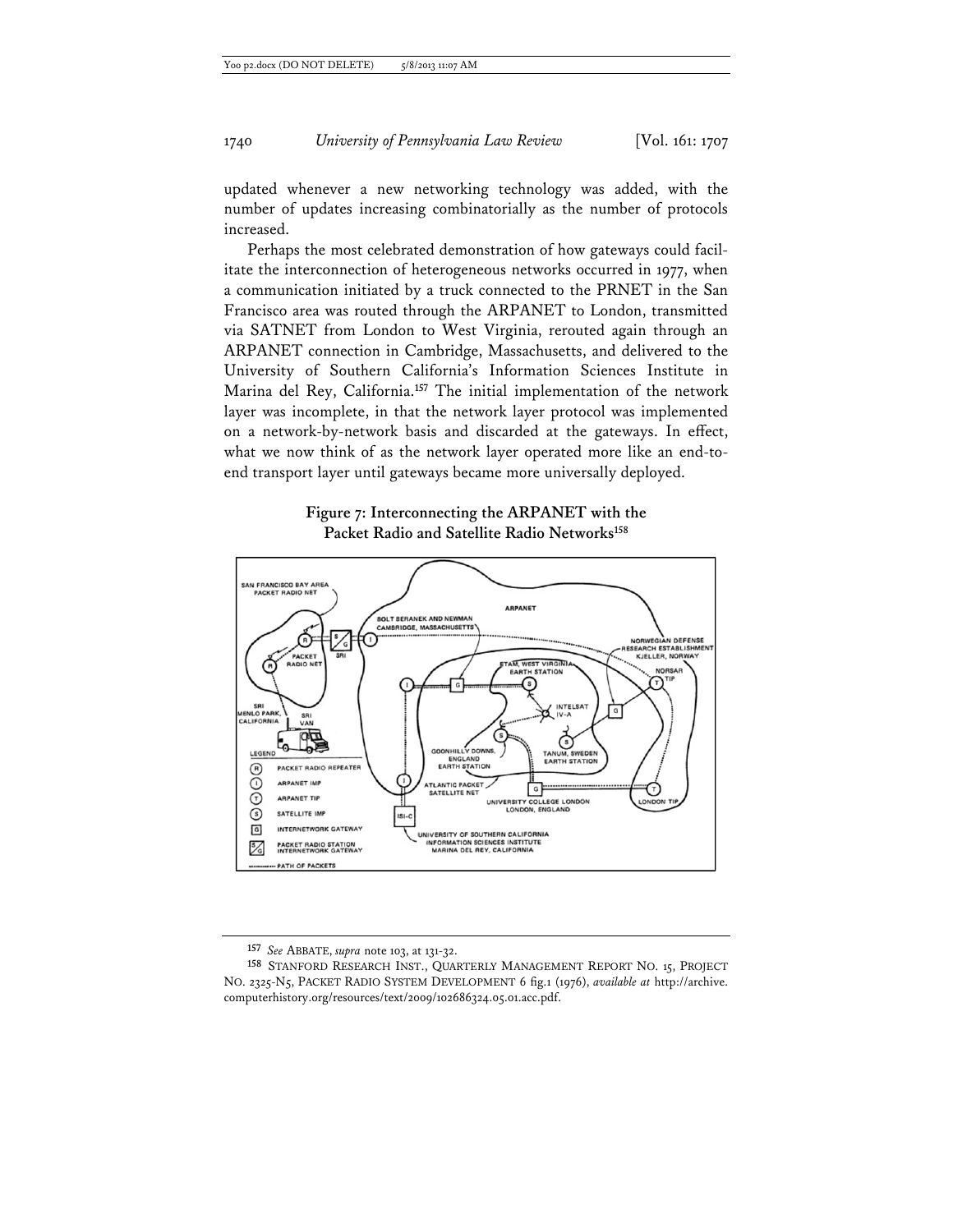The four-layer stack envisioned by the ARPANET's protocol architects largely ignored the structure below the network layer, lumping all of the functions below it into a single network access layer.**<sup>159</sup>** In so doing, this model failed to consider that a particular medium can run more than one networking technology (for example, spectrum can run Ethernet, 802.11 (WiFi), 802.16 (WiMax), or legacy circuit-switched technologies associated with telephony). In addition, the same networking technologies could run on different physical media (for example, Ethernet can run on a wide variety of wireline and wireless technologies). To take this additional level of abstraction into account, the Internet Protocol stack borrowed a concept from another stack known as the Open Systems Interconnection (OSI) Reference Model and divided the lowest layer into a data-link layer and a physical layer.**<sup>160</sup>** The result is the five-layer Internet stack in Figure 8 that appears in every modern textbook on network engineering.

# **Figure 8: The Modern TCP/IP Reference Model<sup>161</sup>**

| Layer          | Location           | <b>Protocols</b>                                                                        |
|----------------|--------------------|-----------------------------------------------------------------------------------------|
| Application    | Process-to-process | SMTP (email), HTTP (web), FTP (file<br>transfer), Telnet (remote login)                 |
| Transport      | Host-to-Host       | TCP (reliable); UDP (unreliable)                                                        |
| <b>Network</b> | Router-to-router   | Internet Protocol                                                                       |
| Datalink       | Switch-to-switch   | Ethernet, connection oriented (X.25, ATM,<br>Frame Relay), wireless (802.11, Bluetooth) |
| Physical       | Within network     | Twisted pair (telephone), coaxial cable,<br>fiber optics, spectrum                      |

What is perhaps most striking is that although the ARPANET's protocol architects embraced layering as a fundamental principle from the very beginning, the design they ultimately adopted did not adhere to any preconceived notion about how functions should be divided among the different layers. Instead, as is typical of any modular design,**<sup>162</sup>** the layered model evolved during the design process through experimentation and

**<sup>159</sup>** TANENBAUM, *supra* note 4, at 44, 49.

**<sup>160</sup>** Zimmermann, *supra* note 3, at 430; *see also* Sicker, *supra* note 10, at 10 (distinguishing access providers and transport providers in the physical network).

**<sup>161</sup>** *See, e.g.*, COMER, *supra* note 4, at 161-63; KUROSE & ROSS, *supra* note 4, at 51-53; TANENBAUM, *supra* note 4, at 49.

**<sup>162</sup>** *See supra* notes 50-51 and accompanying text.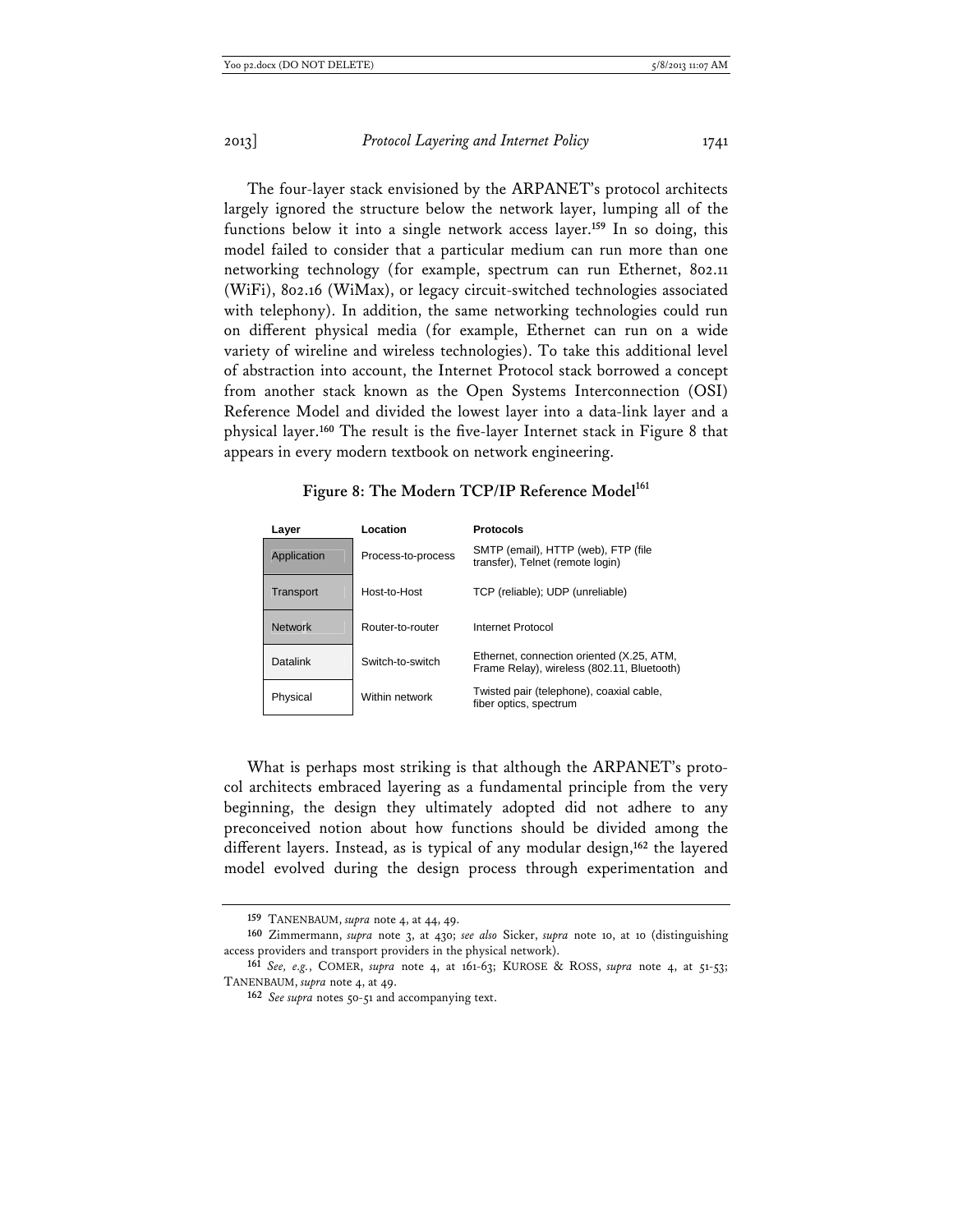compromise rather than through a precommitment to a particular set of principles around which the network architecture should be organized.**<sup>163</sup>**

In fact, when the TCP/IP Reference Model first emerged, it was far from a monolith. During the late 1980s, many people believed that it was simply a transitional step toward a more general architecture based on the OSI Reference Model championed by the International Standards Organization (ISO)**<sup>164</sup>** or that the TCP/IP and the OSI models would coexist for a long time.**<sup>165</sup>** In fact, the battle between TCP/IP and OSI represented not only different philosophies (decentralized vs. centralized control) but also different sponsoring communities (netheads vs. bellheads).**<sup>166</sup>**

## C. *The TCP/IP Reference Model*

The foregoing history established the framework for the existing fivelayer protocol stack that underlies the modern Internet. Layers are traditionally numbered from the bottom of the stack, with the physical layer typically called layer 1, the data link layer typically called layer 2, the network layer typically called layer 3, the transport layer typically called layer 4, and the application layer typically called layer 5. For ease of exposition, however, in this Section the model will be presented from the top down.

## 1. The Application Layer

As was the case in the ARPANET, the topmost layer in the Internet stack is the application layer (typically called layer 5). This layer encompasses a wide variety of protocols, each designed to support particular classes of applications. For example, the HyperText Transfer Protocol (HTTP) is the application protocol that supports browsing the World Wide Web. It supports the entire class of web browsing programs, including

**<sup>163</sup>** *See* ABBATE, *supra* note 103, at 51 ("The ARPANET's builders did not start out with a specific plan for how functions would be divided up among layers or how the interfaces and protocols would work. Rather, a layered model evolved as the ARPANET developed."); TANENBAUM, *supra* note 4, at 45 (noting that in the Internet, the protocols preceded the model).

**<sup>164</sup>** TANENBAUM, *supra* note 4, at 45; *see also* Geoff Huston, *10 Years Later*, ISP COLUMN (June 2008), http://www.potaroo.net/ispcol/2008-06/10years.html (declaring the end of any suspicion that the Internet was a "waystop on the road to adoption of the [OSI] framework").

**<sup>165</sup>** D. Clark et al., *Towards the Future Internet Architecture* 3 (IETF Network Working Grp. RFC No. 1287, 1991), *available at* http://tools.ietf.org/pdf/rfc1287.

**<sup>166</sup>** *See generally* T.M. DENTON CONSULTANTS, NETHEADS VERSUS BELLHEADS: RE-SEARCH INTO EMERGING POLICY ISSUES IN THE DEVELOPMENT AND DEPLOYMENT OF INTERNET PROTOCOLS (Mar. 31, 1999), *available at* http://www.tmdenton.com/pub/bellheads. pdf.; Steve G. Steinberg, *Netheads vs. Bellheads*, WIRED, Oct. 1996, at 145.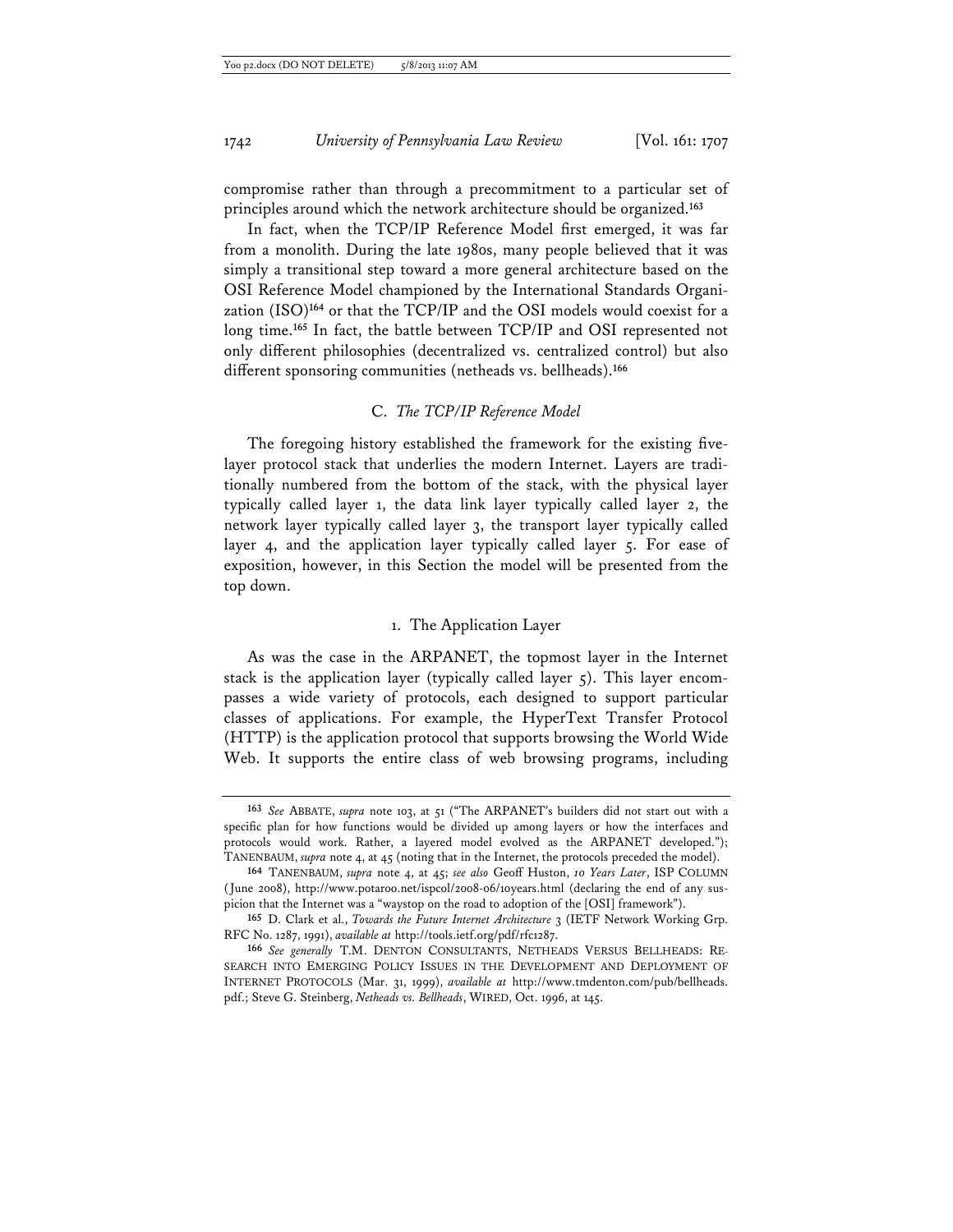Microsoft Internet Explorer, Mozilla Firefox, Google Chrome, Apple Safari, and Opera, to name a few. Similarly, the Simple Mail Transfer Protocol (SMTP) supports all email clients, such as Microsoft Outlook and Mozilla Thunderbird, as well as web-based email systems such as Google's Gmail and Microsoft's Hotmail. Other common application-layer protocols include the file transfer protocol (FTP) and Telnet (for remote logins). Application protocols run exclusively within the end host.**<sup>167</sup>**

## 2. The Transport Layer

The next highest layer is the transport layer (typically called layer 4). It performs functions analogous to the ARPANET's host-to-host protocol. Whereas the application-layer protocols establish connections between processes, transport-layer protocols establish connections between hosts.**<sup>168</sup>**

Although the protocol designers envisioned a multitude of transport protocols, only two are widely used.**<sup>169</sup>** The first is the Transmission Control Protocol (TCP), which in 1983 replaced NCP as the Internet's primary transport protocol.**<sup>170</sup>** TCP operates on principles that are similar to NCP in many ways. As an initial matter, TCP uses a series of ports to direct data streams to the appropriate process running on the host.**<sup>171</sup>** Roughly 330 of the 65,536 existing ports have been preassigned to commonly used programs. HTTP, for example, is assigned to port 80, and FTP to port 21.**<sup>172</sup>**

TCP is also similar to NCP in that it uses an initial exchange of messages to establish a connection and to inform both hosts as to the port numbers that will be used. TCP likewise uses an exchange of messages to close a connection. In addition, TCP expects to receive a confirmation for every packet it sends. These confirmations are sent by the host, instead of the first-hop router to which that host is connected, and are called acknowledgments (ACKs) instead of RFNMs.**<sup>173</sup>**

**<sup>167</sup>** KUROSE & ROSS, *supra* note 4, at 54-55.

**<sup>168</sup>** TANENBAUM, *supra* note 4, at 42.

**<sup>169</sup>** *See* M Handley, *Why the Internet Only Just Works*, 24 BT TECH. J. 119, 122-23 (2006) ("In short, a new transport protocol is not going to become widespread on a time-scale shorter than a decade, if ever.").

**<sup>170</sup>** ABBATE, *supra* note 103, at 140-42.

**<sup>171</sup>** *See* Cerf & Kahn, *supra* note 135, at 641 (introducing "the notion of *ports* in order to permit a process to distinguish between multiple message streams" and to allow TCP to "demultiplex[] the stream of internetwork packets it receives" and to direct each stream to the appropriate process).

**<sup>172</sup>** KUROSE & ROSS, *supra* note 4, at 204.

**<sup>173</sup>** Cerf & Kahn, *supra* note 135, at 643; *see also* Saltzer et al., *supra* note 121, at 282 (relating that RFNMs were "never found to be very helpful" because they did not indicate "whether or not the target host acted on the message").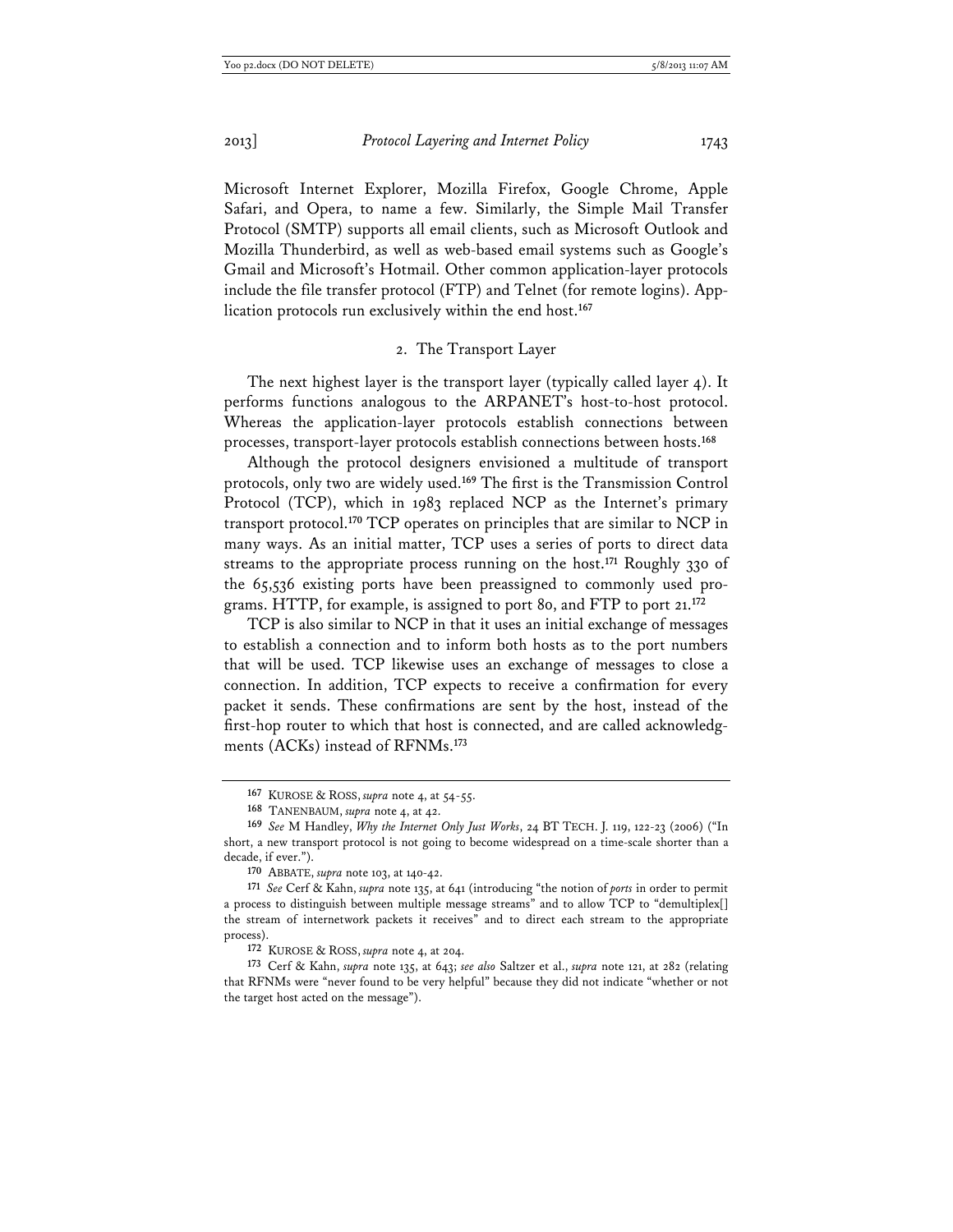TCP and NCP, however, differ in important ways. For example, NCP relied on the IMPs to ensure that every packet was delivered safely, while TCP places responsibility for reliability on the hosts. Specifically, every time TCP transmits a segment, it estimates the time that segment should take to reach the receiving host and return to the sender. If it has not received an ACK within the expected time frame the host duplicates the unacknowledged packet and resends it.**<sup>174</sup>** For reasons discussed in greater detail below, TCP also interprets a missing acknowledgment as a sign that the network is congested and, in those instances, cuts its sending rate in half.**<sup>175</sup>**

The other major transport protocol is known as the User Datagram Protocol (UDP), which in some ways is the natural successor to NVP. The protocol designers had originally thought that only one transport protocol was necessary and that all applications would run over TCP. But they soon discovered that certain applications do not run particularly well over TCP. This is because TCP inherently presumes that if a segment is dropped, the application will prefer to use the next available window of bandwidth to resend the old segment rather than to send a new segment. Unfortunately, the delay of waiting for TCP's retransmission timer to expire and for TCP to resend the packet creates an unacceptable delay for real-time interactive media. For example, packet voice works better if the listener asks the speaker to simply repeat the garbled message instead of having the application lock up while waiting for the dropped packet to be resent.**<sup>176</sup>**

The protocol architects thus created UDP to provide an alternative that would better support applications that are sensitive to latency. UDP uses the same port structure as TCP to ensure that the traffic arrives at the correct process in the receiving host. But unlike TCP, UDP begins transmitting data immediately without awaiting an exchange of messages to open a connection between the hosts. Even more importantly, unlike TCP, UDP simply sends a stream of segments without waiting for acknowledgments from the receiving hosts. As a result, UDP is unable to guarantee reliable delivery of messages. Finally, because UDP does not establish a connection

**<sup>174</sup>** This expected time is actually the estimated round-trip time plus a grace period. The grace period is usually four times an approximation of the standard deviation of the acknowledgment arrival time. KUROSE & ROSS, *supra* note 4, at 251-53; TANENBAUM, *supra* note 4, at 552.

**<sup>175</sup>** *See infra* Section IV.B.

**<sup>176</sup>** Clark, *supra* note 144, at 106, 108-09. The VoIP example is illustrative, although the increase in bandwidth and the ability to interpolate missing samples have largely obviated the need for retransmissions with respect to VoIP.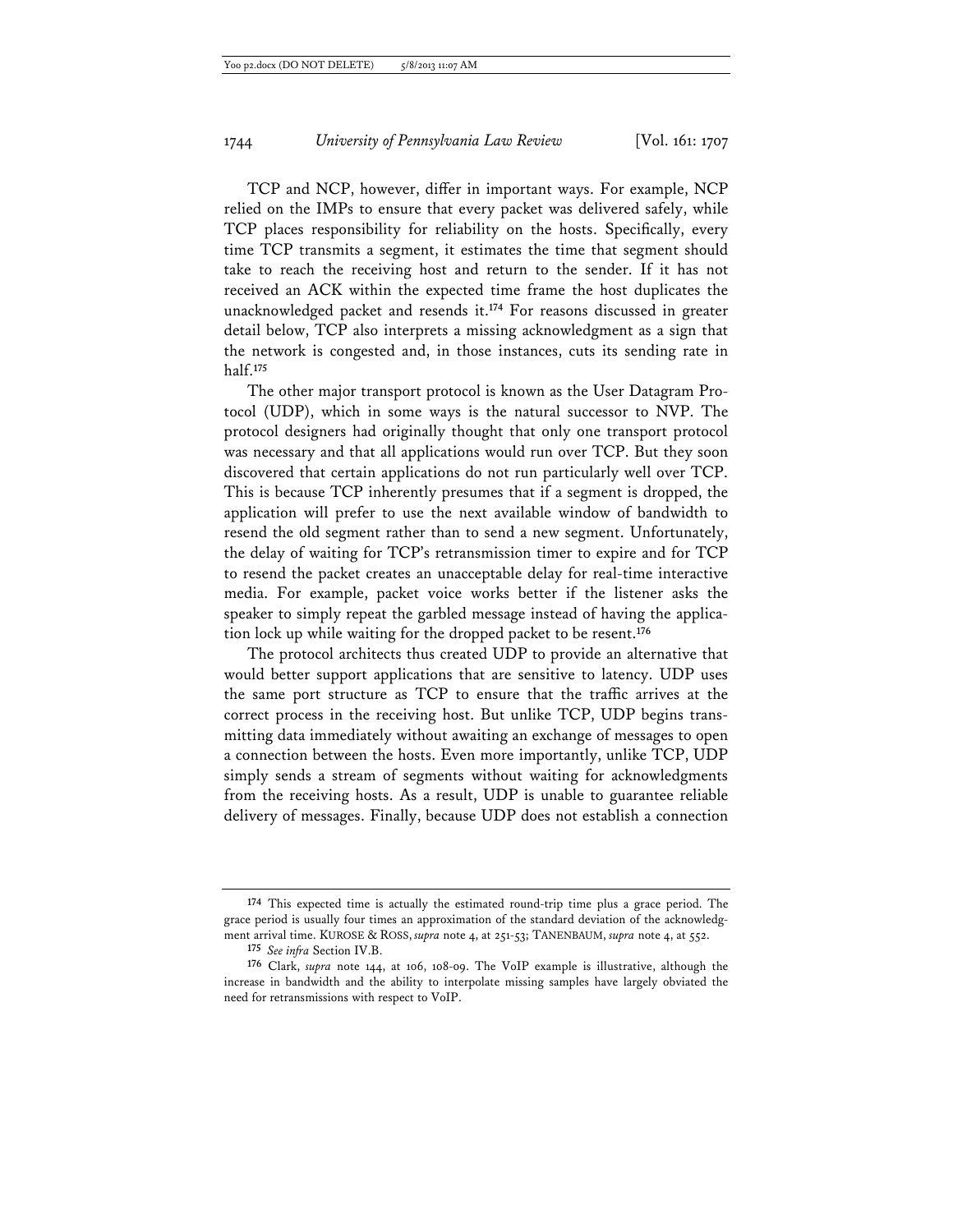with the receiving host, it does not need to exchange messages to close a transport-layer connection.**<sup>177</sup>**

The transport layer thus provides two very different types of services depending on which characteristics applications need the most. Applications that need reliability and can tolerate latency can use TCP to ensure reliable, error-free delivery. On the other hand, applications that are tolerant of packet loss and sensitive to latency are more likely to employ UDP.**<sup>178</sup>**

## 3. The Network Layer

The network layer (typically called layer 3) is generally regarded as the "glue that holds the entire Internet together," for this layer provides the uniform basis that each network connected to the Internet uses to transmit data communications across an ever-changing landscape of technologically heterogeneous systems.**<sup>179</sup>** Unlike application- and transport-layer protocols, network-layer protocols run in both routers and hosts. But because networklayer protocols govern only traffic transiting from one network to another, network-layer protocols need to run only in gateway routers and do not necessarily need to run in the switches operating the inside of a given network.**<sup>180</sup>**

The network layer protocol that integrates the entire Internet is known as the Internet Protocol (IP).**<sup>181</sup>** Unlike other layers, which are designed to permit a variety of protocols each designed to fulfill a different need, the network layer can support only a single uniform governing protocol.

To play this role effectively, IP had to strike a delicate balance. On the one hand, it had to include all of the information that any network would need to transmit packets to their destinations even when the packets had to traverse multiple, technologically heterogeneous networks. On the other hand, the desire to minimize the burden of running IP meant that it had to be kept as simple as possible.**<sup>182</sup>** As a result, IP encompasses only a minimal amount of information, including the source address, the destination

**<sup>177</sup>** *See* COMER, *supra* note 4, at 176-77; TANENBAUM, *supra* note 4, at 525-26.

**<sup>178</sup>** Clark, *supra* note 144, at 109.

**<sup>179</sup>** *See* KUROSE & ROSS, *supra* note 4, at 53; TANENBAUM, *supra* note 4, at 432.

**<sup>180</sup>** Leiner, *supra* note 140, at 30-31. For simplicity, many networks use IP-enabled nodes for both routers and switches.

**<sup>181</sup>** Although IP is the most important network layer protocol, there are others. *See* TANEN-BAUM, *supra* note 4, at 449 (noting additional network layer protocols, including ICMP, ARP, RARP, BOOTP, and DHCP).

**<sup>182</sup>** Leiner, *supra* note 140, at 31.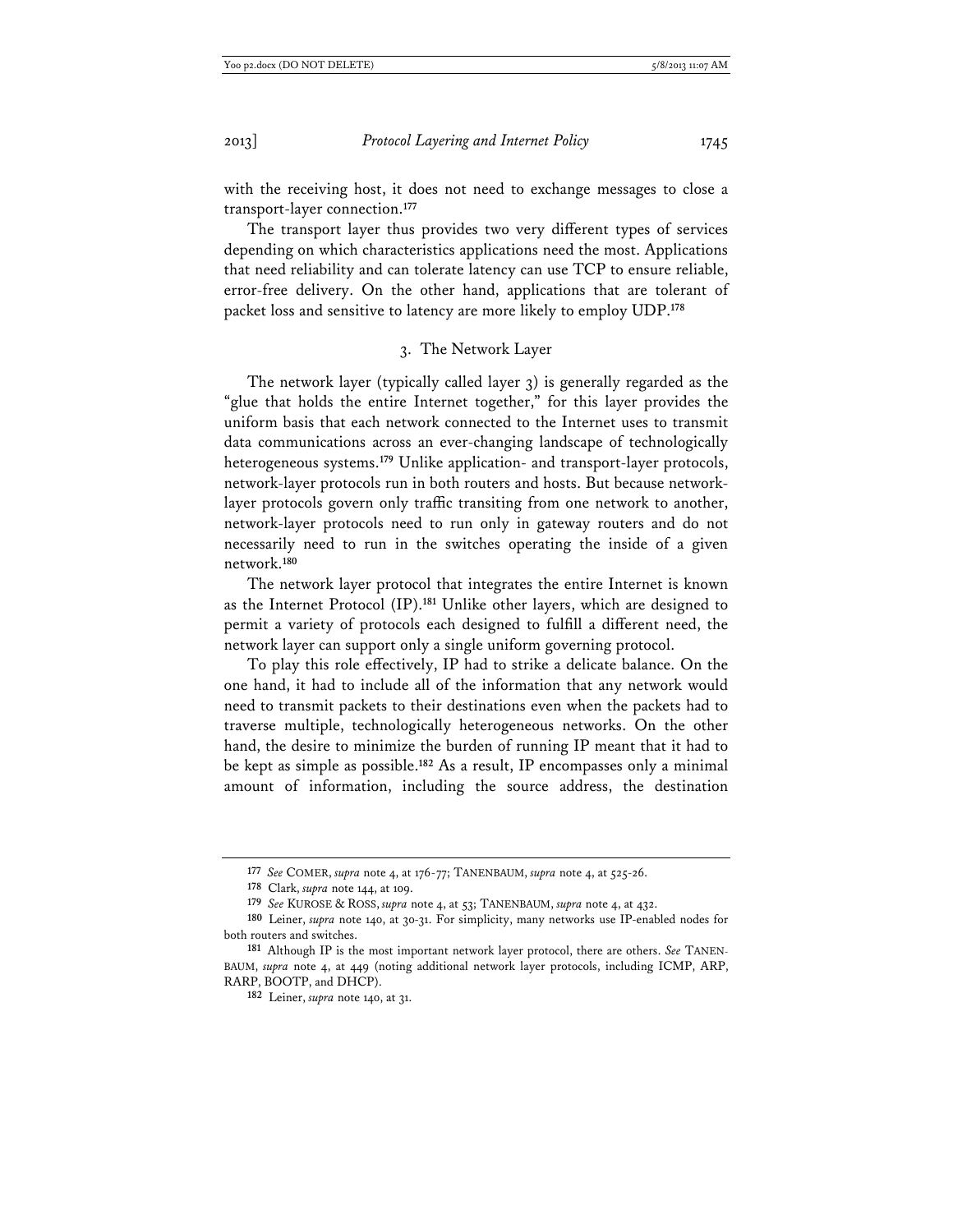address, and a small amount of technical information.**<sup>183</sup>** Most importantly for the purposes of the current Internet policy debate, IP also allows applications to include a type-of-service marker that is intended to support prioritization of certain traffic,**<sup>184</sup>** although the syntax of this field has since been displaced by a new quality-of-service regime known as Differentiated Services.**<sup>185</sup>** The central organizing principle is to limit the network layer to the information that routers need to know.

## 4. The Data-Link Layer

The next layer is known as the data-link layer (typically called layer 2). Data-link layer protocols share with network-layer protocols the responsibility for guiding traffic through the network; as a result, data-link layer protocols necessarily run in switches as well as hosts. Because the data-link layer protocols were designed to govern how packets are transmitted within a single network as opposed to between two different networks, the layer is supposed to control the behavior of interior nodes,**<sup>186</sup>** although for technical reasons, networks may choose to deploy network-layer routers on interior nodes.**187** Whereas nodes that direct traffic based on network-layer information are typically called routers, nodes that direct traffic on the basis of data-link layer information are typically called switches.**<sup>188</sup>**

The data-link layer encompasses a wide variety of networking technologies. One of the most popular is Ethernet, which is almost undoubtedly the most widely used protocol in local area networks. Ethernet is basically a broadcast protocol that uses an unreliable, connectionless technology to send every packet it receives to every end user connected to it.**<sup>189</sup>**

In addition to Ethernet, the data-link layer includes many technologies that are byproducts of the connection-oriented approach to networking such as Frame Relay and Asynchronous Transfer Mode (ATM)—on which legacy telephone companies have long relied. In fact, ATM was initially

**<sup>183</sup>** Cerf & Kahn, *supra* note 135, at 638-39. The technical information includes whether the packet is IP version 4 or version 6, the length of the header and the accompanying datagram, some instructions to guide the network should it have to divide a packet into smaller fragments, and some information to support error checking. *See* TANENBAUM, *supra* note 4, at 432-36.

**<sup>184</sup>** TANENBAUM, *supra* note 4, at 434.

**<sup>185</sup>** *See generally* S. Blake et al., *An Architecture for Differentiated Services* 12 (IETF Network Working Grp. RFC No. 2475, 1998), *available at* http://tools.ietf.org/pdf/rfc2475.

**<sup>186</sup>** Leiner, *supra* note 140, at 30.

**<sup>187</sup>** KUROSE & ROSS, *supra* note 4, at 491.

**<sup>188</sup>** *Id.* at 491-93.

**<sup>189</sup>** *See generally* TANENBAUM, *supra* note 4, at 65-68, 271-91 (describing the history and function of Ethernet).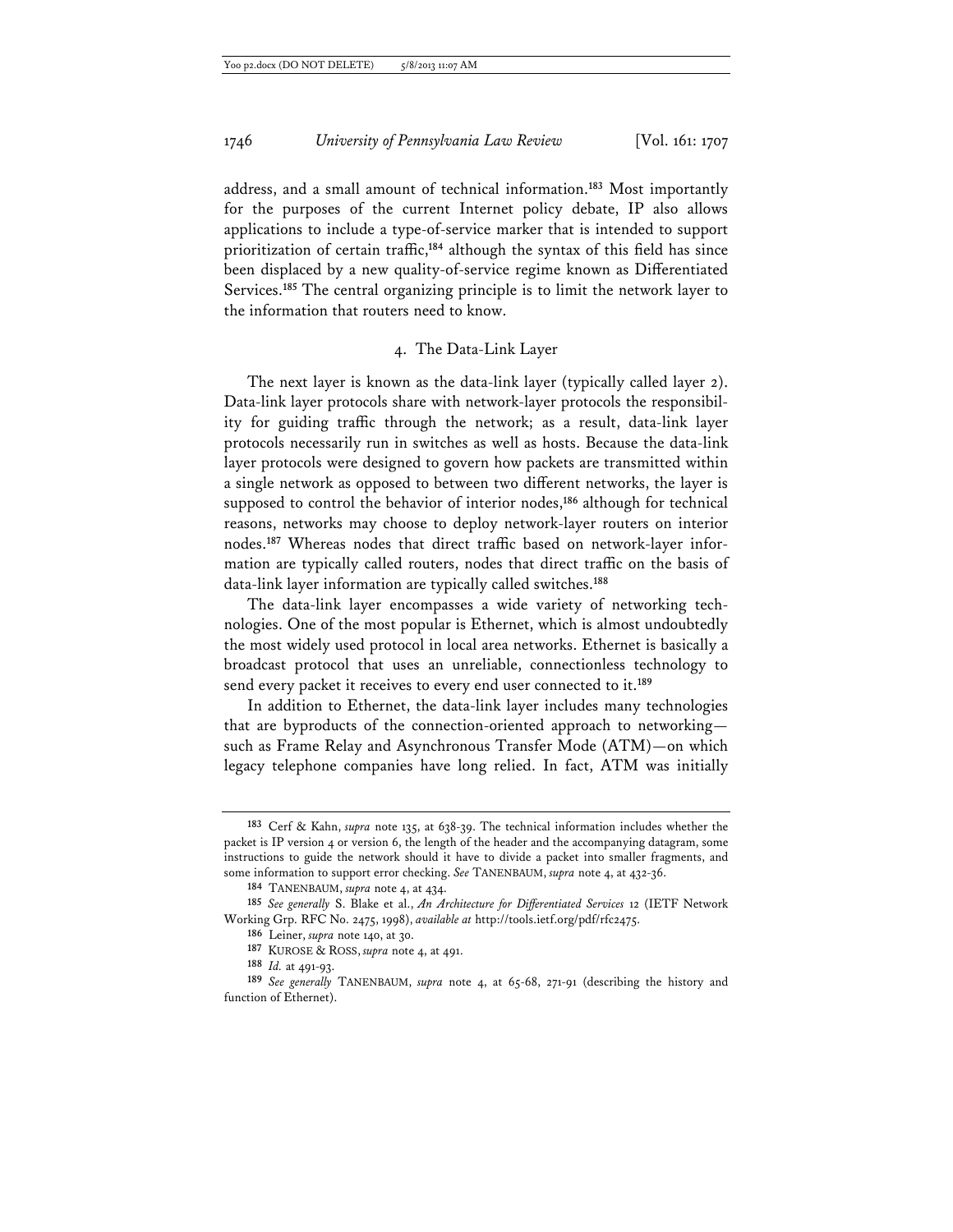touted as a replacement for the Internet approach and came complete with its own reference model when launched in the early 1990s. Although it did not displace the basic Internet paradigm, it remains widely used in certain telephone systems.**<sup>190</sup>**

The data-link layer also encompasses networking technologies designed specifically for wireless systems.**<sup>191</sup>** These include the 802.11 family of protocols that support the WiFi systems widely used in home routers, the 802.16 protocol used to support WiMax systems like Clear, and the Bluetooth protocols designed to connect mobile phones to other devices. Wireless data-link architectures operate on very different principles. The frequent collisions resulting from the lack of a medium to monitor other users' activities**<sup>192</sup>** and the inherent unreliability of wave propagation forces data-link protocols that support wireless transmission to adopt different solutions than those used by wireline technologies.**<sup>193</sup>**

## 5. The Physical Layer

The final layer is the physical layer (typically called layer 1), which moves individual bits from one node to the next.**<sup>194</sup>** Any path that can convey a message sequence can constitute a link in this layer, whether physical or not.**195** The means of encoding information varies widely depending on whether the carrier wave is composed of visible light passing through a fiber optics network, an electromagnetic wave passing through a copper wire, or an electromagnetic wave passing through the ether.**<sup>196</sup>** In addition, different transmission media can use different approaches to modulating the carrier wave, such as varying its amplitude, frequency, or

**<sup>190</sup>** *See id.* at 62 ("ATM was much more successful than OSI, and it is now widely used deep within the telephone system, often for moving IP packets.").

**<sup>191</sup>** Note, however, that like the PRNET, the Ethernet developed from the protocols used to run the ALOHANET. *See* Robert M. Metcalfe & David R. Boggs, *Ethernet: Distributed Packet Switching for Local Computer Networks*, 19 COMM. ACM 395, 396 (1976).

**<sup>192</sup>** TANENBAUM, *supra* note 4, at 69. Collisions were also a problem on early wired Ethernet implementations, but modern implementations have mitigated most of these problems. *See id.* at 66-67 (discussing the improved capability of Ethernet to listen for other activity).

**<sup>193</sup>** *Id.* at 292-309; KUROSE & ROSS, *supra* note 4, at 536-58.

**<sup>194</sup>** COMER, *supra* note 4, at 160; KUROSE & ROSS, *supra* note 4, at 51-53; TANENBAUM, *supra* note 4, at 41-44, 48-49.

**<sup>195</sup>** *See* Heart et al., *supra* note 107, at 553 ("A link is a conceptual path that has no physical reality  $\ldots$  .").

**<sup>196</sup>** PETERSON & DAVIE, *supra* note 4, at 64.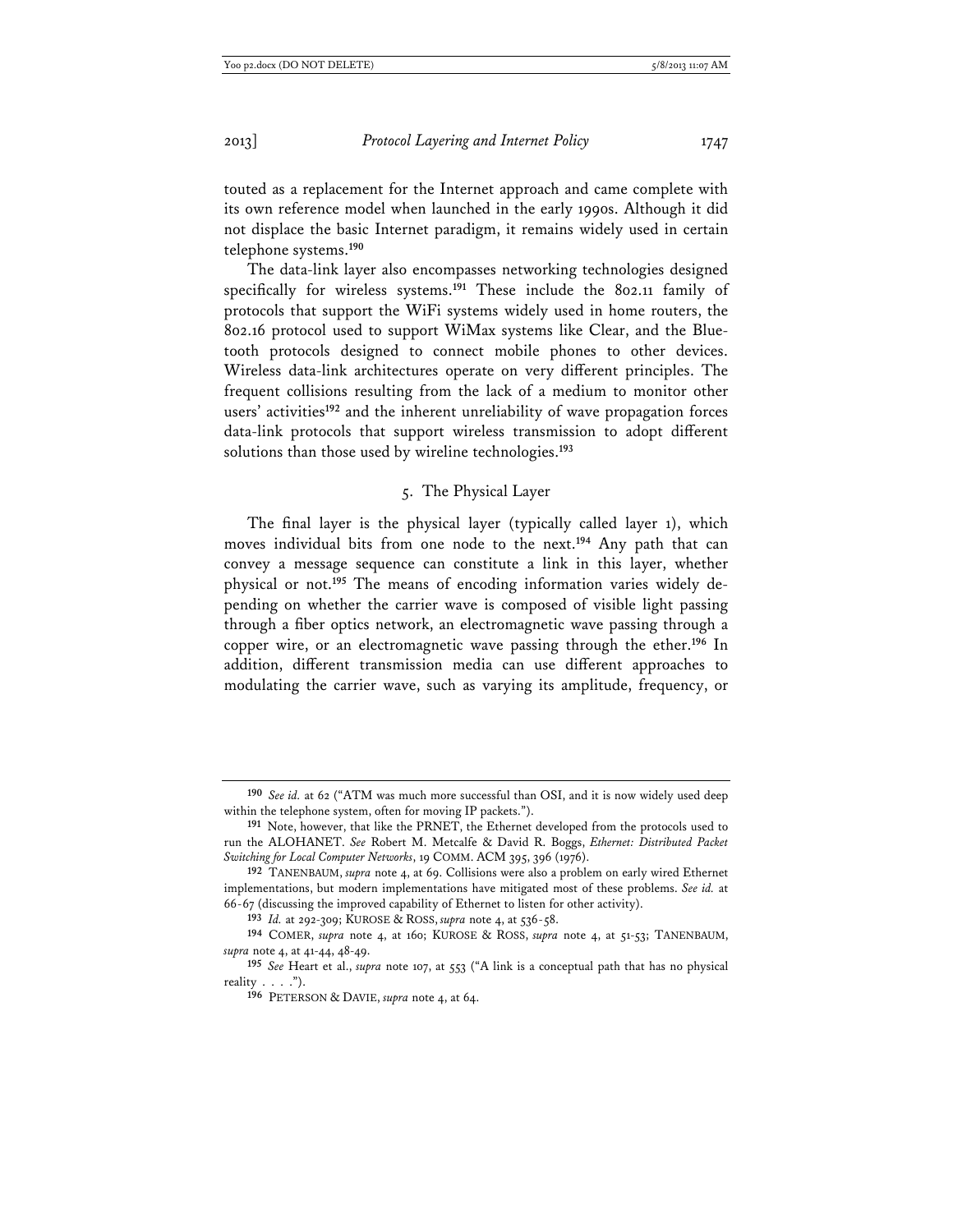phase.**<sup>197</sup>** Media also differ in terms of bandwidth, attenuation, susceptibility to interference, and a host of other dimensions.**<sup>198</sup>**

## D. *Layering's Implications for Where Functions Are Performed*

The structure of the five-layer Internet stack dictates whether particular functions are performed by hosts operating at the network's edge or nodes operating in the network's core. The hosts operating at the edge of the network run all five levels of the stack, whereas the routers operating in the core of the network run only the bottom three layers. In addition, although the bottom three layers of the network stack—the network, data-link, and physical layers—operate in the routers serving as gateways between two networks, the switches operating inside a network run only the bottom two layers of the stack—the data-link and physical layers.

Figure 9: Where Layers Run<sup>199</sup>



Thus, the interface between the transport and the network layer defines a key boundary for determining where functions are performed. Although important exceptions exist, as a general matter services performed at or above the transport layer are provided by hosts, while the network layer defines the upper boundary for services provided by the routers and switches.**<sup>200</sup>**

**<sup>197</sup>** TANENBAUM, *supra* note 4, at 126.

**<sup>198</sup>** *See* Christopher S. Yoo, *The Changing Patterns of Internet Usage*, 63 FED. COMM. L.J. 67, 77-78 (2010).

**<sup>199</sup>** For a similar figure, see Leiner et al., *supra* note 140, at 30 fig.2.

**<sup>200</sup>** COMM. ON THE INTERNET IN THE EVOLVING INFO. INFRASTRUCTURE ET AL., *supra* note 2, at 126.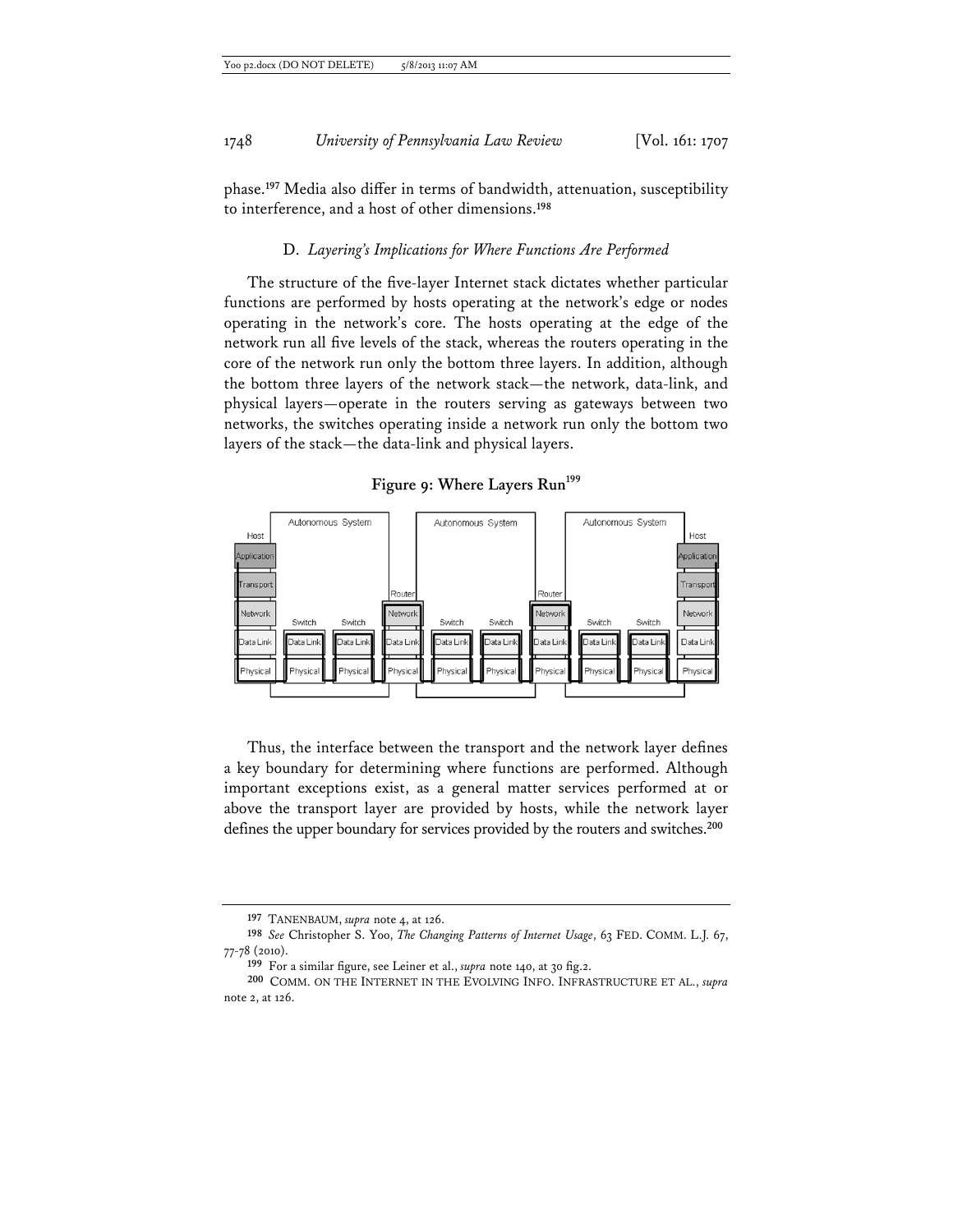## III. CHARACTERIZATIONS OF THE LAYERED MODEL APPEARING IN THE LEGAL LITERATURE

Despite the engineering community's embrace of the five-layer Internet stack, discussions of protocol layering appearing in the legal commentary rarely frame the architecture in these terms. The most common approach condenses the layered model into a four-layer stack by compressing the transport and network layers into a single layer.**<sup>201</sup>** Others compress the analysis into a two-layer model that emphasizes a single interface separating the upper layers from the lower layers.**202** In either event, these commentators generally propose keeping the interfaces between layers open.**<sup>203</sup>**

## A. *Combining the Transport and Network Layers into a Single Layer*

Combining the transport layer and the network layer into a single layer deprives the layered model of much of its analytical power and misperceives the network layer's function as the basis for universal connectivity.**<sup>204</sup>** Indeed, the decision to separate the transport from the network layer represents one of the central architectural decisions underlying the Internet; this decision was essential to supporting real-time applications, such as packet voice.**<sup>205</sup>** For content and application providers, the critical resource

**<sup>201</sup>** *See, e.g.*, ZITTRAIN, *supra* note 7, at 67-68; Entman, *supra* note 12, at 2; Craig McTaggart, *A Layered Approach to Internet Legal Analysis*, 48 MCGILL L.J. 571, 582 (2003); Sicker & Blumensaadt, *supra* note 37, at 309-10; Werbach, *supra* note 7, at 59-64; Whitt, *supra* note 7, at 624; *see also* LESSIG, *supra* note 7, at 23-25 (discussing a three-layer model).

**<sup>202</sup>** *See* Cannon, *supra* note 11, at 196-97 (conceiving of the network stack as a physical layer beneath a logical layer); Kevin Werbach, *Breaking the Ice: Rethinking Telecommunications Law for the Digital Age*, 4 J. ON TELECOMM. & HIGH TECH. L. 59, 78 (2005) (describing "the legacy regulatory structure" as "a nascent two-layer framework"); Whitt, *supra* note 7, at 652-53 (identifying the two-layer model as underlying the current regulatory regime and criticizing it for "miss[ing] the importance of interfaces between layers" (citing Werbach, *supra* note 7, at 55-56)); Tim Wu, *Why Have a Telecommunications Law? Anti-Discrimination Norms in Communications*, 5 J. ON TELECOMM. & HIGH TECH. L. 15, 22-23 (2006) (describing proposals for an "implicit, but un-codified two-layer system"); Wu, *supra* note 7, at 1191 ("So while there are actually four layers in the Internet architecture, for many purposes the most important distinction is between the transport layers . . . and the interpretation layers . . . .").

**<sup>203</sup>** *See* Entman, *supra* note 12, at 16 ("Most participants agreed that . . . public policy should keep interfaces open to interconnection at each layer."); Werbach, *supra* note 202, at 81-82 (arguing for reorienting regulation to keep the connective layers open, including the one intermediating between the application layer and the physical layer); Wu, *supra* note 7, at 1192 (focusing on the need for regulation to keep open the interface between the application layer and the transport layer).

**<sup>204</sup>** *See supra* subsection II.C.3.

**<sup>205</sup>** *See supra* notes 176-78 and accompanying text.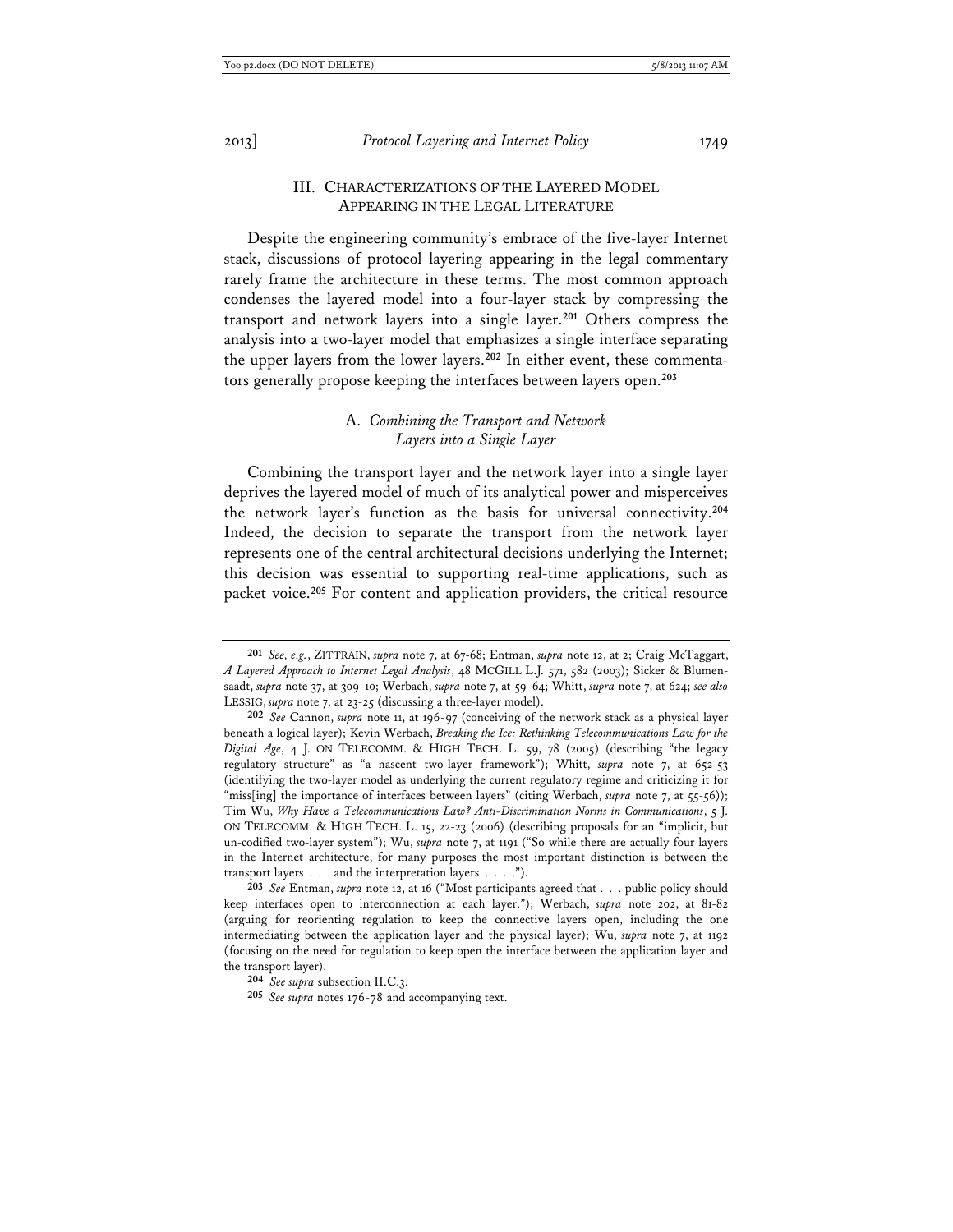is access to the network layer (and thus to the interface between the transport and the network layer).**<sup>206</sup>** Combining the transport and network layers buries the key interface in the middle of a reconceptualized layer. As such, it obscures important issues by making it impossible to examine access at this interface.

Moreover, the transport layer runs exclusively in hosts, while the network layer defines the upper boundary for services provided by the routers and switches.**<sup>207</sup>** Compressing the layers in this manner thus contradicts the central tenet of layering that limits entities to interacting only with their peers—gateways only with other gateways, hosts only with other hosts.**<sup>208</sup>** Combining a layer that operates in both routers and hosts with one that runs solely at the edge of the network makes it impossible to map the resulting layered stack onto the end-to-end argument.**<sup>209</sup>** Finally, if the single-logical-layer argument is combined with an argument for nondiscrimination in the logical layer,**<sup>210</sup>** users would be prohibited from utilizing one of the core features built into the network layer from the outset: the Typeof-Service flag included in IP to permit prioritization.**<sup>211</sup>** These problems have led even engineers who are sympathetic to the goals of network neutrality to criticize the manner in which these models have oversimplified the TCP/IP Reference Model.**<sup>212</sup>**

**211** *See supra* note 184 and accompanying text. For a description of the Type-of-Service flag, see TANENBAUM, *supra* note 4, at 434.

**<sup>206</sup>** *See* COMM. ON THE INTERNET IN THE EVOLVING INFO. INFRASTRUCTURE ET AL., *supra* note 2, at 128-29 (noting that inability to access the network layer would "constrain[] user choice and deteriorate[] . . . the quality of products"); RFC 1958, *supra* note 99, at 2 ("The key to global connectivity is the inter-networking layer.").

**<sup>207</sup>** *See supra* note 200 and accompanying text.

**<sup>208</sup>** *See supra* note 54 and accompanying text.

**<sup>209</sup>** *See* Scott Jordan, *A Layered Network Approach to Network Neutrality*, 1 INT'L J. COMM. 427, 443-44 (2007) [hereinafter Jordan, *Layered Network Approach*]; Scott Jordan, *Implications of Internet Architecture on Net Neutrality*, ACM TRANSACTIONS ON INTERNET TECH., May 2009, at 5:1, 5:16 [hereinafter Jordan, *Internet Architecture*].

**<sup>210</sup>** *See, e.g.*, VAN SCHEWICK, *supra* note 7, at 73 ("[F]iltering and control mechanisms in the network's core may also violate the layering principle if the mechanisms operate at the Internet layer or at a lower layer but access or modify the message . . . ."); Tim Wu, *Network Neutrality, Broadband Discrimination*, 2 J. ON TELECOMM. & HIGH TECH. L. 141, 168 (2003) ("[A]bsent evidence of harm to the local network or the interests of other users, broadband carriers should not discriminate in how they treat traffic on their broadband network on the basis of inter-network criteria.").

**<sup>212</sup>** *See* Jordan, *Internet Architecture*, *supra* note 209, at 5:16; Jordan, *Layered Network Approach*, *supra* note 209, at 443; *see also* Kai Zhu, Note, *Bringing Neutrality to Network Neutrality*, 22 BERKELEY TECH. L.J. 615, 634 (2007) (criticizing accounts that "simplify[] the technically complex and elegant TCP/IP into a 'dumb pipe' or a 'code layer'" as "both technically inaccurate and conceptually misleading").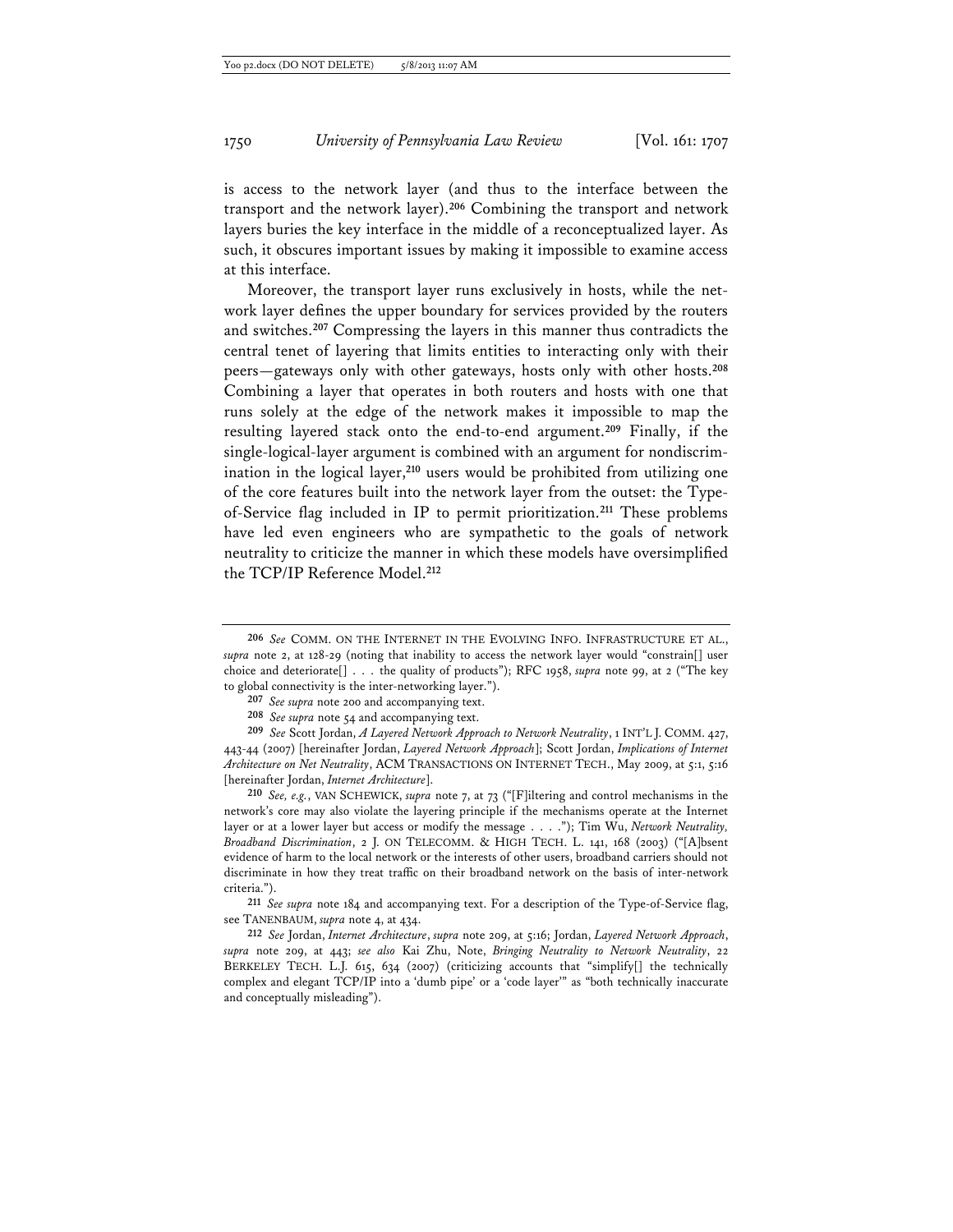B. *Dumb Pipes vs. the Hourglass Model* 

In addition to permitting the Internet to run a wide variety of applications and host processes seamlessly, the Internet Protocol also enables the network to run an arbitrary variety of transmission technologies. This ability is facilitated by a thin, simple layer in the middle of the protocol stack to mediate between any heterogeneity in the upper and lower layers. The solution was not to require that all of the lower layers be simple or uniform, as some proponents of general protocols have suggested.**<sup>213</sup>** Instead, the architecture envisions a wide variety of technologies both above and below the network layer, with many lower layer protocols containing sophisticated functionality, including Frame Relay, Asynchronous Transfer Mode, Active Queue Management, and MultiProtocol Label Switching.

> **Figure 10: The Hourglass Model of the Internet Protocol Stack<sup>214</sup>**



It is for this reason that the classic representation of the TCP/IP Reference Model takes the shape of an hourglass, with the Internet Protocol

**<sup>213</sup>** *See* Cannon, *supra* note 11, at 197 (dividing information services into lower-layer basic services and upper-layer enhanced services); Wu, *supra* note 7, at 1191-92 (arguing that his proposed four-layer model can be simplified into two layers).

**<sup>214</sup>** For a similar figure, see Steve Deering, *Watching the Waist of the Protocol Hourglass*, PROC. FIFTY-FIRST INTERNET ENG'G TASK FORCE 2 (2001), *available at* http://www.ietf.org/ proceedings/51/slides/plenary-1/sld002.html.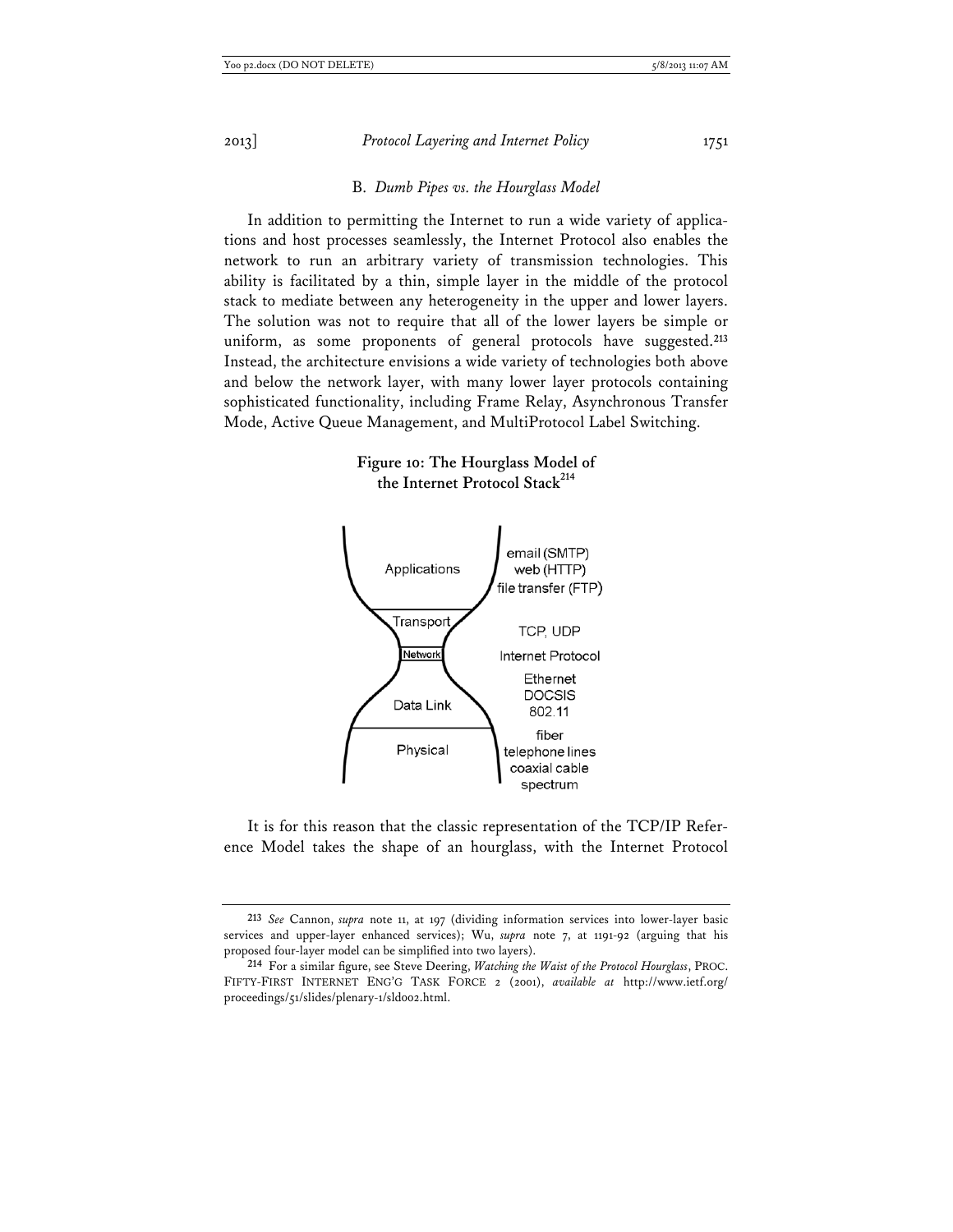serving as the thin waist.**<sup>215</sup>** The hourglass structure emphasizes that only the network layer must remain uniform and relatively simple. The services provided by the upper and lower layers of the protocol stack are anything but uniform and can employ complex and elaborate network management practices. It is for this reason that many in the engineering community have rejected attempts to reduce protocol layering into the simple policy inference that lower layers should be kept as dumb as possible.**<sup>216</sup>**

## C. *Layering and Competition Policy*

An additional concern is that analyses based on engineering concepts like protocol layering are sometimes offered as substitutes for conventional tools of policy analysis. For example, debates over Internet policy sometimes focus on whether a particular practice is consistent with layering without addressing whether that practice furthers other policy concerns, such as promoting economic competition. In particular, many have invoked the layers model to justify subjecting the lower layers of the Internet to regulation while largely exempting the upper layers from regulatory scrutiny.**<sup>217</sup>**

**<sup>215</sup>** *See* COMM. ON THE INTERNET IN THE EVOLVING INFORMATION INFRASTRUCTURE ET AL., *supra* note 2, at 36, 126-28; Walter Willinger & John Doyle, *Robustness and the Internet: Design and Evolution*, *in* ROBUST DESIGN: A REPERTOIRE OF BIOLOGICAL, ECOLOGICAL, AND ENGINEERING CASE STUDIES 231, 242-43 (Erica Jen ed., 2005); RFC 3439, *supra* note 26, at 3; *see also* VAN SCHEWICK, *supra* note 7, at 89 (noting that with "the Internet Protocol as the hourglass's waist," developers can innovate independently on either end); ZITTRAIN, *supra* note 7, at 67-69 (describing the hourglass and explaining, "It is only the middle that is narrow, containing Internet protocol, because it is meant to be as feature-free as possible"). The hourglass model is usually attributed to John Aschenbrenner in connection with the OSI layered stack. *See* Jean Bartik, *OSI: From Model to Prototype as Commerce Tries to Keep Pace*, DATA COMM., Mar. 1984, at 307, 314-15; B Carpenter & S Brim, *Middleboxes: Taxonomy and Issues* 25 (IETF Network Working Grp. RFC No. 3234, 2002) [hereinafter RFC 3234], *available at* http://tools.ietf.org/pdf/rfc3234.pdf.

**<sup>216</sup>** *See, e.g.*, Jordan, *Internet Architecture*, *supra* note 209, at 5:21; Jordan, *Layered Network Approach*, *supra* note 209, at 446; *see also* Zhu, *supra* note 212, at 634 (offering a technical critique of arguments that TCP/IP mandates "dumb pipe[s]").

**<sup>217</sup>** *See* Mark Cooper, *Open Communications Platforms: The Physical Infrastructure as the Bedrock of Innovation and Democratic Discourse in the Internet Age*, 2 J. ON TELECOMM. & HIGH TECH. L. 177, 180 (2003) (arguing for regulation "preserving an open physical layer within the communications platform" because its owners "are in a unique position" to "employ singular, narrow motives and leverage market power in order to protect existing monopoly rents to achieve domination over neighboring products"); Susan Crawford, *The Internet and the Project of Communications Law*, 55 UCLA L. REV. 359, 375-76 (2007) (surveying literature arguing that upper layers should remain unregulated); Werbach, *supra* note 7, at 59-60 ("In general terms, regulation is more justified at lower layers, because openness at one layer often allows for innovation at higher layers."); Whitt, *supra* note 7, at 592 (noting that "when applied in the telecommunications industry context, the Network Layers Model targets the lower network layers for discrete regulation based on the existence of significant market power" while "leaving otherwise competitive content and applications markets unfettered by regulation"). Both Whitt and Werbach later qualified these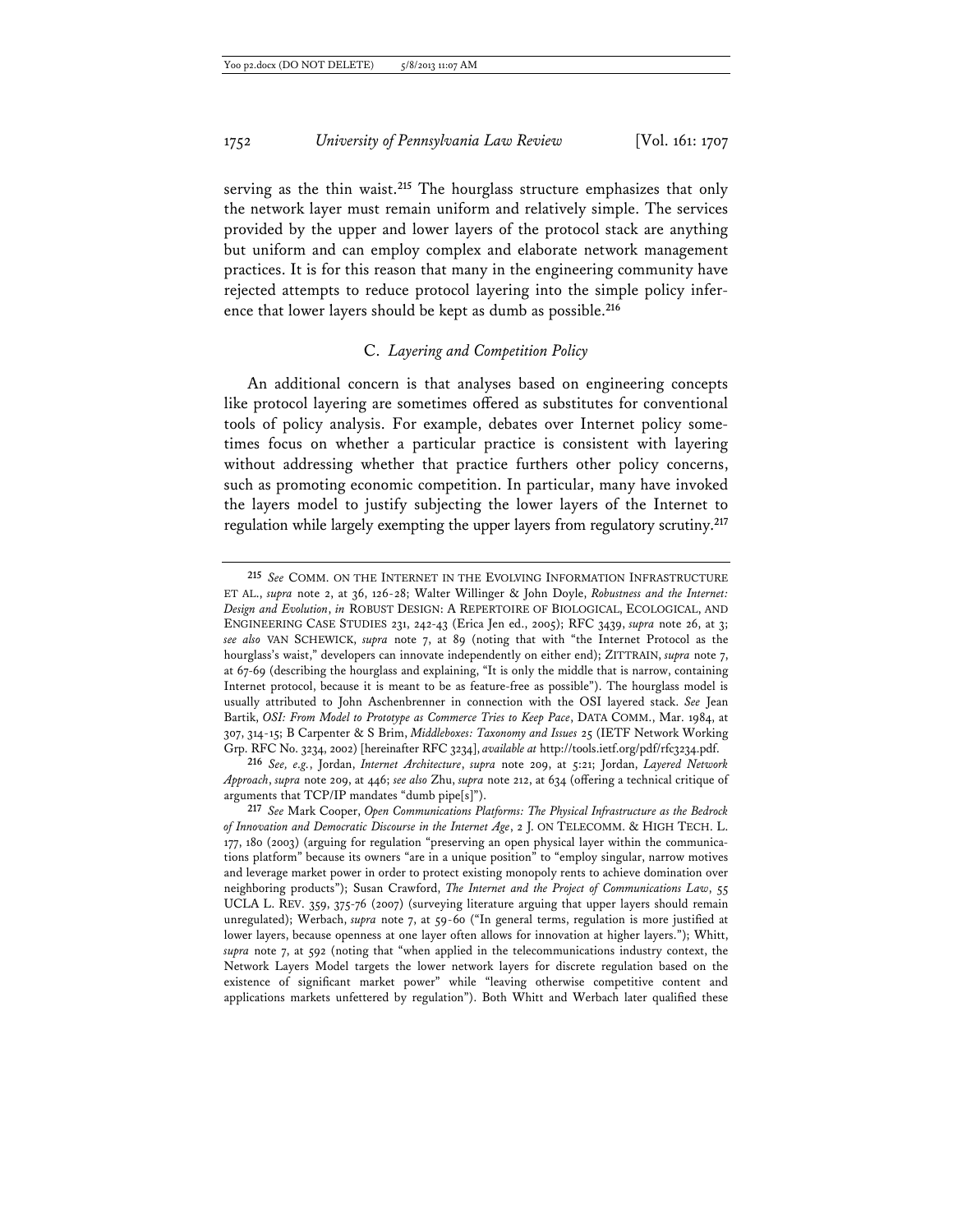Other proposals suggest that network management techniques that violate protocol layering be regarded as inherently problematic.**<sup>218</sup>**

Calls for singling out the physical layer for regulatory scrutiny are both overinclusive and underinclusive. They are underinclusive in that not every aspect of the physical layer is characterized by the type of high fixed costs that tend to create market failure. The FCC, for instance, has rejected regulating backbone providers on the theory that the market is sufficiently competitive.**<sup>219</sup>** It is only the "last mile"**<sup>220</sup>** that is the source of concern (and even that aspect is becoming more competitive, particularly as the deployment of 4G LTE makes wireless an increasingly plausible alternative).**<sup>221</sup>** Hence, many layers commentators argue that the physical layer must be disaggregated into core and last-mile components.**<sup>222</sup>**

The underinclusive nature of focusing regulatory attention exclusively on the physical layer stems from the fact that market power is possible at the upper layers as well, which is reflected in the recent antitrust cases against Microsoft and Google.**<sup>223</sup>** Admittedly, upper-layer services are not

**218** *See, e.g.*, Comments of Google, *supra* note 18, at 69-70 ("Network congestion [management] techniques . . . should be consistent with Internet layers architecture . . . .").

**219** *See* Daniel F. Spulber & Christopher S. Yoo, *Mandating Access to Telecom and the Internet: The Hidden Side of* Trinko, 107 COLUM. L. REV. 1822, 1891 (2007) (describing the FCC's policy that in the absence of a dominant backbone player, individual backbones have sufficient incentive to interconnect even absent regulation).

**220** The "last mile" refers to the final leg of the delivery of telecommunications services to consumers. Daniel F. Spulber & Christopher S. Yoo, *Rethinking Broadband Internet Access*, 22 HARV. J.L. & TECH. 1, 2 n.3 (2009).

**221** *See id.* at 17, 40 (describing how the emergence of competition in last-mile broadband service justified deregulation); *id.* at 9-10, 25-27 (tracing the emergence of wireless as the leading last-mile broadband platform and noting that "the FCC has specifically rejected the conclusion that last-mile broadband services constitute a natural monopoly").

**222** *See* Sicker, *supra* note 10, at 11, 16 (dividing physical layer services into "access," i.e. lastmile, and "transport," i.e. the core of the network); Whitt, *supra* note 7, at 623-24 (same).

**223** The antitrust authorities' recent interest in Facebook indicates that market power can exist in applications as well. *See* Christopher S. Yoo, *When Antitrust Met Facebook*, 19 GEO. MASON L. REV. 1147, 1148-54 (2012) (describing "network effects," which "exist when the value of a network depends on the number of other users connected to the network," as a source of market power for Facebook and other social networking sites). The cable program access rules indicate

statements by acknowledging that anticompetitive problems can arise in any layer. *See* Kevin Werbach, *Bringing Home the Bits*, 4 J. ON TELECOMM. & HIGH TECH. L. 59, 80 (2005) (rejecting approaches that presuppose heavy regulation on lower layers and little to no regulation on the upper layers); Werbach, *supra* note 7, at 60 n.90 ("Under some circumstances, more extensive regulation may be justified at a higher layer, or competition may be sufficient to ensure openness without the need for regulatory intervention."); Whitt, *supra* note 7, at 635 ("Of course, . . . one cannot assume that the exclusive gatekeeper will only exist at the physical layer. Indeed, a recent study solicited by the European Commission explains that Next Generation Networks ('NGNs') likely will contain new 'control points' that can reside in any layer or 'plane' of the network hierarchy." (footnote omitted)).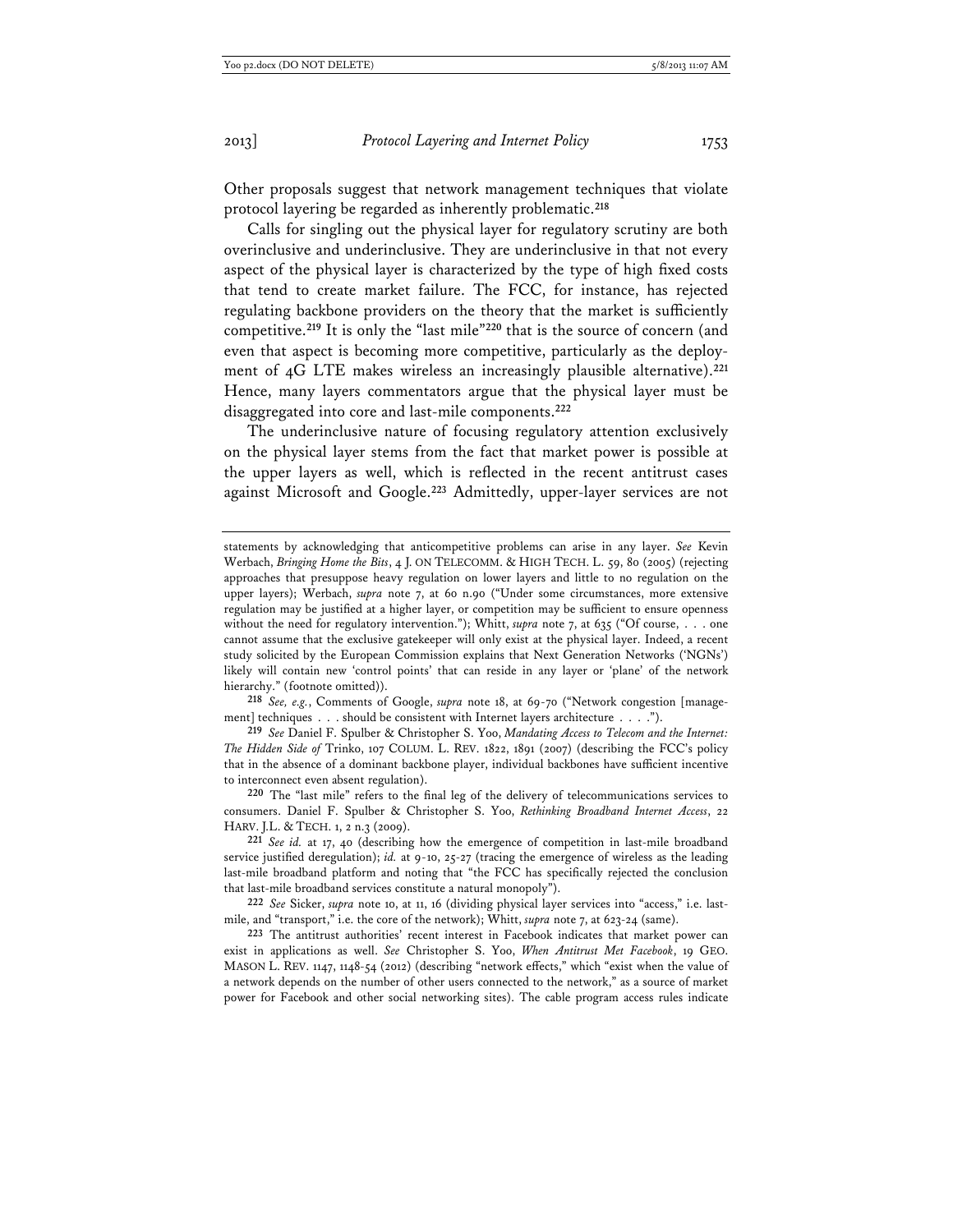characterized by the high fixed costs that have been the traditional source of market domination in the telecommunications industry. That said, other economic features such as first-mover advantages, network effects, or intellectual property can create anticompetitive concerns. This is why many who advocate using layering as the basis for regulatory policy acknowledge that market power can arise at any layer.**<sup>224</sup>** It also explains why the FCC's Open Internet Order "reject[ed] proposals to limit [its] rules to actions taken at or below the lower network layer."**<sup>225</sup>**

Protocol layering is also frequently lauded for its ability to promote competition in another way. As a general matter, enabling actors to connect without asking permission and to innovate within their layers without affecting other layers is likely to promote competition. A closer examination, however, reveals that the combination of open connectability and intra-layer freedom can actually limit competition. Professor Timothy Bresnahan has emphasized the potential benefits of what he calls "divided technical leadership," in which firms with similar technical and marketing capabilities push against the vertical boundaries separating them in an attempt to seize control over key platform elements.**<sup>226</sup>** Regulation that mandates access would freeze these interfaces and threaten to block these markets from this important source of rivalry.**<sup>227</sup>** While Bresnahan offered this theory in a somewhat different context, the same insights apply to the Internet with considerable force.

Other studies have emphasized how coordination between input providers can internalize the positive externalities created by general purpose technologies**<sup>228</sup>** or can allow new entrants to manage the market power wielded by input suppliers before undertaking relationship-specific investments.**<sup>229</sup>** These countervailing considerations underscore the extent to which the relationship between openness and competition policy is more

that market power can arise with respect to content as well. Werbach, *supra* note 202, at 79 ("The program access rules in the 1992 Cable Act . . . were designed to prevent cable operators from using their dominance of certain high-value content to prevent competition at the physical  $layer \ldots$ .").

**<sup>224</sup>** Katz, *supra* note 12, at 37-38; Weiser, *supra* note 37, at 13; Werbach, *supra* note 202, at 79; Whitt, *supra* note 7, at 635-36.

**<sup>225</sup>** Open Internet Order, *supra* note 1, at 17,948 n.235.

**<sup>226</sup>** Bresnahan, *supra* note 102, at 166.

**<sup>227</sup>** *See* Christopher S. Yoo, *Beyond Network Neutrality*, 19 HARV. J.L. & TECH. 1, 11 (2005) [hereinafter Yoo, *Beyond Network Neutrality*]; Christopher S. Yoo, *Vertical Integration and Media Regulation in the New Economy*, 19 YALE J. ON REG. 171, 282-85 (2002).

**<sup>228</sup>** Bresnahan & Trajtenberg, *supra* note 36, at 96.

**<sup>229</sup>** Teece, *supra* note 36, at 302.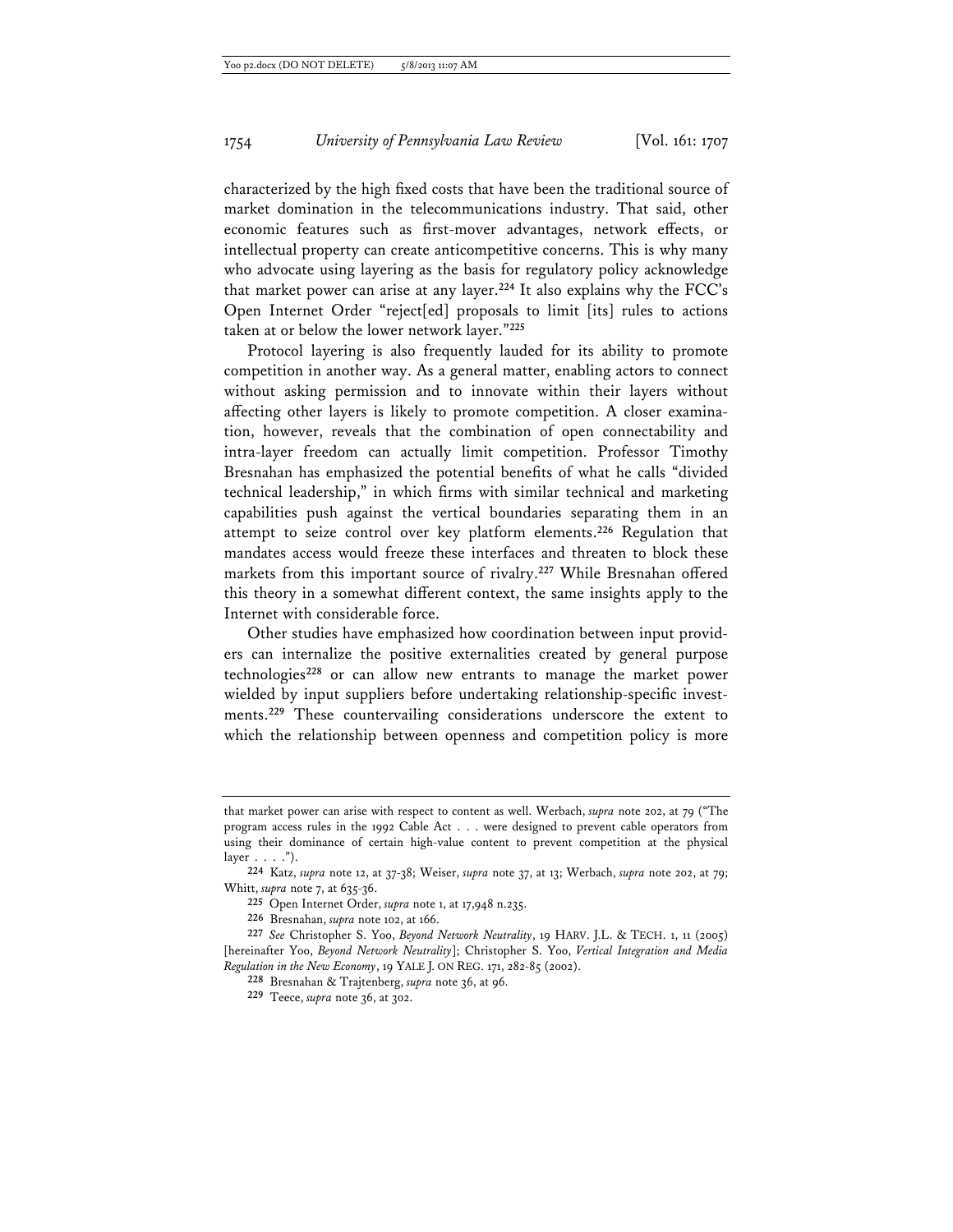complex than suggested by the arguments of those who equate layering with promoting competition.

## IV. THE IMPACT OF TECHNOLOGICAL CHANGE ON THE LAYERED MODEL

There can be little question that the five-layer TCP/IP Reference Model that frames the structural analysis of the Internet represents a tremendous technical achievement. It has proven remarkably stable and robust, scaling to accommodate a dazzling variety of users, applications, and networking technologies. Its past success has understandably led many in the policy debate to embrace it as an essential pillar to preserve.

But the success of the model makes it easy to forget that, like all layered architectures, it is the product of a series of tradeoffs determined largely by the nature of the underlying technological interdependencies and the nature of the services being demanded of the network. It is thus appropriate to examine the conditions under which circumstances have changed sufficiently to merit changing the architecture as well.

## A. *Reliability*

One area that is undergoing technological change is with respect to the way that the current layered stack ensures reliability. Although reliability in the ARPANET was largely guaranteed by the IMPs operating in the core of the network, the existing layered architecture assigns responsibility for guaranteeing reliable transmission to the transport layer.**<sup>230</sup>** As a result, the current architecture assigns the responsibility for ensuring reliability to the hosts operating at the edge of the network. However, the advent of wireless transmission technologies has begun to place pressure on the assumption that the transport layer should remain the locus for ensuring reliability.

As noted earlier, when TCP sends a packet, it sets a retransmission timer; if it has not received an acknowledgment by the time the timer expires, it presumes the packet has been lost and resends it.**<sup>231</sup>**

The rationale generally invoked for this decision is laid out in the landmark article on the end-to-end argument by Jerome Saltzer, David Reed,

**<sup>230</sup>** *See* Geoff Huston, *The End of End to End?*, ISP COLUMN (May 2008), http://www.potaroo. net/ispcol/2008-05/eoe2e.html (noting that the predominant approach to digital networking during the 1970s and 1980s required that each switch in a path store a local copy of the data until it received confirmation that the downstream switch had received the data and calling approaches that placed responsibility for reliability on hosts "heresy"); *see also* ABBATE, *supra* note 103, at 125 (calling approaches giving hosts the responsibility for maintaining reliability "unconventional").

**<sup>231</sup>** *See supra* note 174 and accompanying text.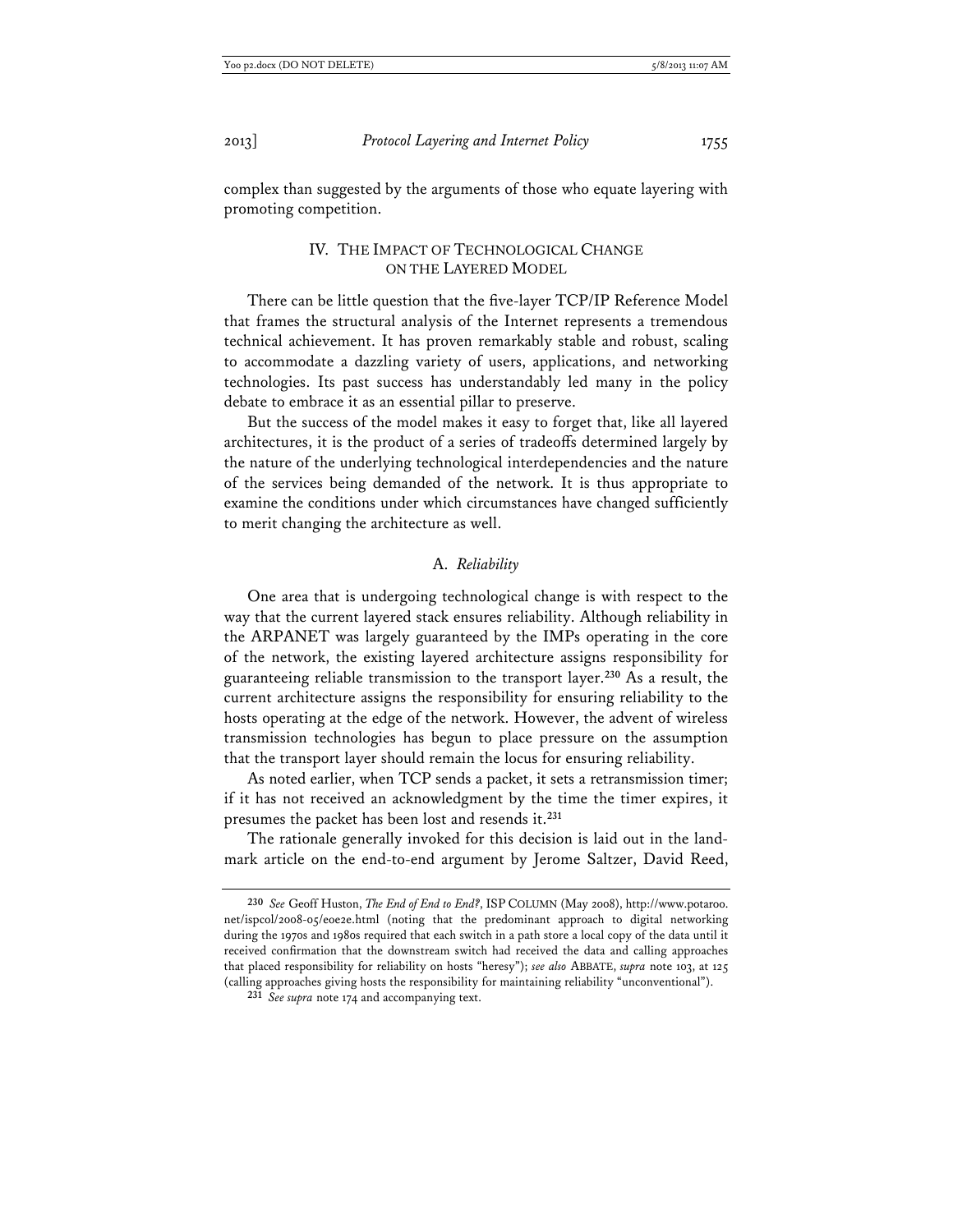and David Clark. They argued that performing intermediate error checking provided few additional benefits because the hosts at either end of the communication are likely to perform an end-to-end error check anyway, which necessarily involves information only available at the network's edge.**<sup>232</sup>** Moreover, implementing reliability in the core would require all applications, even those applications whose tolerance for damaged or lost packets was very high, to bear the delays associated with maintaining reliability.**<sup>233</sup>**

For these reasons, the Internet's protocol designers shifted responsibility for error recovery from the nodes to the hosts.**<sup>234</sup>** The nodes in the core of the network became pure store-and-forward routers that no longer had to keep track of what happened to packets after transmission.

A closer analysis of the decision not to implement reliability in the core reveals a decisionmaking process that is somewhat more complex. Assigning responsibility for reliability to the core of the network would have meant that nodes had to track packets already transmitted until the next downstream router confirmed receipt. If a node failed, the only way the network could have recovered from such a loss would have been to restart the entire session from scratch.**<sup>235</sup>**

More importantly for our purposes, the decision to assign responsibility for maintaining reliability to the hosts was the result of a pragmatic tradeoff. Saltzer, Reed, and Clark explicitly recognized that "it would be too simplistic to conclude that the lower levels should play no part in obtaining reliability" and that "the amount of effort to put into reliability measures within the data communication system is seen to be an engineering tradeoff based on performance, rather than a requirement for correctness."**<sup>236</sup>**

**<sup>232</sup>** Saltzer et al., *supra* note 121, at 278-81.

**<sup>233</sup>** *See id.* at 284-85 (citing real-time voice conversations as an example of an application with a high tolerance for damaged packets but a low tolerance for delay). As David Clark observed,

<sup>[</sup>T]he most serious source of delay in networks is the mechanism to provide reliable delivery. A typical reliable transport protocol responds to a missing packet by requesting a retransmission and delaying the delivery of any subsequent packets until the lost packet has been retransmitted. It then delivers that packet and all remaining ones in sequence. The delay while this occurs can be many times the round trip delivery time of the net, and may completely disrupt the speech reassembly algorithm. In contrast, it is very easy to cope with an occasional missing packet.

Clark, *supra* note 144, at 109.

**<sup>234</sup>** Cerf & Kahn, *supra* note 135, at 643.

**<sup>235</sup>** *See* Clark, *supra* note 144, at 107-08.

**<sup>236</sup>** Saltzer et al., *supra* note 121, at 280-81.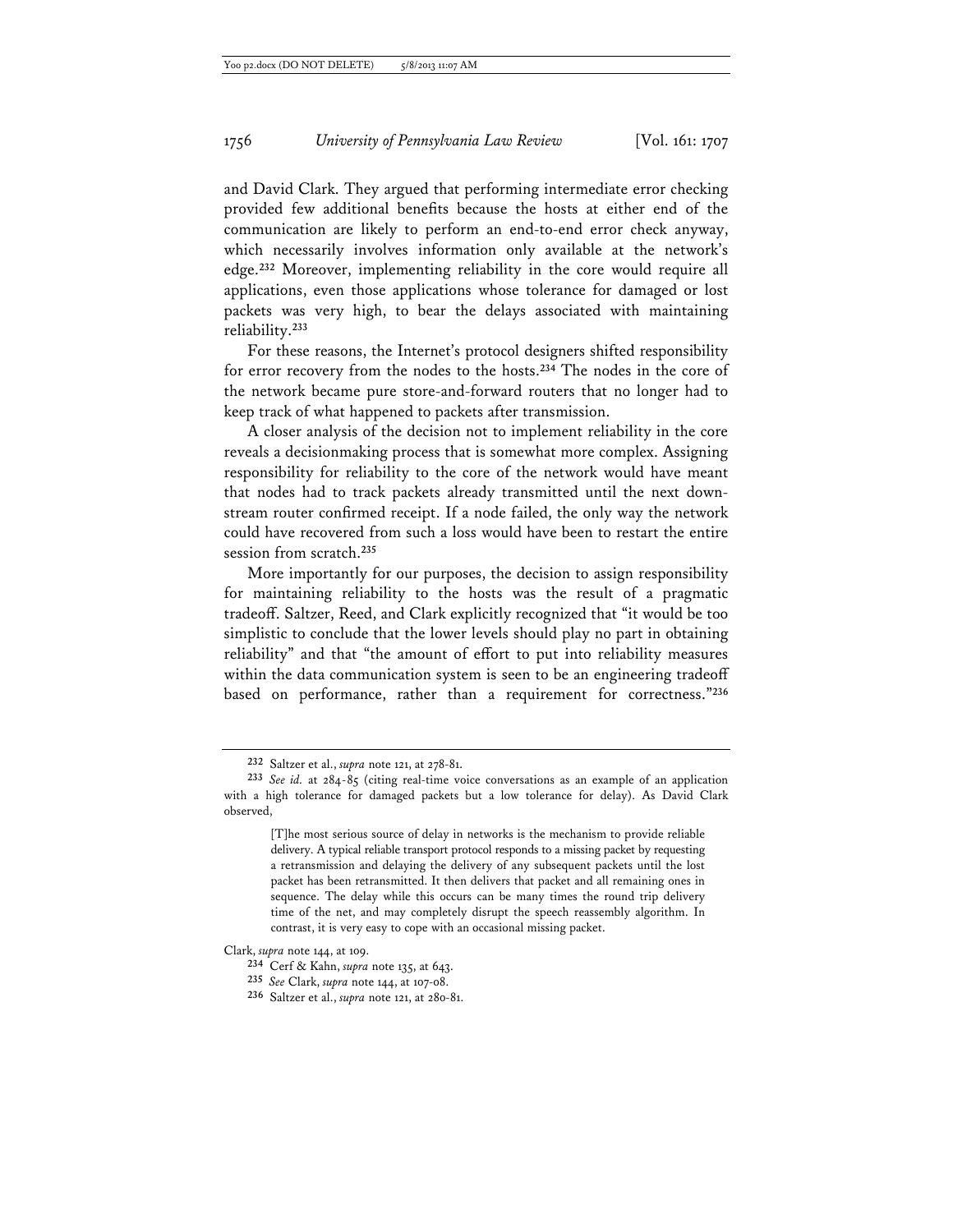Indeed, they recognized that some networks may be so unreliable as to justify giving the lower layers greater responsibility for ensuring reliability.**<sup>237</sup>**

The advent of wireless broadband may represent an example of when it may make sense to shift responsibility for ensuring reliability to a lower layer. Unlike wireline networks, which rarely drop packets for reasons other than congestion, wireless networks suffer from much higher loss rates caused by the sensitivity of spectrum-based transmission to local conditions.**<sup>238</sup>** Recovering from packet loss can be quite slow, as the process must wait for a sending host's retransmission timer to expire. Moreover, sending the duplicate packet from the host necessarily consumes additional network resources.

For this reason, modern wireless broadband networks increasingly deploy network-based reliability systems, such as Automatic Repeat reQuest (ARQ), that allow the data-link layer to access information associated with the transport layer in order to improve error recovery. Under ARQ, the data-link layer uses acknowledgments between adjacent switches to achieve faster recovery from errors.**<sup>239</sup>** In addition, the data-link layer installs an entity known as a snoop agent that sniffs all packets heading toward the receiver to determine whether they are using TCP. If the snoop agent receives the data-link layer acknowledgment, it generates its own TCP acknowledgment and drops the TCP acknowledgment generated by the receiving host.**<sup>240</sup>**

Shifting functions currently performed by the transport layer into either the data-link layer or routers operating in the core (and allowing the datalink layer to observe information associated with the transport layer) diverges from the TCP/IP reference model. These proposals have been controversial, principally because deviating from the layered model introduces variation, which increases the number of interdependencies that each layer must take into account.**<sup>241</sup>** For example, there are reports that additional latency introduced by ARQ is exacerbating problems with bufferbloat.**<sup>242</sup>**

**<sup>237</sup>** See *id.* at 281 (acknowledging that, at times, "[p]erforming a function at a low level may be more efficient, if the function can be performed with a minimum perturbation of the machinery already included in the low-level subsystem").

**<sup>238</sup>** Yoo, *supra* note 198, at 77-80.

**<sup>239</sup>** For a detailed explanation of ARQ, see Dzmitry Kliazovich & Fabrizio Granelli, *A Cross-Layer Scheme for TCP Performance Improvement in Wireless LANs*, 2004 PROC. IEEE GLOBAL TELECOMM. CONF. 840, 841.

**<sup>240</sup>** *Id.* 

**<sup>241</sup>** Kawadia & Kumar, *supra* note 34, at 7-8.

**<sup>242</sup>** For more discussion of bufferbloat, see generally Mark Allman, *Comments on Bufferbloat*, 43 COMPUTER COMM. REV. 31 (2013); and Jim Gettys & Kathleen Nichols, *Bufferbloat: Dark Buffers in the Internet*, 55 COMM. ACM 57 (2012).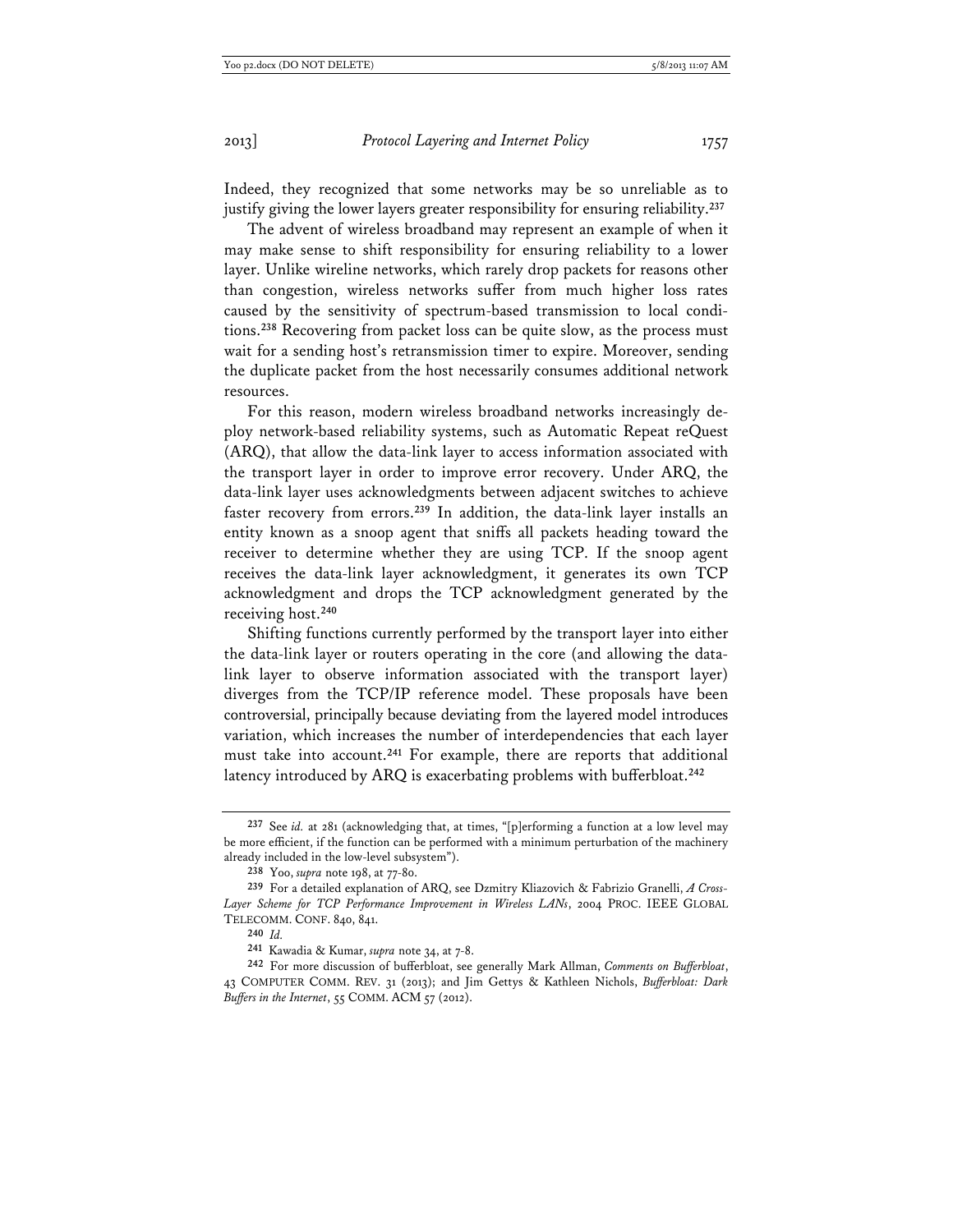Experiments allowing lower layers to access information associated with higher layers in order to improve network performance are part of the burgeoning literature on cross-layer design in wireless networks.**<sup>243</sup>** The engineering community has yet to reach consensus on the merits of crosslayer design. That said, the pragmatic nature of network engineering counsels against basing objections on rigid adherence to a fundamentalist principle.**<sup>244</sup>** A better policy would be to understand how the determinants of layering may change and to develop heuristic guides to determine when a change in the underlying tradeoffs may justify a shift to a different layered architecture.

## B. *Congestion*

Congestion management represents another interesting case study of how the protocol architects allocated a particular function to particular layers. The ARPANET placed primary responsibility for congestion management on the IMP connected to the receiving host, which used RFNMs as a form of flow control to ensure that it did not receive more packets than it could handle.**<sup>245</sup>**

The Internet's initial design similarly followed a core-based approach, having routers send ICMP source quench messages to hosts when they became congested,**<sup>246</sup>** but that method proved to be ineffective.**<sup>247</sup>** Adopting a strikingly different approach, the Internet manages congestion by assigning primary responsibility to the sending host. The principles articulated by Saltzer, Reed, and Clark, which note that functions should be implemented where necessary information resides,<sup>248</sup> suggest that the sending host is a

**245** *See supra* Section I.A.

**<sup>243</sup>** For surveys of this literature, see Fotis Foukalas et al., *Cross-Layer Design Proposals for Wireless Mobile Networks: A Survey and Taxonomy*, 10 IEEE COMM. SURVS. & TUTORIALS 70 (2008); Sanjay Shakkottai et al., *Cross-Layer Design for Wireless Networks*, IEEE COMM., Oct. 2003, at 74; Vineet Srivastava & Mehul Motani, *Cross-Layer Design: A Survey and the Road Ahead*, IEEE COMM., Dec. 2005, at 112.

**<sup>244</sup>** *See The Rise of the Middle and the Future of End-to-End: Reflections on the Evolution of the Internet Architecture* 8, 10 (IETF Network Working Grp. RFC No. 3724, J. Kempf & R. Austen eds., 2004) [hereinafter RFC 3724], *available at* http://tools.ietf.org/pdf/rfc3724 (contending that insistence on a fundamentalist principle is "an unproductive approach").

**<sup>246</sup>** *See* J. Postel, *Internet Control Message Protocol: DARPA Internet Program Protocol Specification* 10-11 (IETF Network Working Grp. RFC No. 792, 1981), *available at* http://tools.ietf.org/pdf/ rfc792.pdf (explaining ICMP source quench messages); RFC 1122, *supra* note 116, at 103 (requiring hosts to react to these messages).

**<sup>247</sup>** Fernando Gont, *Deprecation of ICMP Source Quench Messages* 3 (IETF Network Working Grp. RFC No. 6633, 2012), *available at* http://tools.ietf.org/pdf/rfc6633.pdf.

**<sup>248</sup>** *See supra* note 232 and accompanying text.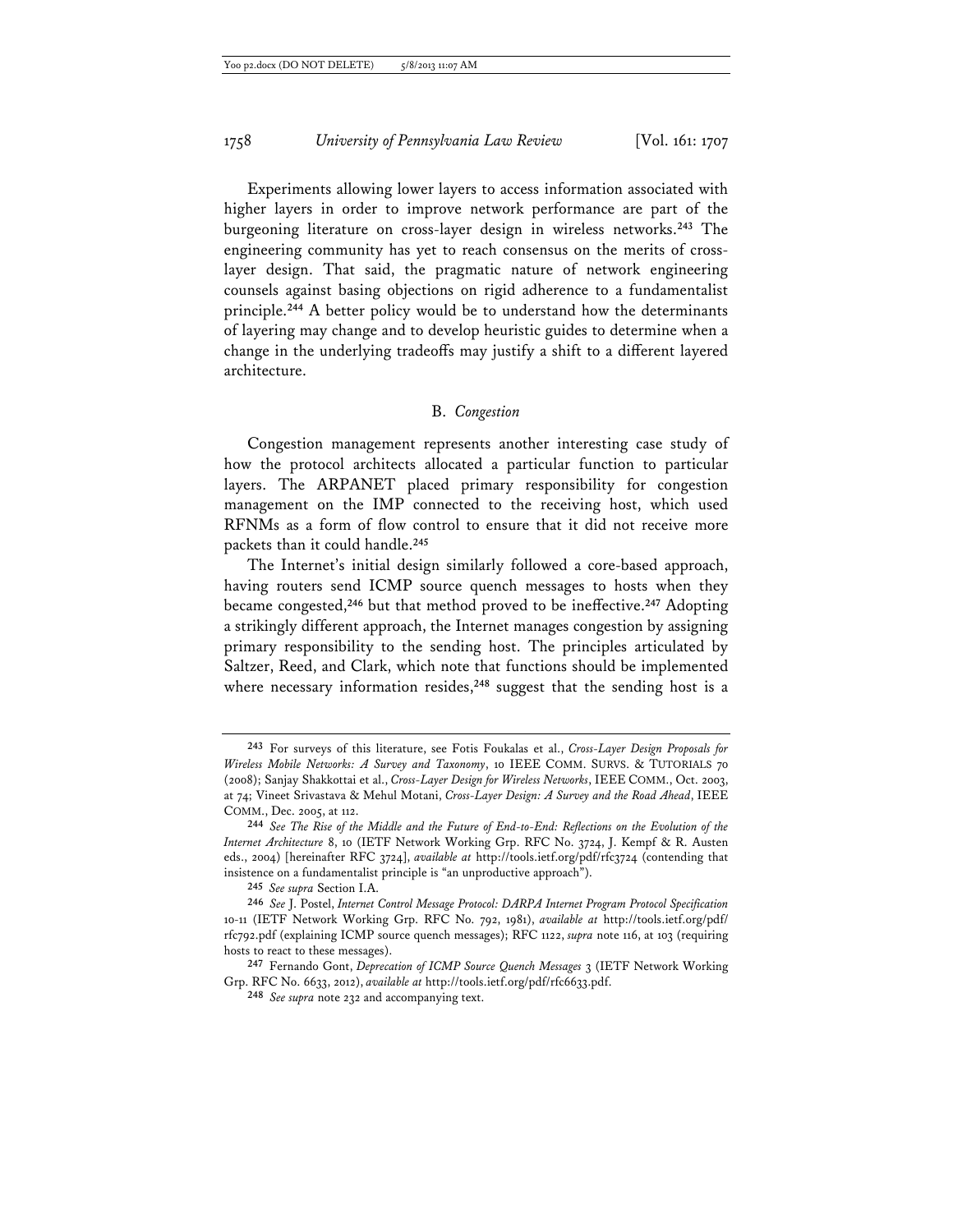problematic locus for managing congestion. Congestion is typically the product of what multiple hosts are doing, but individual hosts generally possess information about only their own activities and lack information about the behavior of other hosts. The nodes in the core of the network are better positioned to observe the flows being generated by multiple users.**<sup>249</sup>**

Thus, the same information-requirements rationale that suggested that reliability should be managed from the edge of the network now suggests that congestion should be managed by the core. Since congestion management is arguably a service required by a broad range of applications and since it requires information that is available only in the core, a core-based solution seems most appropriate.**<sup>250</sup>**

The decision to deviate from the logical locus for congestion management is best understood in light of the sense of urgency during the mid-1980s, when the decision to manage congestion from the edge was made. In one of the few instances in which network engineers did not stay ahead of major problems, the network "suffered from a series of congestion collapses."**<sup>251</sup>** Any network-based solution would have required modifying all of the network's core routers, which would have taken a long time and been prohibitively expensive.**<sup>252</sup>**

Host-based congestion management depends on hosts' exponentially ramping down the amount of traffic they are transmitting whenever the network becomes congested. Without a direct congestion signal, however, hosts needed some basis for inferring from the signals that were visible to them when the network was congested. Van Jacobson and Mike Karels devised an ingenious solution to this problem that required adding only a few lines of code to the next release of UNIX.**<sup>253</sup>** They noted that networks typically drop packets for only two reasons: either the packet becomes corrupted or it encounters a congested buffer that was full.**<sup>254</sup>** Because

**<sup>249</sup>** *See* Sally Floyd & Van Jacobson, *Random Early Detection Gateways for Congestion Avoidance*, 1 IEEE/ACM TRANSACTIONS NETWORKING 397, 397 (1993) ("The most effective detection of congestion can occur in the gateway itself."); *see also* Handley, *supra* note 169, at 120 ("Congestion is essentially a network-level problem rather than a transport-level problem . . . .").

**<sup>250</sup>** Indeed, Raj Jain proposed a core-based solution that would have enabled routers to notify hosts about congestion at the time the edge-based solution was adopted. RAJ JAIN ET AL., DIGITAL EQUIP. CORP., CONGESTION AVOIDANCE IN COMPUTER NETWORKS WITH A CONNECTIONLESS NETWORK LAYER 6-7 (1997), *available at* http://www1.cse.wustl.edu/~jain/ papers/ftp/cr5.pdf (describing a scheme in which "[a]ll routers in the subnet monitor their load").

**<sup>251</sup>** Handley, *supra* note 169, at 120.

**<sup>252</sup>** *See* Van Jacobson, *Congestion Avoidance and Control*, COMPUTER COMM. REV., Aug. 1988, at 314, 319 (noting that a network-based solution would "require[] a . . . modification to *all* existing gateways").

**<sup>253</sup>** *Id.* at 314-15, 321.

**<sup>254</sup>** *Id.* at 319.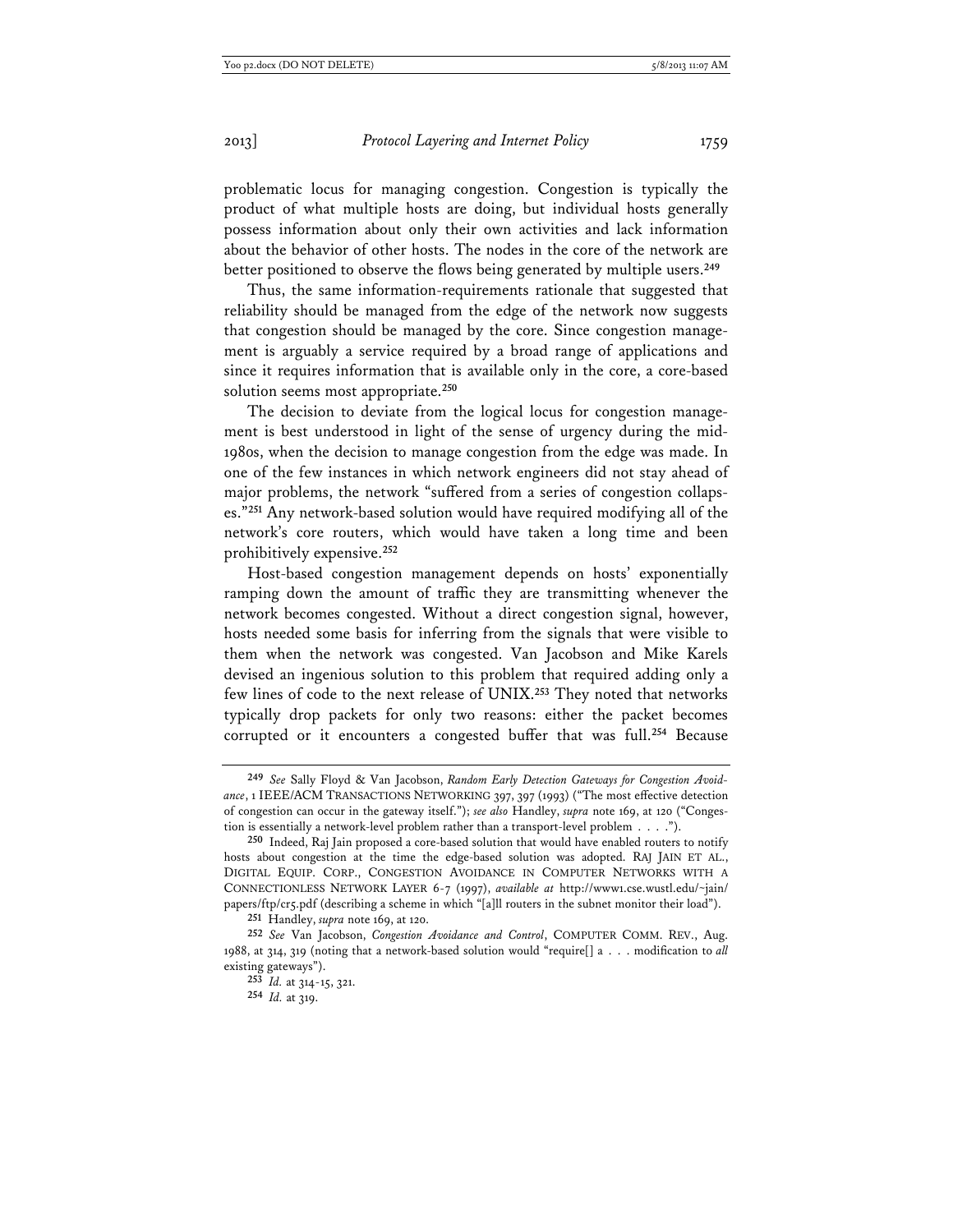wireline networks rarely corrupt packets, hosts could take the failure to receive an acknowledgment within the expected amount of time as a de facto signal that the network was congested and as an indication that they needed to reduce the amount of traffic they were sending through the network.**<sup>255</sup>**

This regime was deployed relatively quickly and has served as the primary mechanism for managing congestion on the Internet ever since.**<sup>256</sup>** Assigning responsibility for congestion management to the hosts also made the network more flexible by eliminating the need to knit together different approaches to congestion management employed by heterogeneous networks. Although subsequent mechanisms have been developed to enlarge the core's role in managing congestion, such as Random Early Discard (RED) and Explicit Congestion Notification (ECN),**<sup>257</sup>** these mechanisms are designed around the scheme devised by Jacobson and Karels. Thus, they are effectively supplements to, rather than replacements for, host-based congestion management.

This host-based approach was never intended to be a permanent solution.**<sup>258</sup>** As an initial matter, because it depended on an inference from the lack of an acknowledgment, it worked only for traffic based on TCP.**<sup>259</sup>** The advent of latency-sensitive applications, such as streaming video and VoIP, has placed increasing emphasis on UDP. The increase in the proportion of traffic that does not use acknowledgments has pressured developers and computer scientists to find a better solution.**<sup>260</sup>** Some scholars have proposed

**258** *See* Jacobson, *supra* note 252, at 322 (envisioning host-based congestion recovery as an intermediate step toward gateway-based congestion detection).

*Id.* at 293.

**<sup>255</sup>** *Id.* 

**<sup>256</sup>** TANENBAUM, *supra* note 4, at 547.

**<sup>257</sup>** For more on RED, see Bob Braden et al., *Recommendations on Queue Management and Congestion Avoidance in the Internet* 2-3, 7-8 (IETF Network Working Grp. RFC No. 2309, 1998), *available at* http://tools.ietf.org/pdf/rfc2309.pdf. For more on ECN, see K. Ramakrishnan et al., *The Addition of Explicit Congestion Notification (ECN) to IP* 3, 10-13 (IETF Network Working Grp. RFC No. 3168, 2001), *available at* http://tools.ietf.org/pdf/rfc3168.pdf. Interestingly, problems with bufferbloat strengthen the use case for deploying RED. For a detailed discussion, see Gettys & Nichols, *supra* note 242, at 59-63.

**<sup>259</sup>** Handley, *supra* note 169, at 120.

**<sup>260</sup>** *See* KUROSE & ROSS, *supra* note 4, at 213 (calling UDP's lack of congestion control "controversial" because its failure to reduce its rate in response to packet loss can cause UDP traffic to "crowd[] out . . . TCP sessions"). Kurose and Rose also note that

<sup>[</sup>f]rom the perspective of TCP, the multimedia applications running over UDP are not being fair—they do not cooperate with the other connections nor adjust their transmission rates appropriately. Because TCP congestion control will decrease its transmission rate in the face of increasing congestion (loss), while UDP sources need not, it is possible for UDP sources to crowd out TCP traffic.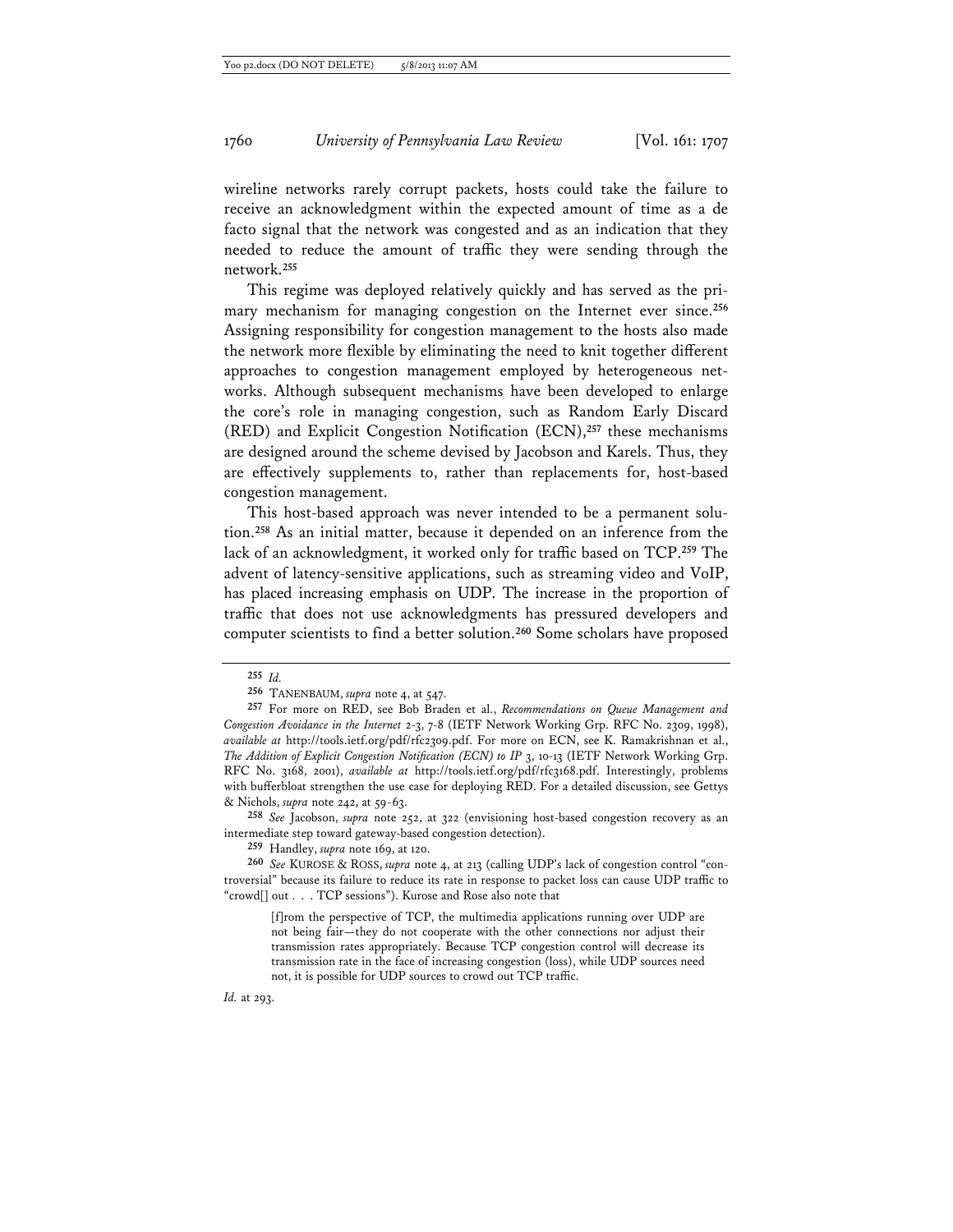requiring that all UDP implementations be "TCP friendly," consuming the same amount of bandwidth as a typical TCP-based communication.**<sup>261</sup>** Thus the analytical coherence of TCP-friendly solutions has been subject to increasing analytical attack.**<sup>262</sup>**

The growing popularity of streaming video and other UDP-based applications may also be making the need for core-based congestion management more important. When email and web browsing were the dominant forms of Internet traffic, one could plausibly argue that variation in applications' ability to tolerate congestion militated against incorporating congestion management into lower layers of the protocol stack. The growth of latencysensitive applications as a proportion of network traffic has increased the justification for returning to a core-based approach to congestion control. Of course, network owners can also reduce congestion by increasing capacity. Whether increasing capacity or returning to a core-based approach is the more efficient solution is largely a matter of relative cost.**<sup>263</sup>**

The growing importance of wireless broadband technologies is also increasing the pressure on the status quo. Unlike wireline networks, wireless networks often drop packets for reasons other than congestion, such as when atmospheric conditions or reflections create a dead spot that limits the amount of bandwidth available or when a bad handoff between cell sites leads to a dropped transmission.**<sup>264</sup>** Thus, the advent of wireless broadband further undercuts the inference upon which the current system of congestion management is based. Also, unlike in wireline systems, which can simply

**<sup>261</sup>** *E.g.*, Sally Floyd et al., *Equation-Based Congestion Control for Unicast Applications*, 30 COM-PUTER COMM. REV. 43, 43 (2000); E. Kohler et al., *Datagram Congestion Control Protocol (DCCP)* 6 (IETF Network Working Grp. RFC No. 4340, 2006), *available at* http://tools.ietf.org/ pdf/rfc4340; Jamshid Mahdavi & Sally Floyd, TCP-Friendly Unicast Rate-Based Flow Control (Jan. 1997) (unpublished manuscript), *available at* http://www.psc.edu/index.php/component/ remository/Networking/Networking-Papers/TCP-Friendly-Unicast-Rate-Based-Flow-Control.

**<sup>262</sup>** *See* Bob Briscoe, *Flow Rate Fairness: Dismantling a Religion*, COMPUTER COMM. REV., Apr. 2007, at 63, 65 ("Flow rate fairness was the goal behind fair resource allocation in widely deployed protocols like . . . TCP-friendly rate control. But it is actually just unsubstantiated dogma to say that equal flow rates are fair." (endnotes omitted)); *id.* ("To be realistic for largescale Internet deployment, relative flow rates should be the *outcome* of another fairness mechanism, not the mechanism itself. That other mechanism should share out the 'cost' of one user's actions on others . . . ."); Jacobson, *supra* note 252, at 322 (cautioning that while TCP "algorithms at the transport endpoints can insure the network capacity isn't exceeded, they cannot insure fair sharing of that capacity"); M. Mathis, Rethinking TCP Friendly 5 (IETF Congestion Control Research Grp. Internet-Draft, Mar. 2009) (unpublished draft), *available at* http://tools. ietf.org/pdf/draft-mathis-iccrg-unfriendly-00.pdf (questioning the assumptions made by the TCPfriendly model).

**<sup>263</sup>** *See* Yoo, *Beyond Network Neutrality*, *supra* note 227, at 22-23.

**<sup>264</sup>** *See* Yoo, *supra* note 198, at 79 (noting that transmission errors, such as those involving interference problems, are frequent within wireless networks).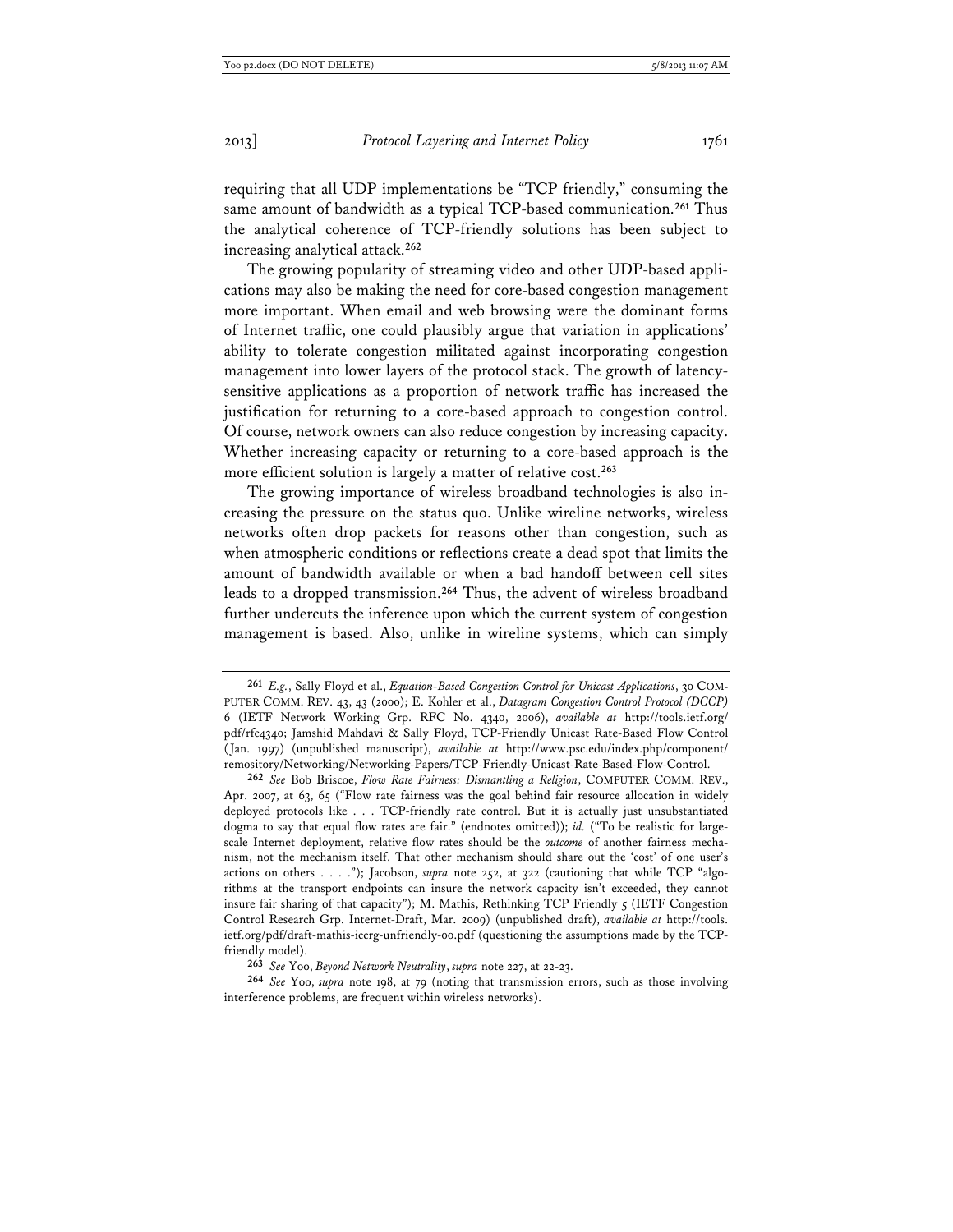increase raw capacity, the limited amounts of spectrum available for wireless broadband restrict bandwidth expansion to measures such as reducing cell size, and these measures are ultimately limited by Shannon's Law.**<sup>265</sup>**

Moreover, the solutions to managing congestion on wireless networks often deviate from the established layered architecture.**<sup>266</sup>** Some solutions employ a split TCP connection in which the sending host receives an acknowledgment from the wireless base station rather than the receiving host.**<sup>267</sup>** Others employ a snoop module solution in the base station (much like ARQ) that sniffs TCP packets as they pass by, sets a shorter retransmission timer than TCP, and then retransmits the packet if it does not receive a quick acknowledgment (making sure to discard any duplicated acknowledgments).**<sup>268</sup>**

#### C. *Distributed Optimization*

As noted earlier, one of the virtues of protocol layering is that it renders each layer largely independent of the others. This allows any entity operating at one layer to optimize its behavior without considering the impact on the overall system.**<sup>269</sup>**

Enabling distributed optimization provides all of the advantages discussed above,**<sup>270</sup>** but it is not without its drawbacks.**<sup>271</sup>** There is no guarantee that individual optimization decisions will necessarily lead to a globally optimal solution.**<sup>272</sup>** A few examples will demonstrate this point.

## 1. Aggressive TCP Implementations

Leading network engineers have long recognized that because no one feels responsible for thinking broadly about the Internet, actors have

**<sup>265</sup>** Shannon's Law holds that "the maximum rate with which information can be transmitted given limited bandwidth is a function of the signal-to-noise ratio." *Id.* at 78; *see also* Claude F. Shannon, *Communication in the Presence of Noise*, 37 PROC. INST. RADIO ENGINEERS 10, 20-21 (1949) (explaining the theory).

**<sup>266</sup>** Yoo, *supra* note 198, at 79.

**<sup>267</sup>** *See* Ajay Bakre & B.R. Badrinath, *I-TCP: Indirect TCP for Mobile Hosts*, PROC. 15TH INT'L CONF. ON DISTRIBUTED COMPUTER SYS. 136, 137 (1995) (describing a method of accommodating the special requirements of mobile hosts by splitting connections in two).

**<sup>268</sup>** Hari Balakrishnan et al., *Improving Reliable Transport and Handoff Performance in Cellular Wireless Networks*, 1 WIRELESS NETWORKS 469, 471-72 (1995). Wireless backhaul through satellite, terrestrial microwave, or other spectrum-based technologies remains relatively rare, so such solutions are typically deployed only near the edges of the network.

**<sup>269</sup>** *See supra* note 69 and accompanying text.

**<sup>270</sup>** *See supra* Section I.C.

**<sup>271</sup>** Yoo, *supra* note 42, at 26-27.

**<sup>272</sup>** *See* RFC 3439, *supra* note 26, at 7-8; Crowcroft et al., *supra* note 26, at 23-24.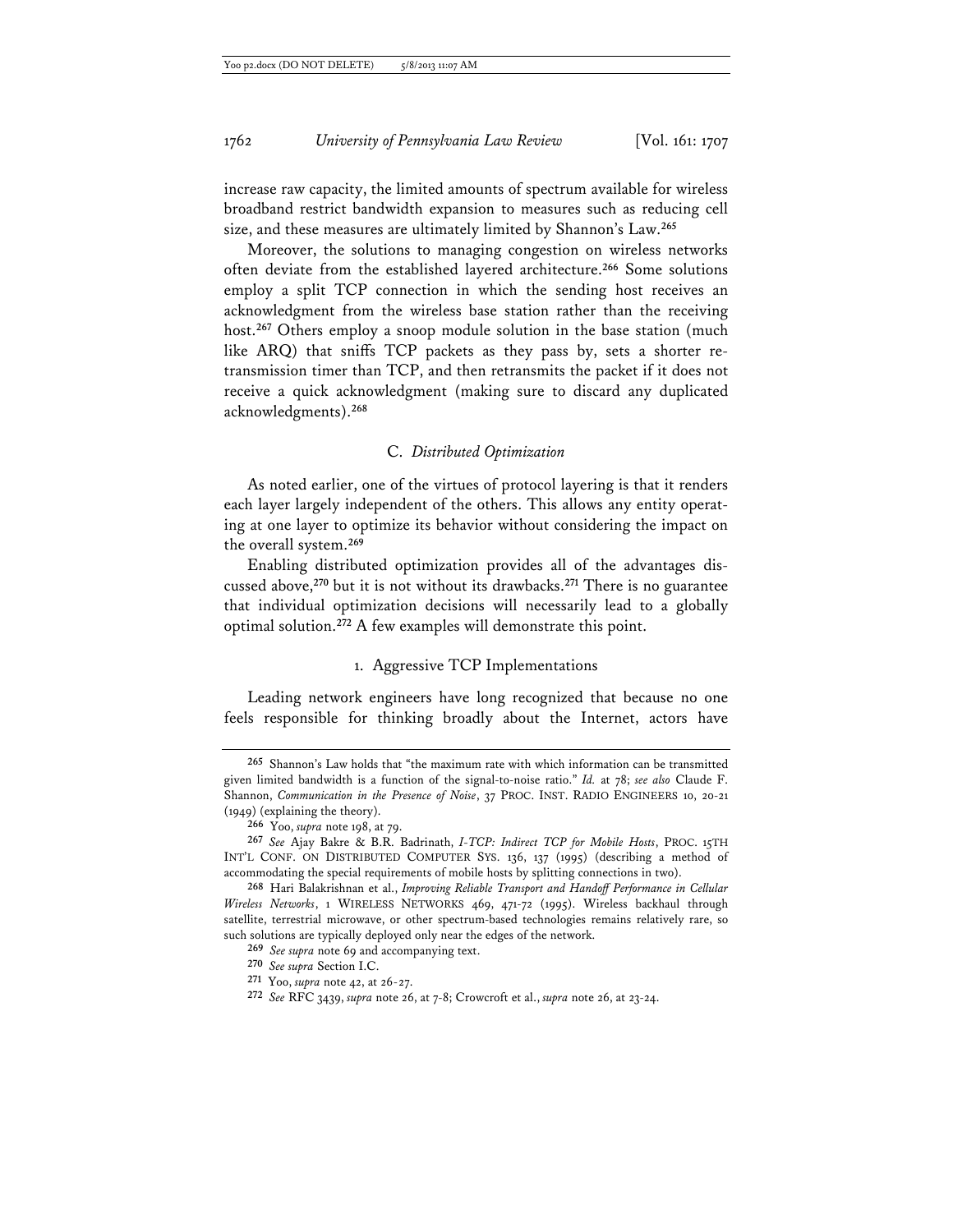incentives to act in ways that promote their selfish best interests without regard to their impact on the overall system.**<sup>273</sup>** One classic case is aggressive TCP implementations.

#### a. *Refusal to Back Off in the Face of Congestion*

The host-based approach to managing congestion in the current layered architecture means that this regime depends on what amounts to the honor system.**<sup>274</sup>** To avoid congestion collapse, Jacobson's algorithm requires every host that detects network congestion to reduce exponentially the number of unacknowledged packets it permits to remain outstanding.**<sup>275</sup>** The lack of any effective governance mechanism gives rise to a classic cartel cheating problem; each host has the incentive to continue to send at a high rate and to depend on others to eliminate congestion by reducing their sending rates.**<sup>276</sup>** Although the Internet community may once have represented the type of close-knit community that could prevent such deviations from occurring, the rapid expansion of the Internet has undercut its ability to rely on social norms to protect against this type of behavior.**<sup>277</sup>**

**<sup>273</sup>** *See* Robert Braden et al., Developing a Next-Generation Internet Architecture 16 (July 15, 2000) (unpublished manuscript), *available at* http://www.isi.edu/newarch/DOCUMENTS/ WhitePaper.pdf ("There is no commercial provider who believes that they [*sic*] hold the responsibility for the Internet architecture.").

**<sup>274</sup>** *See* Charles L. Jackson, *Wireless Efficiency Versus Net Neutrality*, 63 FED. COMM. L.J. 445, 448-50 (2011) ("Users' systems must act altruistically, sacrificing their network service for the greater good, in order for these congestion control approaches to be effective.").

**<sup>275</sup>** *See* Jacobson, *supra* note 252, at 318.

**<sup>276</sup>** *See* PETERSON & DAVIE, *supra* note 4, at 470 ("[B]ecause the entire congestion-control mechanism is implemented at the sources and [first in, first out] queuing does not provide a means to police how well the sources adhere to this mechanism, it is possible for an ill-behaved source (flow) to capture an arbitrarily large faction of the network capacity."); Bob Braden et al., *Recommendations on Queue Management and Congestion Avoidance in the Internet* 9-11 (IETF Network Working Grp. RFC No. 2309, 1998), *available at* http://tools.ietf.org/pdf/rfc2309.pdf (noting that TCP implementations "can grab an unfair share of the network bandwidth" by aggressively refusing to back off in an attempt "to claim to have a 'faster TCP,'" which would logically lead to "a spiral of increasingly aggressive TCP implementations, leading back to the point where there is effectively no congestion avoidance and the Internet is chronically congested"); D. Papadimitriou et al., *Open Research Issues in Internet Congestion Control* 31 (IETF Network Working Grp. RFC No. 6077, Dmitri Papadimitriou ed., 2011), *available at* http://tools. ietf.org/pdf/rfc6077.pdf ("[C]ongestion control depends on parties acting against their own interests. It is not in a receiver's interest to honestly return feedback about congestion on the path, effectively requesting a slower transfer [or the] sender's interest to reduce its rate . . . if it can rely on others to do so."); M. Mathis, Relentless Congestion Control (IETF Congestion Control Research Grp. Internet-Draft, 2009), *available at* http://tools.ietf.org/pdf/draftmathis/iccrg/ relentless-tcp-00.pdf (describing an alternative approach to congestion control that does not back off as much as the Jacobson-Karels algorithm).

**<sup>277</sup>** YOO, *supra* note 32, at 17-18.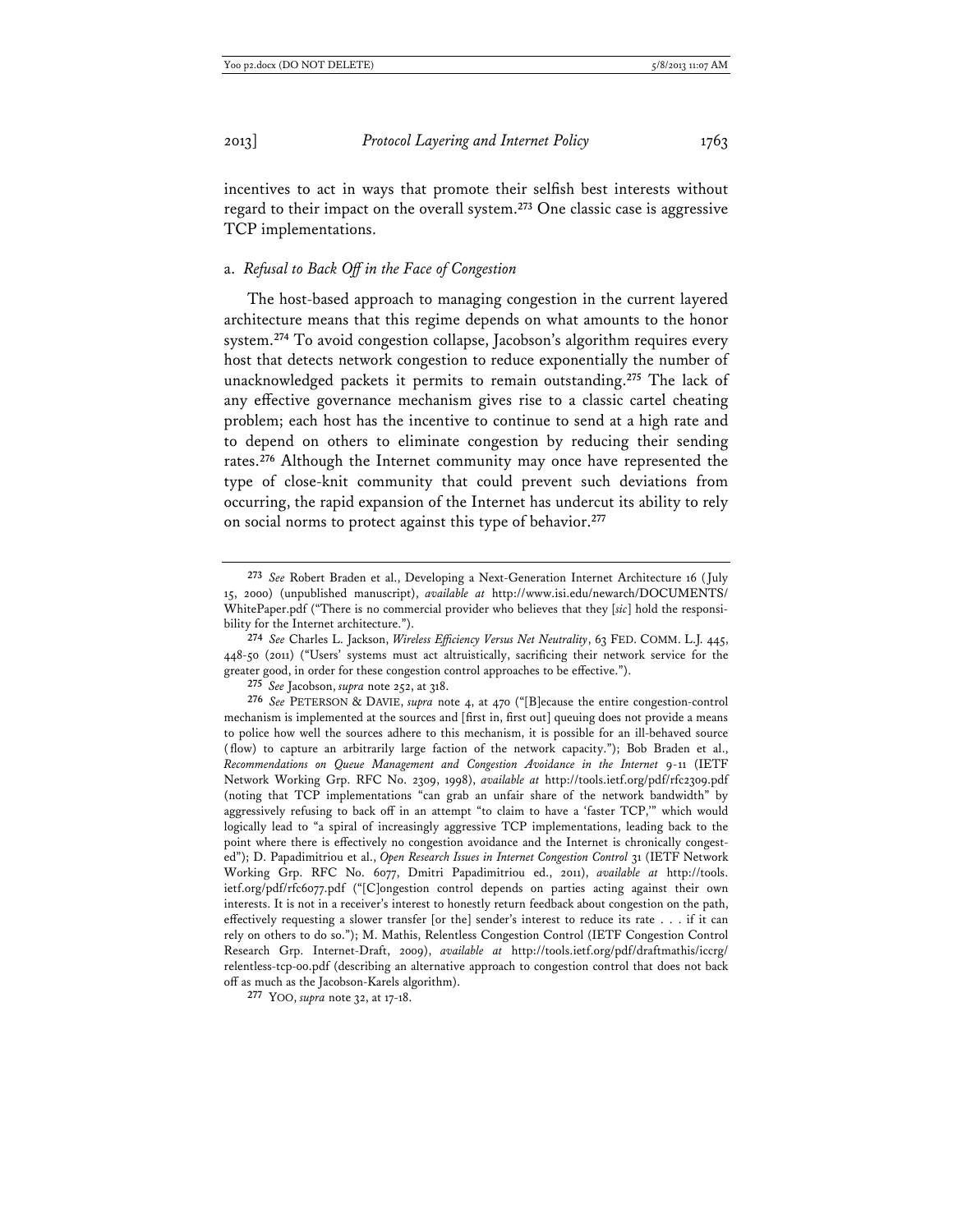## b. *Multiple TCP Sessions*

Network engineers have also long recognized that a host can obtain a larger proportion of the available bandwidth simply by opening multiple TCP connections.**<sup>278</sup>** The engineering community attempted to deter such behavior by recommending that hosts open no more than two simultaneous TCP connections,**<sup>279</sup>** but the lack of enforcement mechanisms meant that compliance depended entirely on the honor system. The problem with this approach is that it is individually rational for each host to deviate from the collectively rational solution.**<sup>280</sup>**

Browser manufacturers began defecting from this restriction in an attempt to obtain better performance than their rivals. The first was Netscape, which permitted hosts to open as many as eight TCP connections in order to download information in parallel.**<sup>281</sup>** Other new entrants, such as

**279** *See, e.g.*, R. Fielding et al., *Hypertext Transfer Protocol—HTTP/1.1*, at 47 (IETF Network Working Grp. RFC No. 2616, 1999), *available at* http://tools.ietf.org/pdf/rfc2616.pdf ("Clients that use persistent connections SHOULD limit the number of simultaneous connections that they maintain to a given server. A single-user client SHOULD NOT maintain more than 2 connections with any server or proxy . . . . These guidelines are intended to improve HTTP response times and avoid congestion.").

**281** Nelson Minar & Marc Hedlund, *A Network of Peers: Peer-to-Peer Models Through the History of the Internet*, *in* PEER-TO-PEER: HARNESSING THE BENEFITS OF A DISRUPTIVE TECH-NOLOGY 3, 12 (Andy Oram ed., 2001).

**<sup>278</sup>** This problem was suggested in the very first specification of the host-to-host protocol in 1970. *See* Carr et al., *supra* note 106, at 590 (describing the assumption "that a user does not use multiple links to achieve a wide band"). Subsequent publications have frequently noted the problem. *See, e.g.*, KUROSE & ROSS, *supra* note 4, at 293 ("[T]here is nothing to stop a TCP-based application from using multiple parallel connections . . . . When an application uses multiple parallel connections, it gets a larger fraction of the bandwidth in a congested link."); Sally Floyd & Kevin Fall, *Promoting the Use of End-to-End Congestion Control in the Internet*, 7 IEEE/ACM TRANSACTIONS ON NETWORKING 458, 468 (1999) ("[T]he use of concurrent connections increases throughput for those applications that break a TCP connection into multiple connections . . . ."); RFC 2309, *supra* note 276, at 10 ("Note that there is a well-known way to achieve more aggressive TCP performance without even changing TCP: open multiple connections to the same place, as has been done in some Web browsers."); Sally Floyd, *Congestion Control Principles* 4 (IETF Network Working Group RFC No. 2914, 2000), *available at* http://tools.ietf.org/pdf/ rfc2914 ("[T]o achieve more aggressive performance without even changing the transport protocol . . . , open multiple connections to the same place . . . . Thus, instead of a spiral of increasingly aggressive transport protocols, we would instead have a spiral of increasingly aggressive web browsers, or . . . applications.").

**<sup>280</sup>** *See* Floyd & Fall, *supra* note 278, at 463, 465 (discussing the lack of incentives to employ "cooperative methods of congestion control"); John Nagle, *On Packet Switches with Infinite Storage* 5 (IETF Network Working Grp. RFC No. 970, 1985) [hereinafter RFC 970], *available at* http://tools. ietf.org/pdf/rfc970 (using a game-theory view of datagram networks to illustrate how there can be a tragedy of the commons "in which the optimal strategy for each player is suboptimal for all players"); John Nagle, *Congestion Control in IP/TCP Internetworks* 2 (IETF Network Working Grp. RFC No. 896, 1984), *available at* http://tools.ietf.org/pdf/rfc896 (observing "suboptimal behavior by host TCP implementations").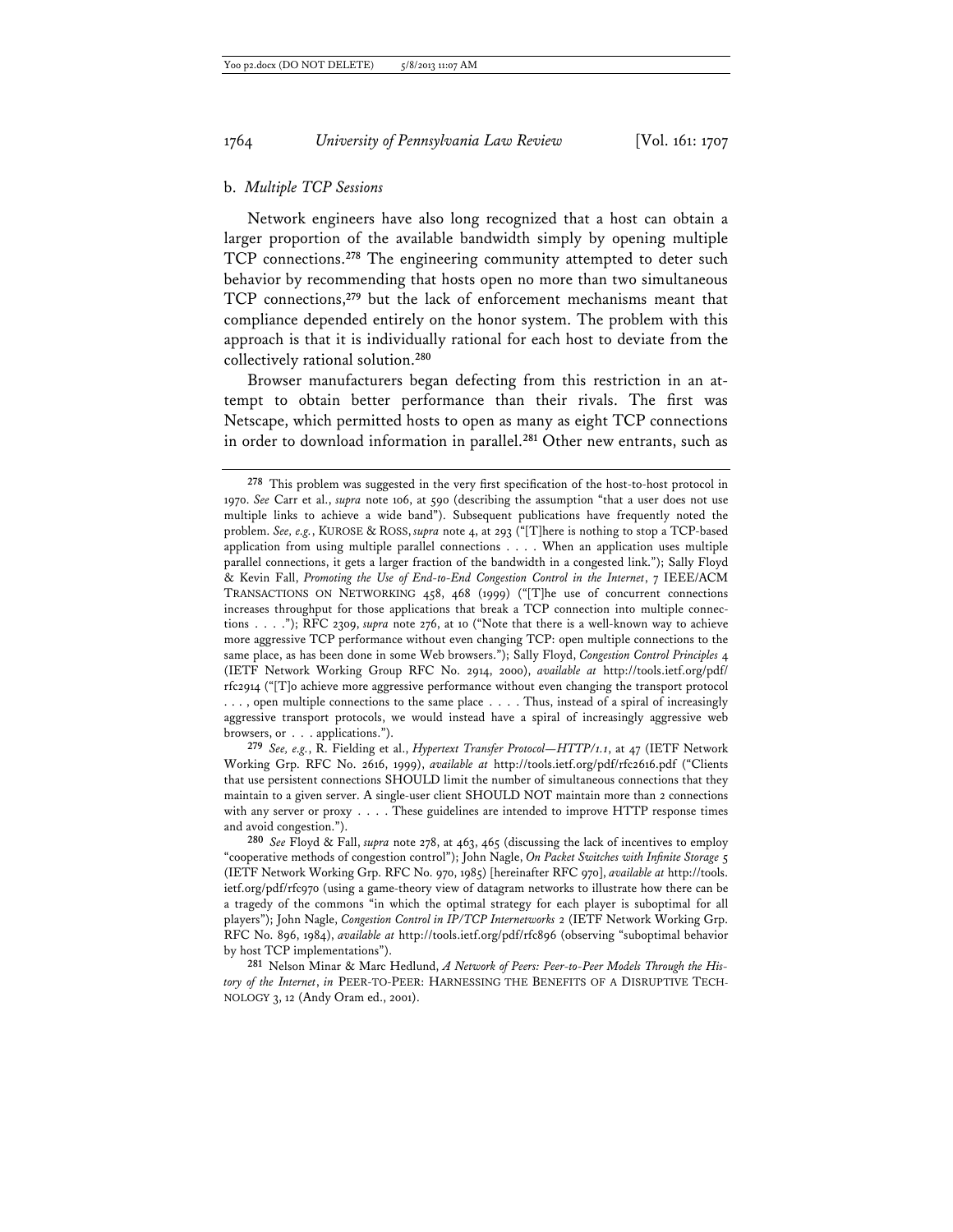Mozilla Firefox, Opera, and Apple Safari, also configured their browsers to permit hosts to open eight connections.**<sup>282</sup>** Google's Chrome browser and Microsoft's Internet Explorer 8 browser showed greater restraint, limiting hosts to opening six connections.**283** In 2009, Firefox upped the ante, reconfiguring its browser to permit hosts to open up to 15 TCP connections.**<sup>284</sup>**

#### c. *Autotuning*

A new form of aggressive flow is associated with a feature commonly known as autotuning. Every TCP implementation signals to sending hosts the maximum data rate it is willing to accept by identifying in an advertised window the available buffer space in every acknowledgment.**<sup>285</sup>** Because the field in the TCP header for the advertised window is sixteen bits wide, the maximum amount of traffic that the receiving host could acknowledge was long thought to be 2**<sup>16</sup>** or 65,536 bytes, which equates to a rate of 5.24 Mbps in a path with a roundtrip time of 100 milliseconds.**<sup>286</sup>**

Although this size was appropriate for the constraints of the narrowband Internet, the carrying capacity of modern broadband networks has rendered this limitation obsolete. Modern TCP implementations have used autotuning to overcome this limitation without deviating from the semantics of IP.**<sup>287</sup>** TCP implementations that apply autotuning can use a new feature to increase the size of the advertised window by a factor of 2**<sup>14</sup>** (more than sixteen thousand times larger). With that capacity, the receiver can advertise windows of more than 1 billion bytes,<sup>288</sup> which can increase throughput rates on a path with a roundtrip time of 100 milliseconds to increase transmission rates to over 85 Gbps.

**<sup>282</sup>** Dylan Schiemann, *IE8: 6 Connections Per Host*, COMET DAILY (Mar. 5, 2008), http:// cometdaily.com/2008/03/05/ie8-6-connections-per-host.

**<sup>283</sup>** *Id.*; *see* Alsciende, Answer to *Max Parallel http Connections in a Browser?*, STACKOVER-FLOW (June 12, 2009, 8:59), http://stackoverflow.com/questions/985431/max-parallel-http-connectionsin-a-browser (listing the number of permitted connections for various browsers).

**<sup>284</sup>** *See Issue 12066: Match Firefox's Per-Host Connection Limit of 15*, CHROMIUM (May 15, 2009), http://code.google.com/p/chromium/issues/detail?id=12066.

**<sup>285</sup>** COMER, *supra* note 4, at 198; Walter Willinger & John Doyle, Robustness and the Internet: Design and Evolution 11 (2002) (unpublished manuscript), *available at* http://netlab. caltech.edu/publications/JDoylepart1\_vers42002.pdf.

**<sup>286</sup>** Joseph Davies, *TCP Receive Window Autotuning*, TECHNET MAG. (Jan. 2007), http:// technet.microsoft.com/en-us/magazine/2007.01.cableguy.aspx.

**<sup>287</sup>** V. Jacobson et al., *TCP Extensions for High Performance* 5, 8 (IETF Network Working Grp. RFC No. 1323, 1992) [hereinafter RFC 1323], *available at* http://tools.ietf.org/pdf/rfc1323. **288** *Id.* at 11.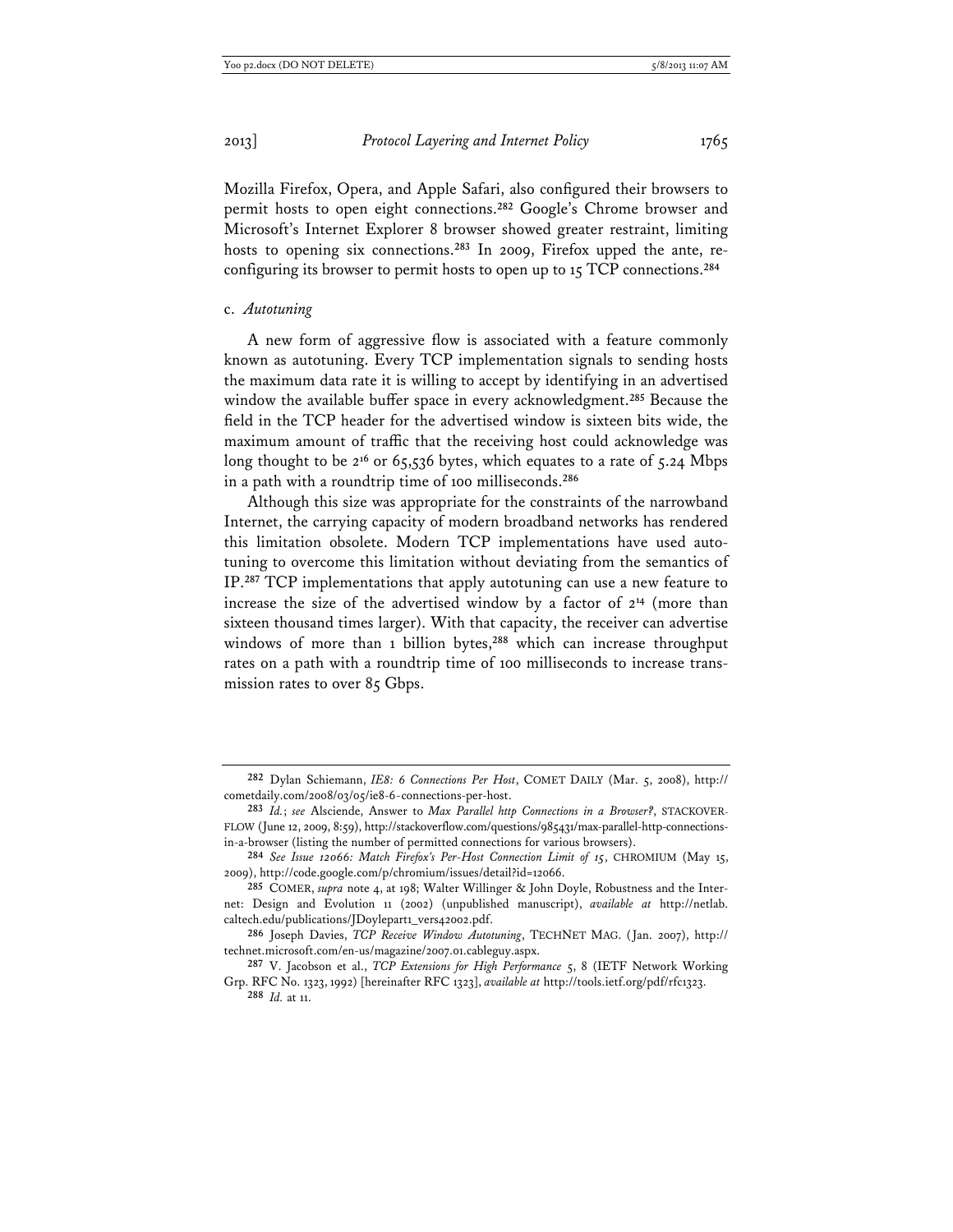Long built into Linux and Apple O/S, autotuning has now been incorporated into Windows Vista and Windows 7.**<sup>289</sup>** TCP implementations that lack autotuning capabilities will unilaterally constrain the amount of traffic sent to the size of the available buffer advertised by the receiver, which is limited to 65,535 bytes without autotuning.

Autotuning raises two basic problems. First, previous TCP implementations naturally constrained bandwidth usage by not allowing more than 65 thousand bytes per session to be in transit. Implementations running autotuning are much less constrained. To the extent that this transmission rate exceeds the carrying capacity of the network, new implementations will increase their sending rates until they create congestion somewhere in the network. Second, to the extent that implementations with and without autotuning operate on the same network, the newer implementations will consume a disproportionate amount of the bandwidth,**<sup>290</sup>** providing another example of interactions between the transport and the data-link layers.

Curbing these opportunistic behaviors may require a network-based solution operating in the lower layers that identifies and limits the behavior of aggressive transport protocols. Leading examples include Weighted Fair Queuing (WFQ)**<sup>291</sup>** and flow-valve mechanisms such as the RED "penalty box."**<sup>292</sup>** To the extent that these solutions require the inspection of transport layer data and penalizing certain transport layer implementations, they are inconsistent with protocol layering.

#### 2. Simultaneous Optimization

Another classic problem arises when two different layers attempt to optimize the same parameter. The fact that both layers attempt to make adjustments at the same time will interfere with the feedback that each is

**<sup>289</sup>** Davies, *supra* note 286, at 4-5.

**<sup>290</sup>** *See* Geoff Huston, *A Decade in the Life of the Internet*, INTERNET PROTOCOL J., June 2008, at 7, 13; Video, *Changing Technology and the Limits of the Layered and End-to-End Models*, CTR. FOR TECH., INNOVATION AND COMPETITION, U. PA. L. SCH. (May 6, 2010), https://www.law. upenn.edu/institutes/ctic/conferences/internet-policy.php. I personally experienced this phenomenon when I added a new machine running Windows 7 to a home network that consisted of machines running Windows XP. Until I disabled the autotuning feature on the new machine, its relative lack of restraint caused downloads to all other machines to slow to a crawl whenever the Windows 7 machine was downloading Internet content.

**<sup>291</sup>** Floyd & Fall, *supra* note 278, at 459.

**<sup>292</sup>** Kenjiro Cho, *Flow-Valve: Embedding a Safety-Valve in RED*, 3 PROC. GLOBAL TELE-COMM. CONF. 1753, 1754 (1999).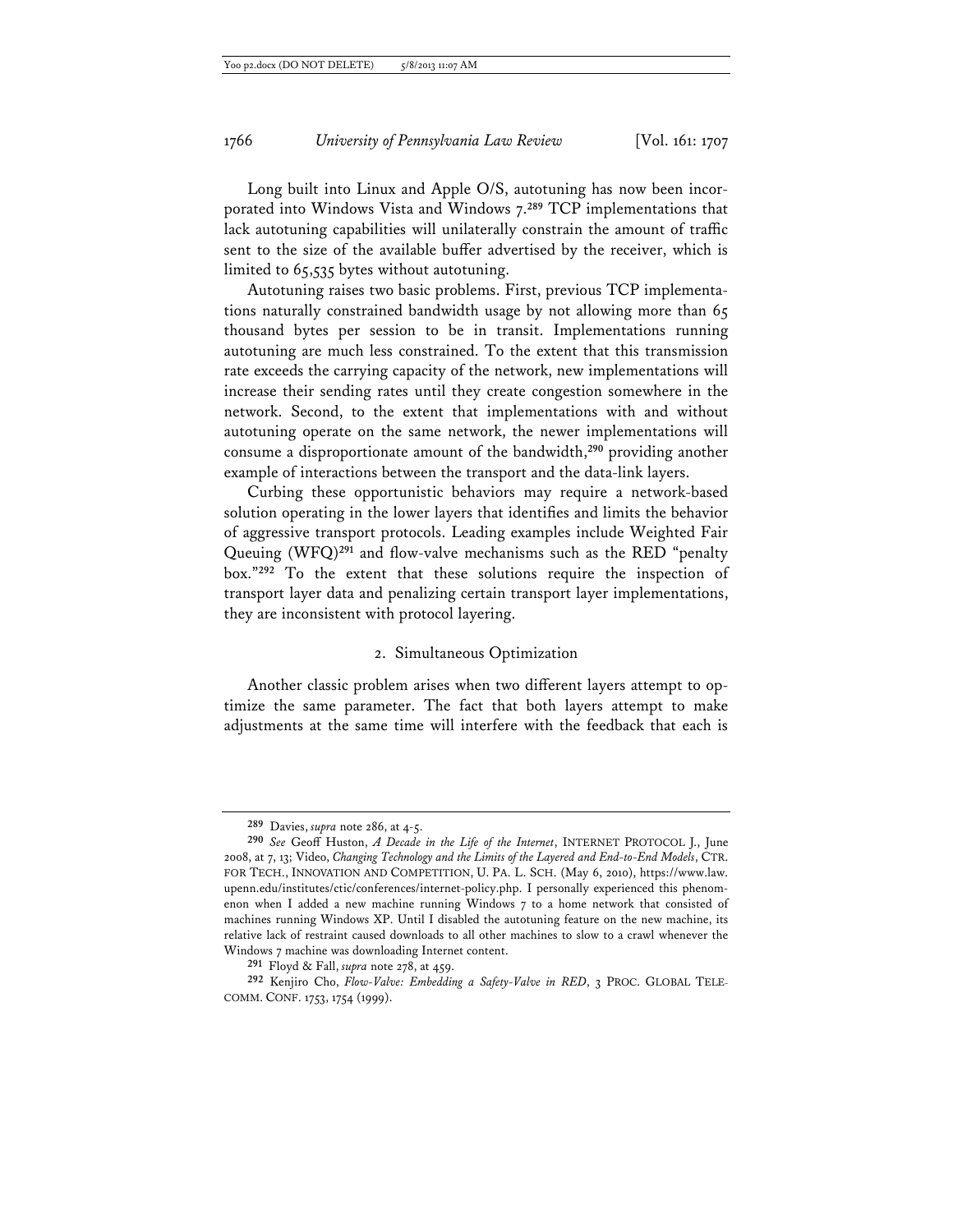receiving. This is precisely the concern that is the focus of the longstanding literature critical of layering.**<sup>293</sup>**

On some level, the recent dispute between Comcast and BitTorrent can be understood through this lens.**<sup>294</sup>** BitTorrent attempts to maximize throughput by opening up hundreds of TCP connections and searching for the five with the fastest links.**<sup>295</sup>** Comcast, for its part, initially attempted to manage congestion by targeting the hosts' transport layers by sending TCP resets.**<sup>296</sup>** Comcast's current implementation operates exclusively at the data-link layer, detecting when portions of the network are congested and temporarily slowing down the traffic from the heaviest users that are creating the congestion.**<sup>297</sup>** As a result, both the data-link and the transport layers may both adjust flows simultaneously to optimize throughput. Moreover, layering permits BitTorrent to focus solely on optimizing its own operations, which may or may not coincide with the outcome Comcast was pursuing or the global optimum.

Network engineers have begun to use unified theories of distributed optimization to evaluate the performance of the existing Internet. They have concluded that the existing system of layers is only one of several possible solutions to the problem and have used the distributed optimization framework to identify cross-layer structures that may perform better.**<sup>298</sup>** These solutions, however, necessarily diverge from the layered architecture by making information visible to other layers that would otherwise remain hidden.

**295** R. Penno et al., *LEDBAT Practices and Recommendations for Managing Multiple Concurrent TCP Connections* 4-6, 11 (IETF Transport Working Grp. Internet Draft, 2010), *available at*  http://tools.ietf.org/pdf/draft-ietf-ledbat-practices-recommendations-00.pdf.

**<sup>293</sup>** *See supra* note 26 and accompanying text. Barbara van Schewick similarly notes the problems posed by the distributed nature of optimization. VAN SCHEWICK, *supra* note 7, at 43-44. Her subsequent discussion focuses on the potential downsides of more integrated optimization in terms of monopoly profit and innovation effects without discussing the potential efficiency benefits. *Id.* at 152-63.

**<sup>294</sup>** *See* Comcast Corp. v. FCC, 600 F.3d 642, 645 (D.C. Cir. 2010) (adjudicating Comcast's appeal of an FCC ruling that Comcast could not manage its network in such a way as to discriminate against peer-to-peer sharing services using the BitTorrent protocol).

**<sup>296</sup>** Formal Complaint of Free Press & Public Knowledge Against Comcast Corp. for Secretly Degrading Peer-to-Peer Applications, 23 FCC Rcd. 13028, 13029 para. 3 (2008) (memorandum opinion and order).

**<sup>297</sup>** Letter from Kathryn A. Zachem, Vice Pres., Regulatory & State Legislative Affairs, Comcast Corp., to Dana Shaffer, Chief, Wireline Competition Bureau, and Matthew Berry, Gen. Counsel, FCC (Jan. 30, 2009), *available at* http://apps.fcc.gov/ecfs/document/view?id=6520194593.

**<sup>298</sup>** *See, e.g.*, Mung Chiang et al., *Layering as Optimization Decomposition: Framework and Examples* ("'Layering as optimization decomposition' is a unifying framework for understanding and designing distributed control and cross-layer resource allocation in wired and wireless networks."), *in* IEEE INFO. THEORY WORKSHOP 52, 56 (2006).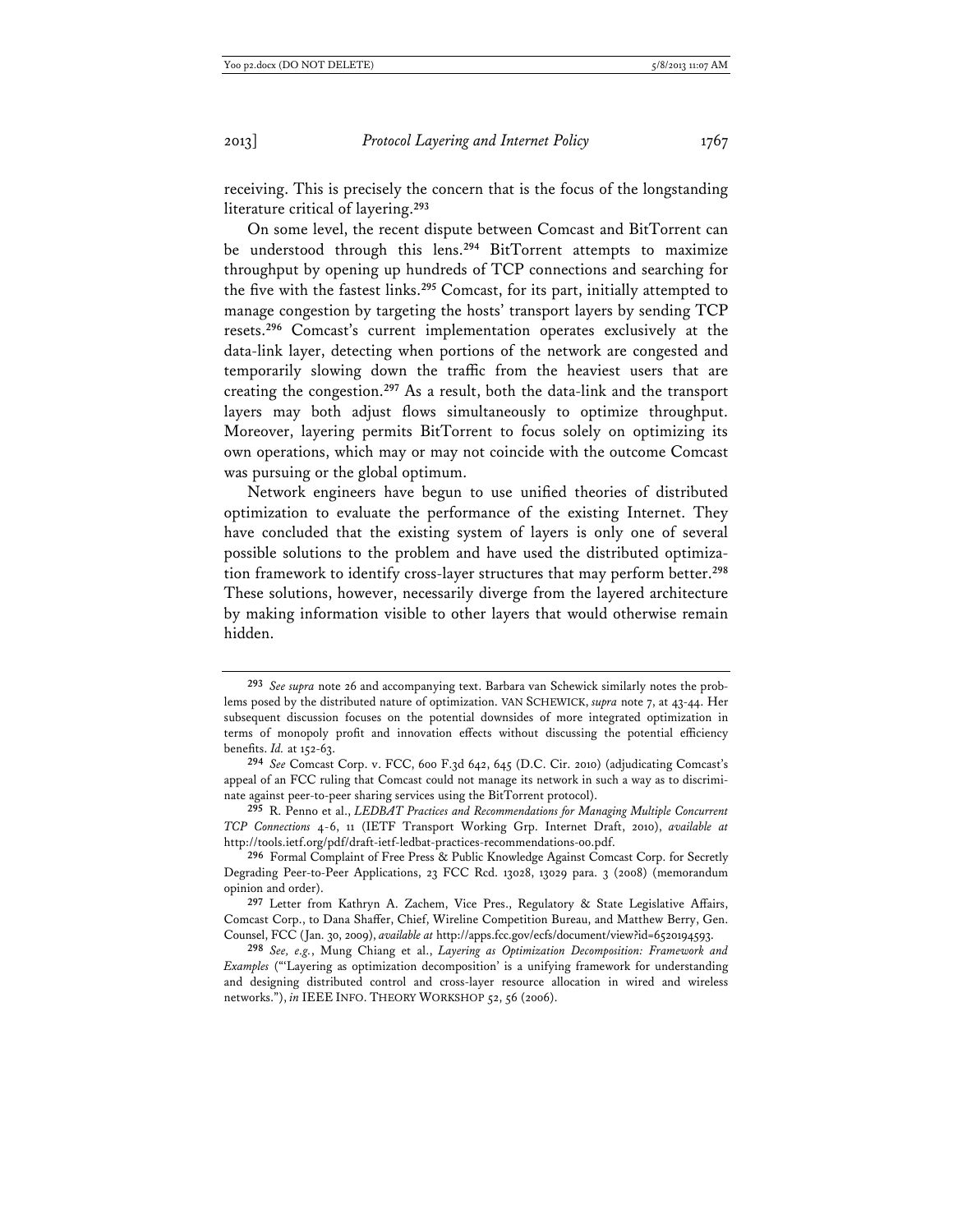#### 3. Other Considerations

The net result is that the emergence of wireless broadband, the growing importance of UDP-based applications, and attempts by upper layers to avoid interdependencies are putting pressure on the existing layered architecture. Waiting in the wings are new applications such as cloud computing that may demand different functionality and may require a remodularization of the layered stack.**<sup>299</sup>**

## D. *Security*

Another development pressuring the layered model is the growing need for security. Although IP datagrams include a source IP address in their header, that information is not reliable and can easily be forged.**<sup>300</sup>** Although solutions to this problem exist, they have not yet been widely deployed.**<sup>301</sup>** Moreover, the TCP/IP Reference Model does not allow end users to verify the paths along which a particular communication has traveled. Although verification was less problematic when the Internet remained a close-knit community, the growth in the size and heterogeneity of end users is placing increasing emphasis on the importance of trust.**<sup>302</sup>**

Although network-based features such Internet Protocol Security (IP-Sec) and Domain Name System Security (DNSSec) exist, security and identity verification have been regarded primarily as the responsibility of the hosts.**303** More recently, responsibility for some security-related functions has begun shifting to third-party proxies operating in the network's core rather than the host.**<sup>304</sup>** The shift of these functions into the network's

**<sup>299</sup>** For a discussion of cloud computing, see Yoo, *supra* note 198, at 83-86.

**<sup>300</sup>** *See* David Moore et al., *Inferring Internet Denial-of-Service Activity*, 24 ACM TRANSAC-TIONS COMPUTER SYS. 115, 118 (2006) (noting that "many attackers forge, or 'spoof,' the IP source address of each packet they send").

**<sup>301</sup>** J. Touch et al., *Problem and Applicability Statement for Better-than-Nothing Security (BTNS)* 7 (IETF Network Working Grp. RFC No. 5387, 2008), *available at* http://tools.ietf.org/pdf/rfc5387.

**<sup>302</sup>** *See* YOO, *supra* note 32, at 17 ("[T]he universe of end users has become less trustworthy, as reflected by the increased frequency of spam, viruses, invasions of privacy, and other forms of malicious behavior."); Marjory S. Blumenthal & David D. Clark, *Rethinking the Design of the Internet: The End-to-End Arguments vs. the Brave New World*, 1 ACM TRANSACTIONS ON INTERNET TECH. 70, 75-76 (2001) (describing the breakdown in trust on the Internet); RFC 3724, *supra* note 244, at 6 ("Perhaps the single most important change from the Internet of 15 years ago is the lack of trust between users.").

**<sup>303</sup>** *See* Scott Bradner, *The End of End-to-End Security?*, IEEE SECURITY & PRIVACY, Mar./Apr. 2006, at 76, 77 (noting that under the current architecture "security and privacy are the responsibilities of the end nodes," not the network); Saltzer et al., *supra* note 121, at 282-83 (arguing that security by encryption is properly the responsibility of the end nodes).

**<sup>304</sup>** YOO, *supra* note 32, at 90.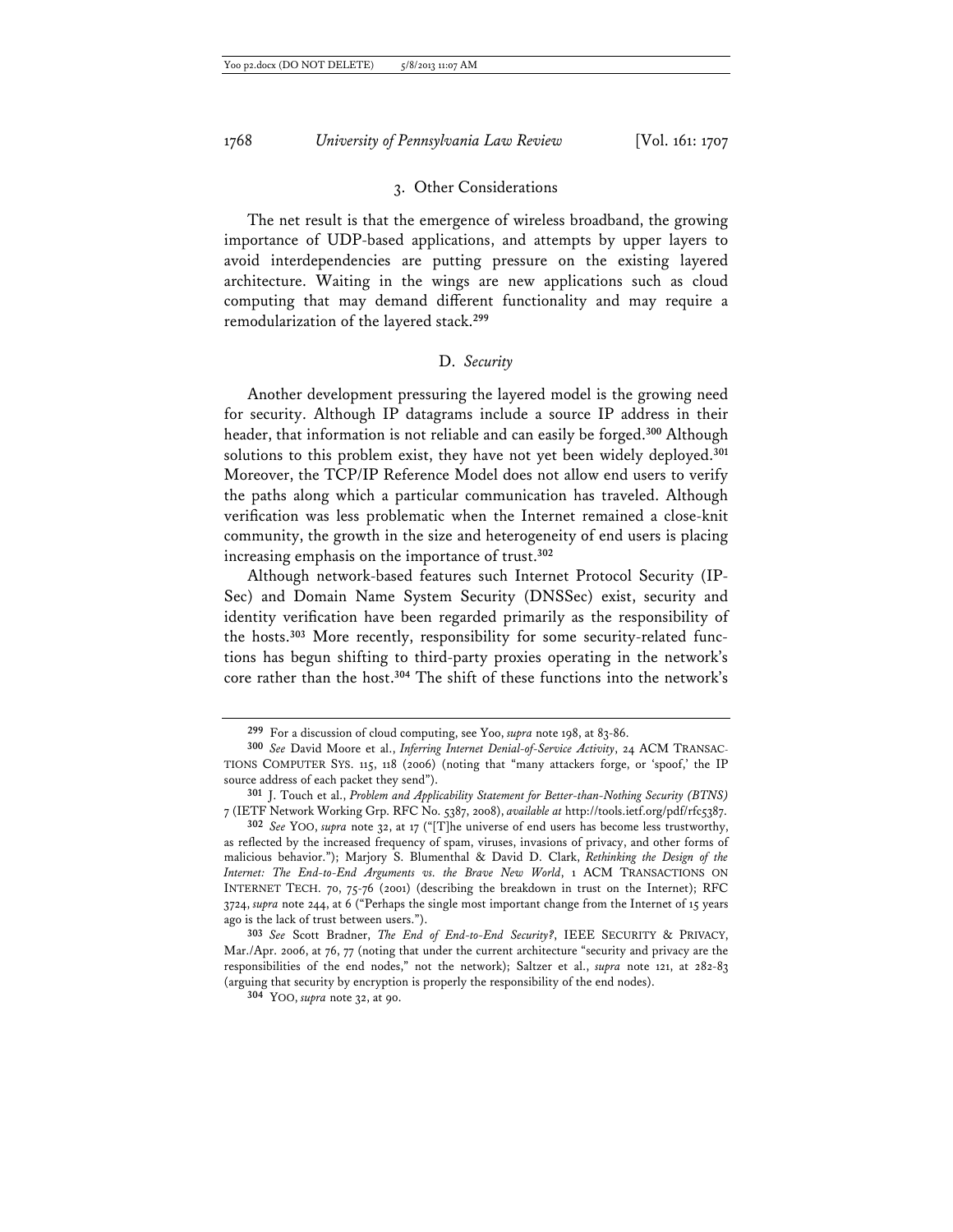core is consistent with the principle of locating particular functions where the information needed to perform those functions resides.**<sup>305</sup>** Accurate spam detection, for example, often requires the ability to examine email destined for many different users. Modern approaches to botnet detection often examine the DNS queries being submitted by a large number of hosts to identify the bot master.**<sup>306</sup>** Increased reliance on third-party proxies stems from the fact that many end users no longer trust their own machines. In what computer scientists Marjory Blumenthal and David Clark call "the ultimate insult," these end users may trust a third-party proxy residing in the network more than they trust the computer sitting on their desk.**<sup>307</sup>**

These considerations have increasingly led end users to look to networkbased solutions to provide security.**<sup>308</sup>** Many of these security implementations violate the principles of protocol layering. Firewalls are core-based technologies that examine transport-layer information—such as port numbers—to determine which information to filter.**<sup>309</sup>** Spam detection often requires that the middlebox operating in the network layer pass beyond the transport layer to examine email at the application layer in order to detect spam. In addition, major ISPs routinely sample the traffic passing through their network and use deep packet inspection (DPI) to examine it for security threats.**<sup>310</sup>** Each of these practices represents a violation of the layering principle prohibiting devices in the network's core from examining information associated with the transport or application layers.

In addition to its security benefits, DPI can also enhance a network's functionality. For example, Plusnet uses DPI to divide the data stream into multiple levels of priority.**<sup>311</sup>** Prioritizing traffic in this manner has enabled Plusnet to win numerous industry awards for the quality of its network connections and for customer satisfaction.**<sup>312</sup>** Despite these benefits, however,

**308** *Id.* at 375-78.

**<sup>305</sup>** *See supra* notes 248-50 and accompanying text.

**<sup>306</sup>** YOO, *supra* note 32, at 91.

**<sup>307</sup>** David D. Clark & Marjory S. Blumenthal, *The End-to-End Argument and Application Design: The Role of Trust*, 63 FED. COMM. L.J. 357, 379 (2011).

**<sup>309</sup>** Steven M. Bellovin & William R. Cheswick, *Network Firewalls*, IEEE COMM., Sept. 1994, at 50.

**<sup>310</sup>** Comments of Christopher S. Yoo 6-7 (2010), *available at* http://fjallfoss.fcc.gov/ecfs/ document/view?id=7020919810, *commenting on* Preserving the Open Internet, 24 FCC Rcd. 13064, GN Docket No. 09-191 (2009) (notice of proposed rulemaking).

**<sup>311</sup>** *Broadband: All About Traffic Management*, PLUSNET, http://www.plus.net/support/ broadband/quality\_broadband/traffic\_prioritisation.shtml (last updated Dec. 19, 2012).

**<sup>312</sup>** *See Award Winning Broadband and Quality Customer Service*, PLUSNET, http://www.plus. net/press/awards.shtml (last visited Apr. 10, 2011).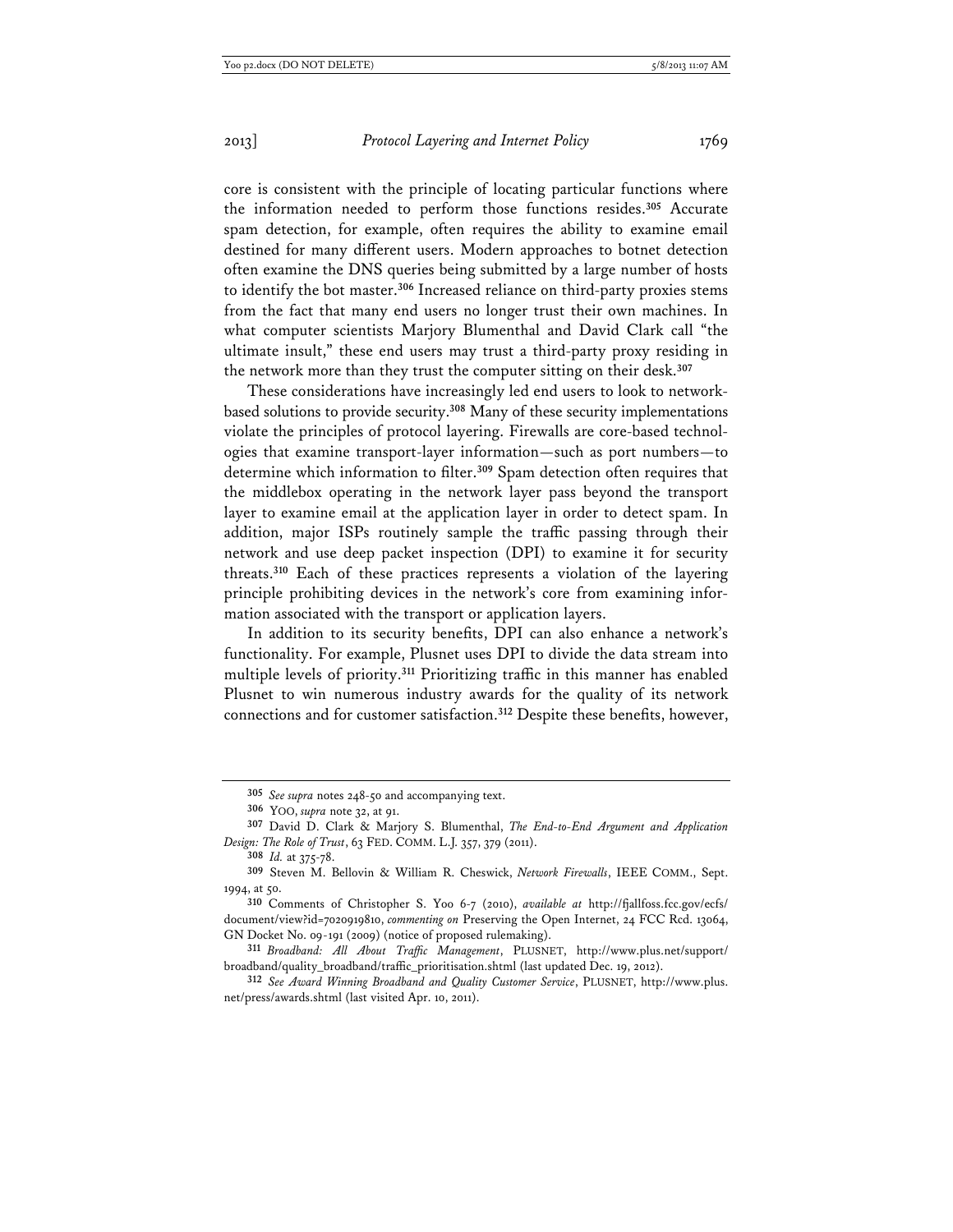using DPI to examine content in the core of the network represents a clear violation of layering.

Most radically, the National Science Foundation's Future Internet Architecture initiative places greater emphasis on designing architectures in which identity and path verification are inherent properties of the layered stack rather than a feature added after the fact.**<sup>313</sup>** A good example of this limitation is network security. The current architecture does not permit verifiable information about the identity of particular end users to pass through the protocol stack.**<sup>314</sup>** Despite the growing need for security caused by the increasing size of the Internet and its utilization for increasingly delicate tasks, the network has been slow to adapt to this new reality. The shifting importance of these concerns emphasizes the importance of not regarding any particular layered architecture as if it were a natural construct. Moreover, it underscores the potential dangers of using regulation to enshrine any particular architecture into law.

#### **CONCLUSION**

Layering has emerged as a popular way to analyze emerging issues of Internet policy. In addition to providing a more integrated and functionally oriented alternative to the approach enshrined in the Communications Act of 1934, under which each mode of transmission is treated as a regulatory universe unto itself, layering conforms to the manner in which the engineering community views the network. Layering also plays a key role in making the complexities of network management more tractable. Indeed, it is hard to see how one would solve such a complex engineering problem as the Internet without it.

Policymakers should not forget the engineering literature that analyzes circumstances under which layering can lead to suboptimal outcomes. Although layering is designed to facilitate interconnection and promote innovation by modularizing clusters of tasks and thus making them independent, it comes at a cost of reduced functionality and efficiency. Moreover, like all forms of modularity, layering works by information hiding and by minimizing the extent to which interdependencies cross module boundaries. As such, any set of layered protocols reflects a preexisting vision of

**<sup>313</sup>** *See* Press Release, Nat'l Sci. Found., NSF Announces Future Internet Architecture Awards (Aug. 27, 2010), *available at* http://www.nsf.gov/news/news\_summ.jsp?cntn\_id=117611 (announcing awards for projects that, for example, explore ways to "incorporate adequate mechanisms to support secure content-oriented functionality" and to "bridg[e] the gap between human and intrinsically secure identifiers").

**<sup>314</sup>** *See supra* note 300-02 and accompanying text.